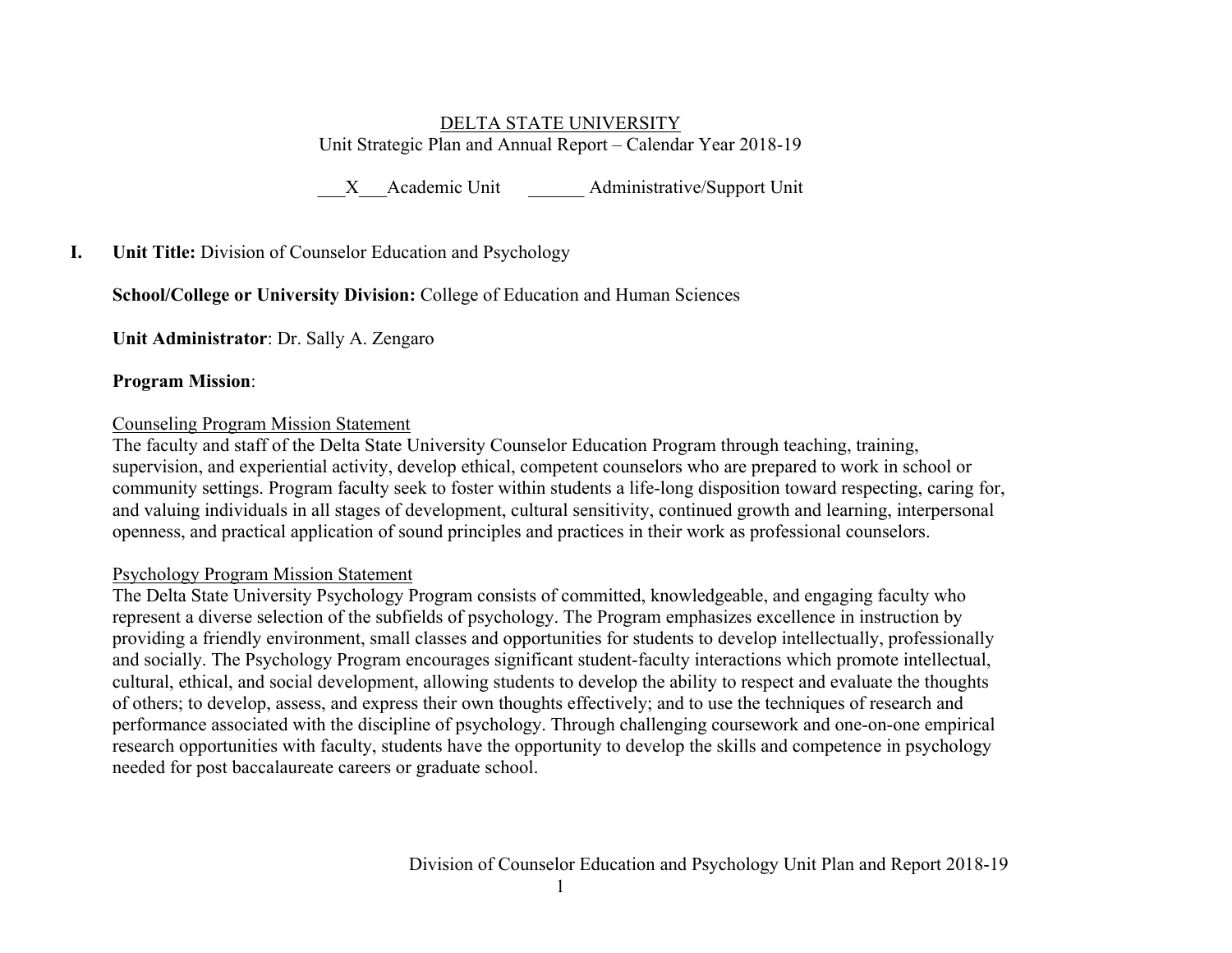# **II.a. Student Learning Outcomes Assessment Plan / User Outcomes Assessment Plan** *(Counselor Education MED Program)*

A. Learning **Outcome** *What should a graduate in the Counselor Education MED major know, value, or be able to do at graduation and beyond?* B. Data Collection and Analysis *1. What assessment tools and/or methods will you use to determine achievement of the learning outcome? 2. Describe how the data from these tools and/or methods will be/have been collected. 3. Explain the procedure to analyze the data.* C. Results of Evaluation *What were the findings of the analysis?* D. Use of Evaluation Results *1. List any specific recommendations. 2. Describe changes in curriculum, courses, or procedures that are proposed or were made/ are being made as a result of the program learning outcome assessment process.* **MED-COU 01.** Counseling students will demonstrate knowledge in the eight CACREP core areas.\* **SP – 1.02, 1.03, 1.05, 1.08, 2.03; QEP – 1, 3, 4 1.** The **two** assessment instruments used in determining acquisition of content knowledge in the program are the **CPCE** (Counselor Preparation Comprehensive Exam) and the **NCE** (National Counselor Exam). The CPCE is offered every semester, and students are eligible to sit for the exam after taking CED 609 *Counseling Practicum* and the primary core courses. The NCE is offered each spring and fall semester, and students are eligible to In recent years, the majority of students have passed the CPCE. The percentage of students who passed during fall 2018 and spring 2019 is 100%. 100% passed on the first try. Last academic year's first time pass rate was 82% The pass rate has increased from 43% in the 2015-16 academic year and 40% for 2014-15. Six students took the graduate student administration of the NCE. 100% passed the test. The pass rate for last year was Faculty decided in fall 2014 to move toward more faceto-face courses. While the online format may be attractive to students because of convenience, the faculty were not seeing an increase in exam pass rates. Beginning in Fall 2015, there were fewer online courses, and the first year core courses are now taught on campus. These efforts have paid off with the highest pass rate to date. The program no longer uses Taskstream for collection of

 **Table I:**Learner Outcomes identified for the major and for student services and support.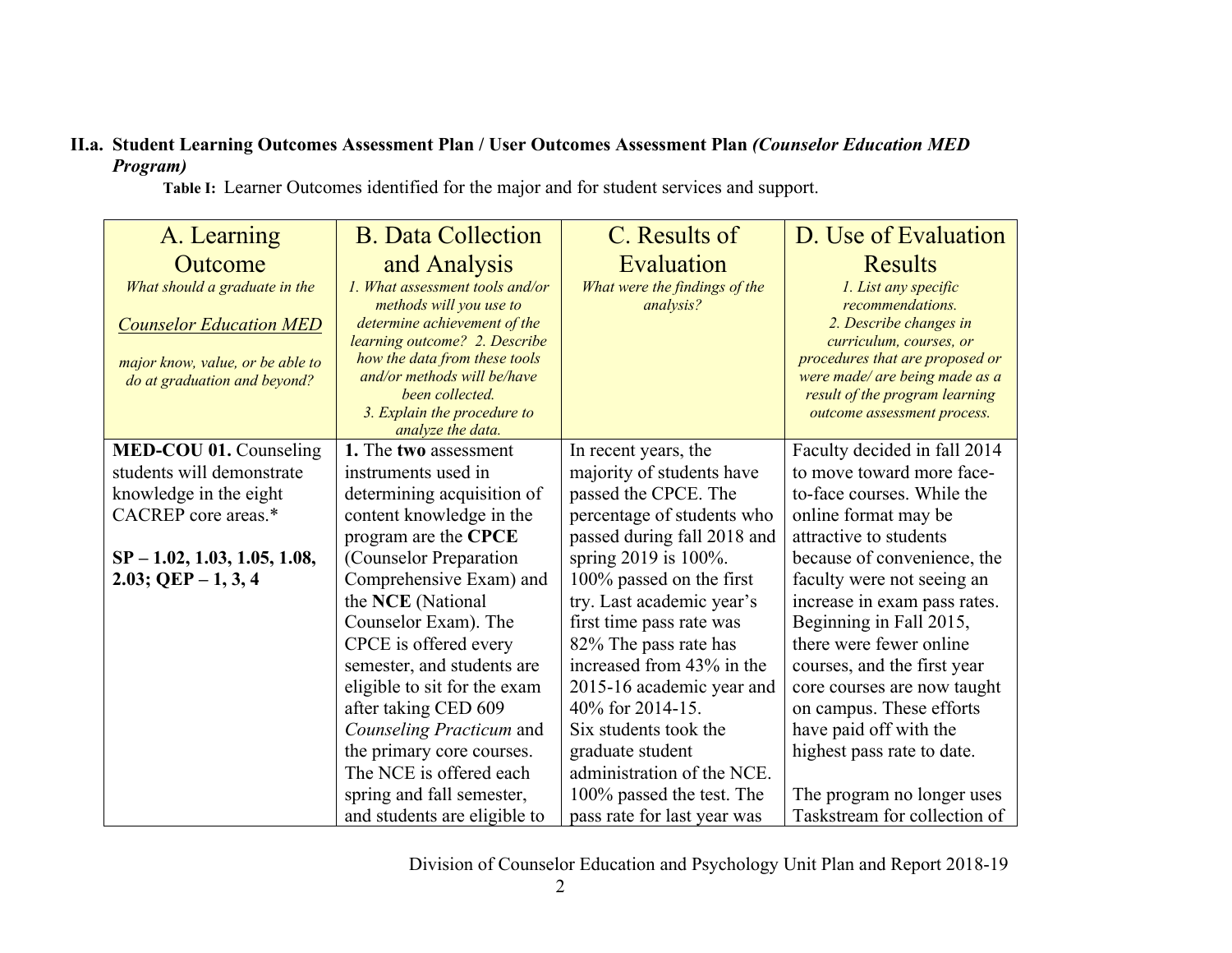| sit for the exam while they   | 67%. This is an increase | assessment data. The               |
|-------------------------------|--------------------------|------------------------------------|
| are in their last semester of | of 49%.                  | program transitioned to            |
| coursework in the program     |                          | Supervision Assist during          |
| or one year of their          |                          | the 2016-17 academic year.         |
| graduation from the           |                          | <b>Supervision Assist provides</b> |
| program.                      |                          | comprehensive access to site       |
| 2. Scores from the CPCE       |                          | placement, supervision, and        |
| are generated through the     |                          | document uploading.                |
| Center for Credentialing in   |                          | Taskstream was difficult for       |
| Education (CCE), an           |                          | students to use effectively        |
| affiliate with the National   |                          | because students were not          |
| Board of Certified            |                          | able to upload elements            |
| Counselors (NBCC) which       |                          | each semester for their            |
| generates the scores for the  |                          | portfolio. The portfolio had       |
| NCE. The CPCE scores are      |                          | to be uploaded as one              |
| generated each semester,      |                          | document at the end of their       |
| and the NCE scores are        |                          | counseling coursework.             |
| generated twice a year in     |                          | Because of this difficulty,        |
| the spring and fall. The      |                          | some data have been kept in        |
| <b>CPCE</b> test summary      |                          | spreadsheets and databases.        |
| provides descriptive          |                          | All data for courses is now        |
| statistical data to compare   |                          | kept in a DSU SharePoint           |
| program results with          |                          | site where faculty upload          |
| national results; the NCE     |                          | grades on assessment points        |
| also has national data with   |                          | each semester.                     |
| comparisons with              |                          |                                    |
| CACREP and non-               |                          | To address pass rates, the         |
| CACREP programs.              |                          | faculty have created a             |
| 3. Data from test results are |                          | Canvas classroom for               |
| distributed to faculty for    |                          | students to prepare on the         |
| review in preparation for a   |                          | CPCE and the NCE. Faculty          |
| discussion in a faculty       |                          | are also conducting review         |
| meeting (or multiple)         |                          | sessions each month.               |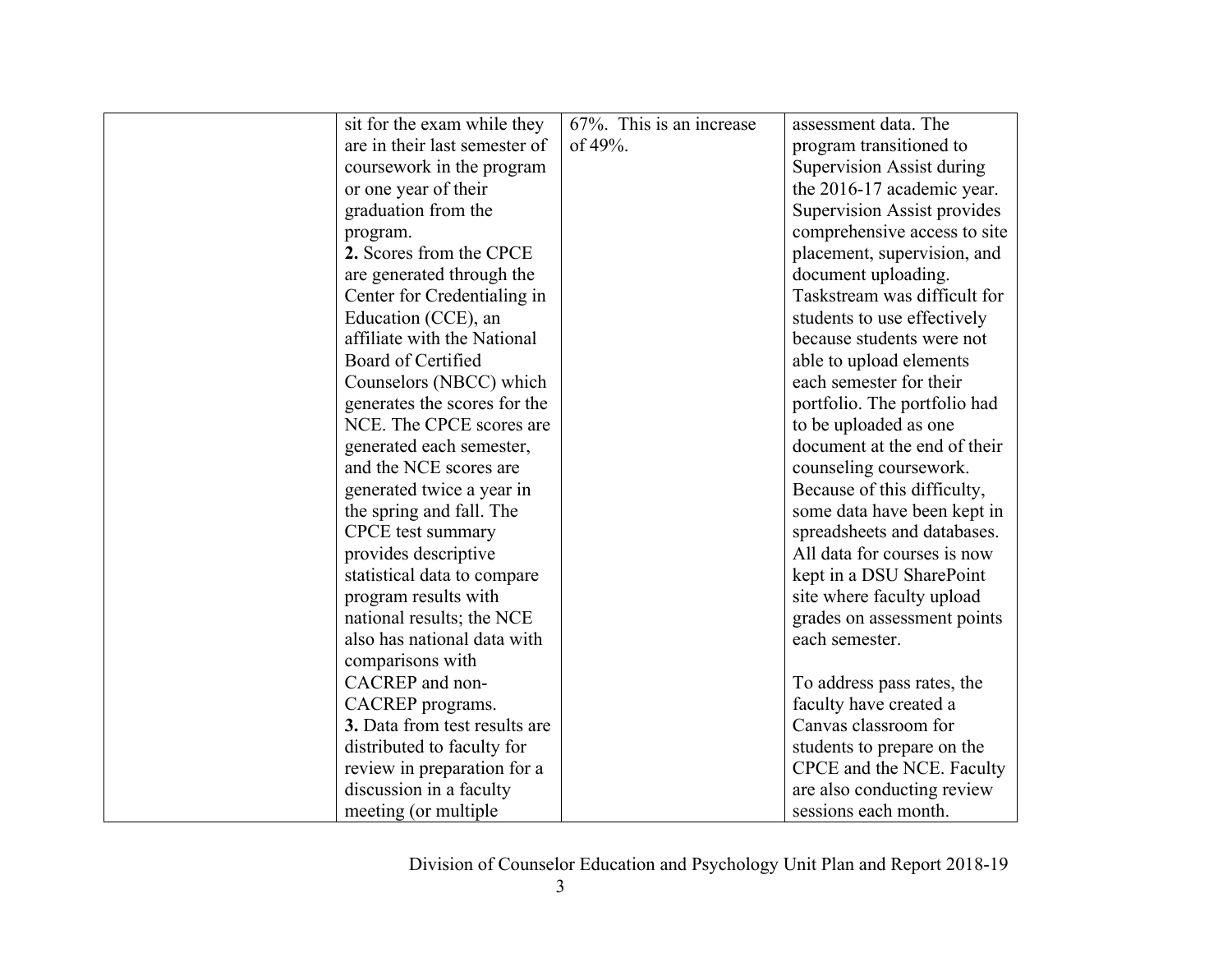|                               | faculty meetings as<br>needed). At these faculty<br>meetings, strategies are<br>developed that will help<br>students perform better on<br>these instruments,<br>including program<br>preparation workshops,<br>professionally prepared test<br>prep materials, and<br>curricular changes within<br>targeted courses. |                            | Students purchase an<br>NCE/CPCE preparation<br>book as a text for the<br>classes. However, a<br>significant problem in the<br>costs of the test means that<br>some of our students delay<br>taking the test and wait until<br>they are closer to licensure,<br>making the collection of<br>adequate data more difficult.<br>According to testing trends<br>over the last two academic<br>years, it appears that<br>aligning syllabi and courses<br>to the new CACREP<br>standards and adding new<br>program indicators have<br>helped improve first time<br>pass rates. Additional<br>helpful changes are the<br>implementation of a cohort<br>model, increased use of case<br>studies, and integrative<br>assessments. |
|-------------------------------|----------------------------------------------------------------------------------------------------------------------------------------------------------------------------------------------------------------------------------------------------------------------------------------------------------------------|----------------------------|--------------------------------------------------------------------------------------------------------------------------------------------------------------------------------------------------------------------------------------------------------------------------------------------------------------------------------------------------------------------------------------------------------------------------------------------------------------------------------------------------------------------------------------------------------------------------------------------------------------------------------------------------------------------------------------------------------------------------|
| <b>MED-COU 02.</b> Counseling | Counseling students are                                                                                                                                                                                                                                                                                              | For 2018-19, one student   | Faculty members meet two                                                                                                                                                                                                                                                                                                                                                                                                                                                                                                                                                                                                                                                                                                 |
| students will be able to      | observed closely in at least                                                                                                                                                                                                                                                                                         | did not pass CED 630; this | times per semester to review                                                                                                                                                                                                                                                                                                                                                                                                                                                                                                                                                                                                                                                                                             |
| apply relationship building   | five clinical courses (CED                                                                                                                                                                                                                                                                                           | student was dismissed      | videos of students applying                                                                                                                                                                                                                                                                                                                                                                                                                                                                                                                                                                                                                                                                                              |
| skills. Students will form a  | 630 Counseling Skills,                                                                                                                                                                                                                                                                                               | from the program. One      | relationship building skills                                                                                                                                                                                                                                                                                                                                                                                                                                                                                                                                                                                                                                                                                             |
| theoretical orientation while | CED 601 Counseling                                                                                                                                                                                                                                                                                                   | student did not pass CED   | and implementing basic                                                                                                                                                                                                                                                                                                                                                                                                                                                                                                                                                                                                                                                                                                   |
| implementing basic            | Theory, CED 604 Pre-                                                                                                                                                                                                                                                                                                 | 601. One student was       | therapeutic interventions.                                                                                                                                                                                                                                                                                                                                                                                                                                                                                                                                                                                                                                                                                               |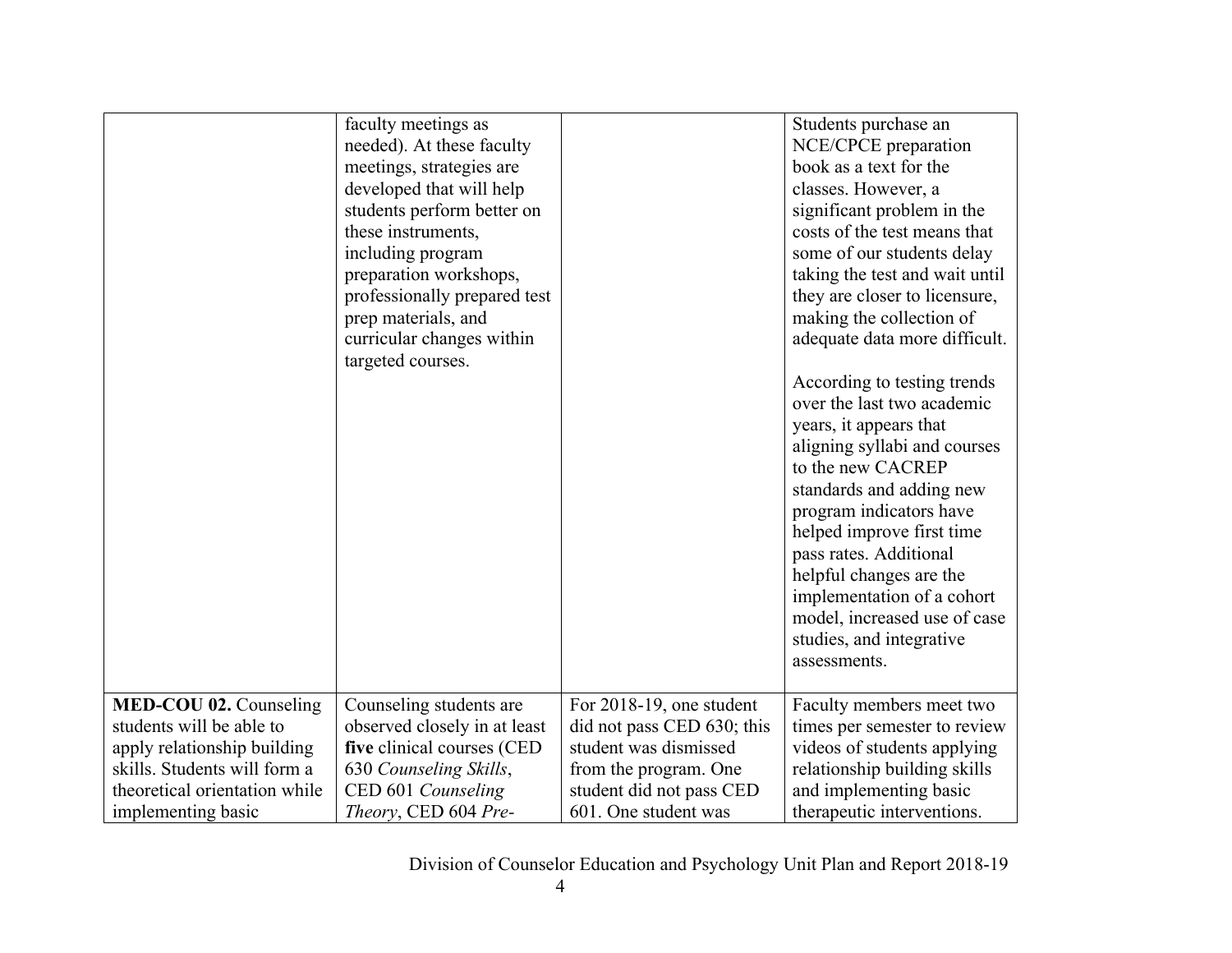| therapeutic intervention, and | Practicum, CED 609        | asked to repeat CED 604;  | Faculty members, as well,     |
|-------------------------------|---------------------------|---------------------------|-------------------------------|
| forming case                  | Counseling Practicum, and | all students passed CED   | provide supervision           |
| conceptualization.            | CED 610 Clinical Mental   | 609; and all students     | following each counseling     |
|                               | <b>Health Counseling</b>  | successfully passed CED   | session to address issues     |
| $SP - 1.03, 1.05, 1.08; QEP$  | Internship or CED 619     | 610 and CED 619.          | related to theoretical        |
| $-1, 3, 4$                    | <b>School Counseling</b>  |                           | orientation, case             |
|                               | Internship).              | As a result of these      | conceptualization, and        |
|                               | Documented taped session  | requirements, over 13,000 | related issues.               |
|                               | reviews in CED 630 and    | hours of counseling       |                               |
|                               | CED 604 and site          | services were provided to | Students, following each      |
|                               | supervisor observations   | DSU students and to       | faculty meeting to review     |
|                               | reflected in formal       | communities across the    | counseling skills videos, are |
|                               | evaluations serve to      | Delta.                    | given the opportunity to      |
|                               | monitor student progress. |                           | meet with a faculty member    |
|                               |                           |                           | to discuss faculty feedback.  |
|                               |                           |                           | Following evaluation by       |
|                               |                           |                           | faculty members, counseling   |
|                               |                           |                           | students not meeting the      |
|                               |                           |                           | expected level of             |
|                               |                           |                           | performance are provided      |
|                               |                           |                           | various forms of              |
|                               |                           |                           | remediation by faculty via    |
|                               |                           |                           | additional clients, continued |
|                               |                           |                           | supervision throughout the    |
|                               |                           |                           | semester, and/or repeating    |
|                               |                           |                           | the course for additional     |
|                               |                           |                           | experience.                   |
|                               |                           |                           |                               |
|                               |                           |                           | Faculty have updated          |
|                               |                           |                           | documentation and             |
|                               |                           |                           | evaluations. This includes    |
|                               |                           |                           | the addition of a required    |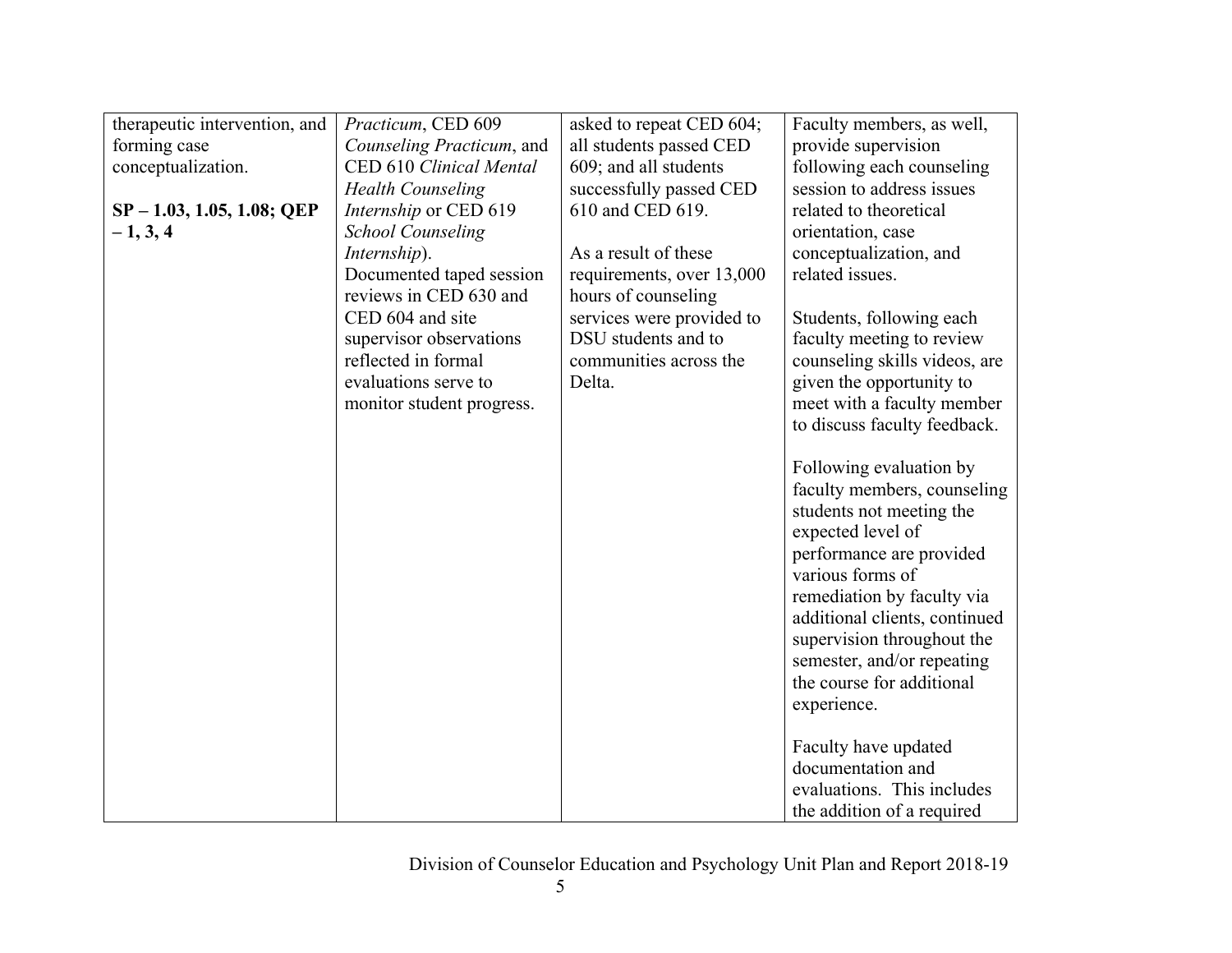|                               |                              |                              | form in the absence of tape                   |
|-------------------------------|------------------------------|------------------------------|-----------------------------------------------|
|                               |                              |                              | review in the CED 609, 610,                   |
|                               |                              |                              | 619 classes. This form                        |
|                               |                              |                              |                                               |
|                               |                              |                              | requires either the site                      |
|                               |                              |                              | supervisor or the university                  |
|                               |                              |                              | supervisor to observe the                     |
|                               |                              |                              | student live and give                         |
|                               |                              |                              | immediate feedback.                           |
|                               |                              |                              | This multiple evaluation                      |
|                               |                              |                              | procedure has been                            |
|                               |                              |                              | determined by program                         |
|                               |                              |                              | faculty to be an effective                    |
|                               |                              |                              | process based on the                          |
|                               |                              |                              | performance of students.                      |
| MED-COU 03. Counseling        | As part of the clinical      | Analysis of faculty and site | Faculty continue to discuss                   |
| students will demonstrate     | observations (documented     | supervisor observations      | didactic and experiential                     |
| professional proficiencies as | taped session reviews and    | indicated that all interns   | activities that enhance the                   |
| evaluated by core faculty     | site supervisor observations | adequately demonstrated      | curriculum in student                         |
| members through the           | reflected in formal          | minimal competency in        | acquisition of knowledge of                   |
| Professional Proficiencies    | evaluations), faculty review | developing and               | skills. Faculty implemented                   |
| Rubric. Professional          | and discuss student          | demonstrating the ability to | substantial revisions to the                  |
| proficiencies include         | progress in the areas of     | work effectively with        | CED curriculum in 2012                        |
| qualities such as ability to  | professional and ethical     | diverse populations and      | reflecting the changes made                   |
|                               | conduct and an               | exhibiting professional and  |                                               |
| establish cooperative         |                              |                              | in implementing the 2009<br>CACREP standards. |
| relationships with others,    | appreciation for diversity;  | ethical conduct.             |                                               |
| ability to accept and         | multicultural issues are     |                              | Specific strategies related to                |
| implement feedback, ability   | covered in all coursework    | The faculty have adopted     | this goal include                             |
| to deal with conflict         | with the foundational        | the Professional             | intensifying the internship                   |
| effectively, tolerance for    | course as CED 616 Social     | Proficiencies Rubric as a    | experience with more taped                    |
| differences, and proficiency  | and Cultural Foundations;    | regular opportunity to       | and live observations and                     |
| in written and oral           | experiential and didactic    | evaluate students in terms   | creating more awareness in                    |
| communication.                | experiences serve to         | of fitness for the program.  | applicants for admission to                   |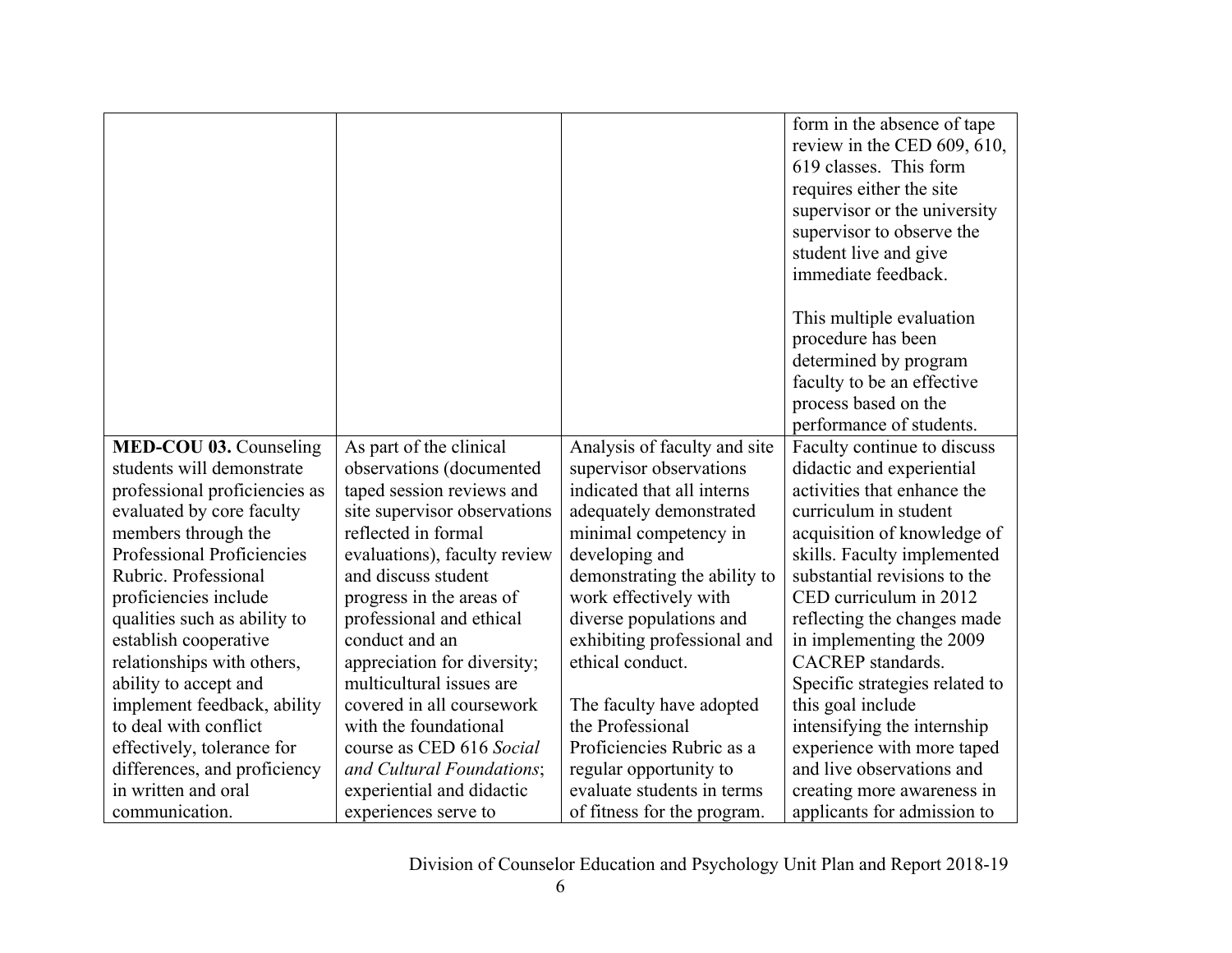|                                | develop a disposition        | As a result of this adoption, | the program. Where            |  |  |
|--------------------------------|------------------------------|-------------------------------|-------------------------------|--|--|
| $SP - 1.05$ , 1.08; QEP - 1, 3 | toward appreciating          | all students in both the      | students cannot tape their    |  |  |
|                                | diversity.                   | MED and the EDS               | interactions with clients,    |  |  |
|                                |                              | program have been             | live observations are         |  |  |
|                                | In addition to the above     | evaluated.                    | conducted. The didactic       |  |  |
|                                | observations, in 2010, the   |                               | portion of the internship was |  |  |
|                                | counseling faculty decided   | As a result of the            | also increased.               |  |  |
|                                | to pilot a counselor         | dispositions review, faculty  |                               |  |  |
|                                | dispositions rubric. This    | members met with 7            | In Spring 2015, the program   |  |  |
|                                | rubric has been court-tested | students over the academic    | made program adjustments      |  |  |
|                                | and used for several years   | year.                         | to move to a cohort model     |  |  |
|                                | at the College of William    |                               | with CED 600, CED 601         |  |  |
|                                | & Mary in Maryland.          |                               | and CED 630 as the first      |  |  |
|                                | The faculty implemented it   |                               | semester courses. However,    |  |  |
|                                | in Spring 2011 and adopted   |                               | the faculty determined that   |  |  |
|                                | it in Fall 2011. As a result |                               | delaying CED 601              |  |  |
|                                | all CED students undergo     |                               | Counseling Theory until       |  |  |
|                                | evaluation of professional   |                               | after the first semester was  |  |  |
|                                | dispositions twice each      |                               | better so that students had a |  |  |
|                                | semester with feedback       |                               | better grasp of the           |  |  |
|                                | given to them either by the  |                               | profession before studying    |  |  |
|                                | instructor of CED 604        |                               | theory. Therefore, the cohort |  |  |
|                                | Counseling Pre-practicum     |                               | model of CED 600, CED         |  |  |
|                                | or their advisor.            |                               | 630, and CED 635 as the       |  |  |
|                                |                              |                               | first semester courses is now |  |  |
|                                |                              |                               | in place. This has made the   |  |  |
|                                |                              |                               | semester schedule more        |  |  |
|                                |                              |                               | predictable, helps keep       |  |  |
|                                |                              |                               | students on pace with their   |  |  |
|                                |                              |                               | peers as they progress        |  |  |
|                                |                              |                               | through the program, and      |  |  |
|                                |                              |                               | helps with student retention  |  |  |
|                                |                              |                               | and application of            |  |  |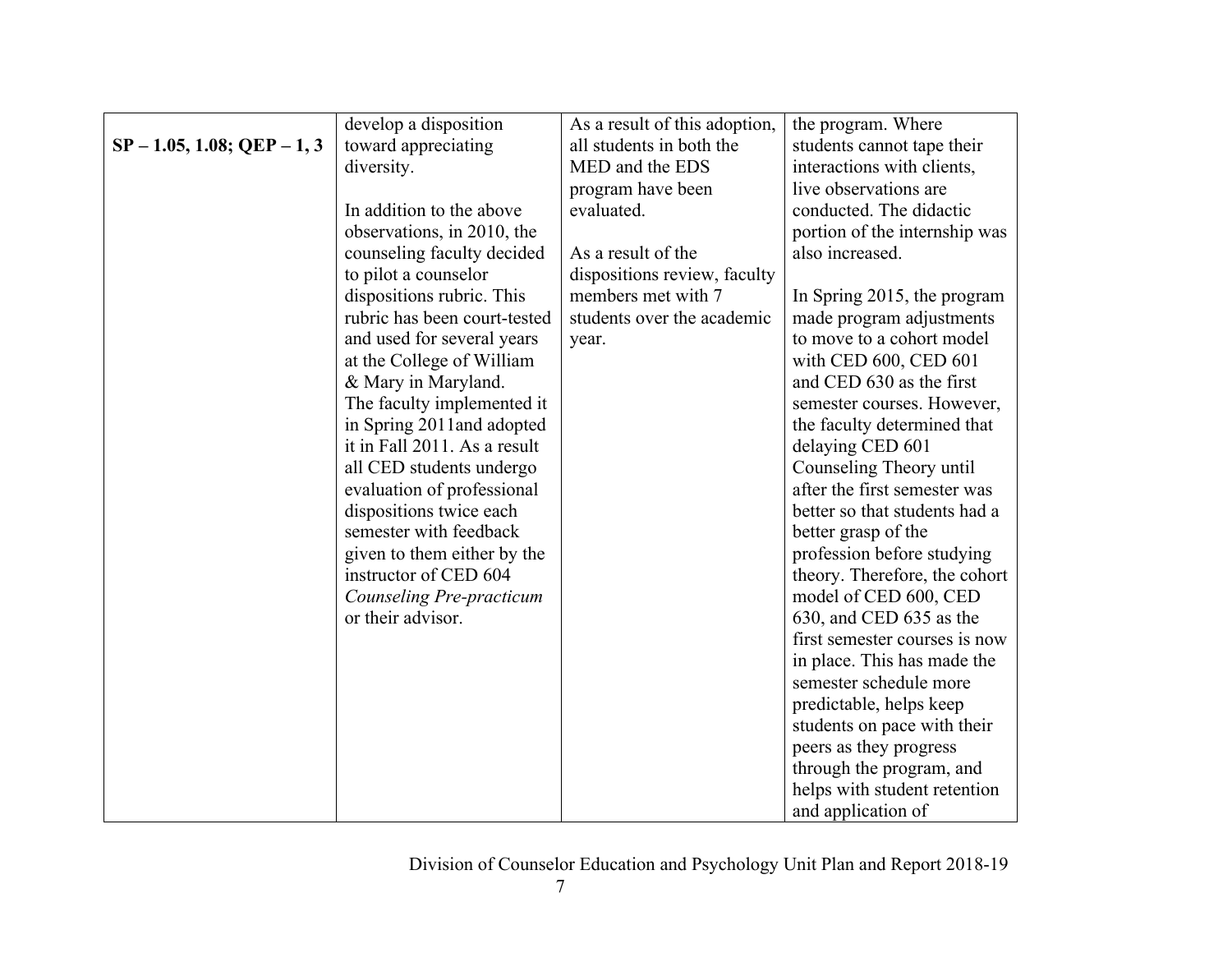|                                                                                                                                                                                                                                                                                                                                       |                                                                                                                                                                                                                                                                                                                              |                                                                                                                                                                                                                                                                                                                                                  | knowledge.                                                                                                                                                                                                                                                                                                                                                    |
|---------------------------------------------------------------------------------------------------------------------------------------------------------------------------------------------------------------------------------------------------------------------------------------------------------------------------------------|------------------------------------------------------------------------------------------------------------------------------------------------------------------------------------------------------------------------------------------------------------------------------------------------------------------------------|--------------------------------------------------------------------------------------------------------------------------------------------------------------------------------------------------------------------------------------------------------------------------------------------------------------------------------------------------|---------------------------------------------------------------------------------------------------------------------------------------------------------------------------------------------------------------------------------------------------------------------------------------------------------------------------------------------------------------|
| <b>MED-COU 04. Counseling</b><br>students will demonstrate an<br>alignment with the<br>counseling profession<br>through proof of<br>membership in a<br>professional organization.<br>Counseling students will<br>demonstrate familiarity with<br>research and present at<br>professional conferences.<br>$SP - 1.05$ ; QEP $-1, 3, 4$ | Students are required as<br>part of their internship<br>experiences (CED 610 or<br>CED $619$ ) to present at a<br>professional conference.<br>Many take the opportunity<br>to present at the F.E.<br><b>Woodall Annual Spring</b><br>Conference or the state's<br>Mississippi Counseling<br>Association (MCA)<br>conference. | Students are observed<br>and/or required to submit<br>documentation of these<br>presentations. In 2019, 25<br>students presented talks at<br>Woodall. In addition, 11<br>students attended the<br>Mississippi Counseling<br>Association annual<br>meeting and volunteered at<br>the meeting.<br>Approximately 25 students<br>joined ACA or ASCA. | This continues to be an<br>ongoing requirement in the<br>program. Faculty actively<br>recruit students to become<br>members of state and<br>national professional<br>organizations (MCA, ACA).<br>Students are now required to<br>have faculty sponsors as<br>they submit materials for<br>consideration as<br>presentations for<br>professional conferences. |

\*Professional Identity Helping Relationships Assessment Group Work Career Development Human Growth and Development Social and Cultural Diversity Research and Program Evaluation

#### **Summary Tables**

**Counselor Preparation Comprehensive Exam (CPCE) Pass Rates**

| <b>CPCE Administration</b> | # of Students | # of Students | Pass Rate % |
|----------------------------|---------------|---------------|-------------|
|                            |               |               |             |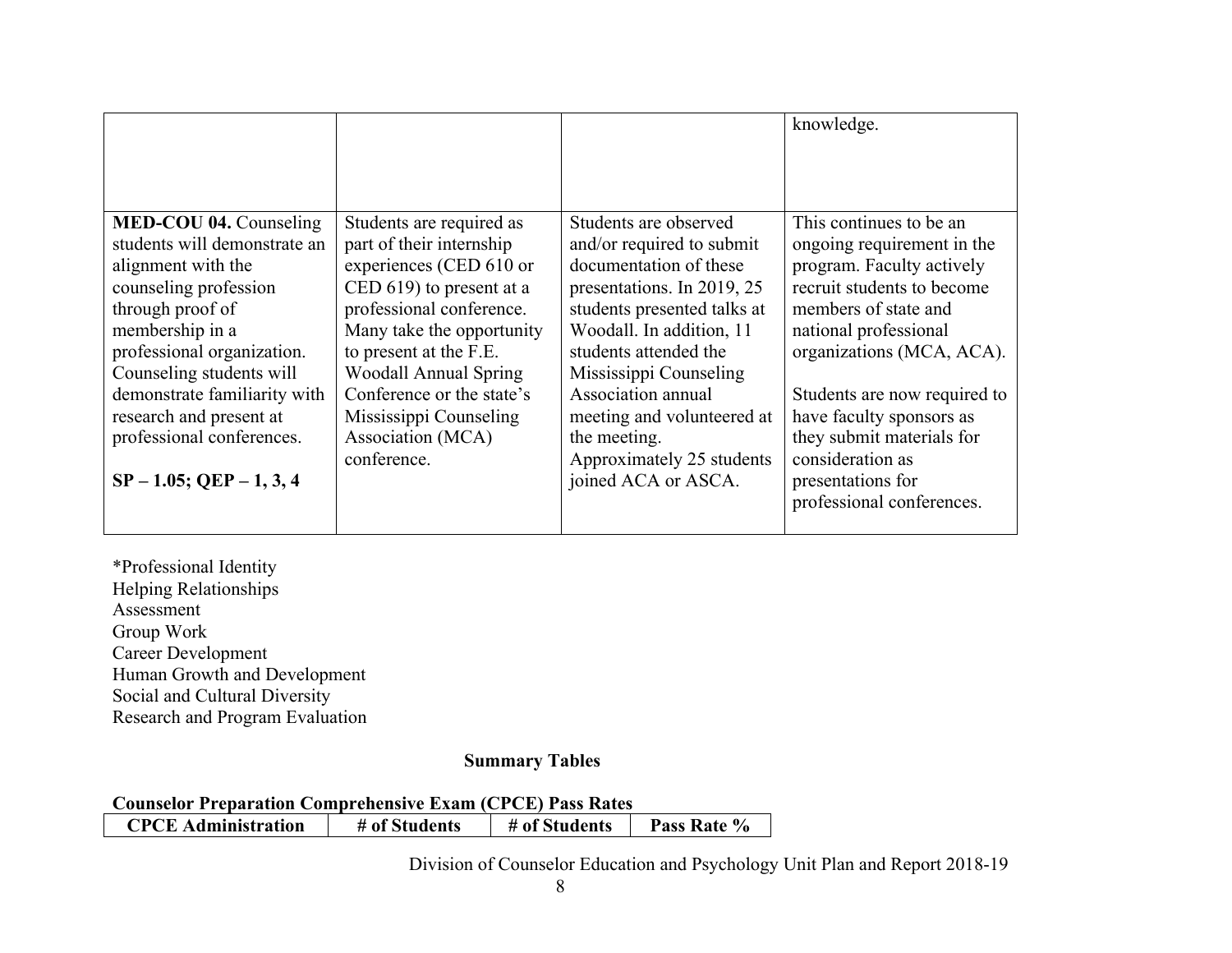| <b>Dates</b>  | <b>Tested</b>  | <b>Passed</b>           |        |
|---------------|----------------|-------------------------|--------|
| Spring $2019$ | 11             | 11                      | 100%   |
| Fall 2018     | 6              | 6                       | 100%   |
| Summer 2018   | $\overline{5}$ | $\overline{5}$          | 100%   |
| 4/18          | $\overline{3}$ | $\overline{3}$          | 100%   |
| 2/18          | 14             | 11                      | 79%    |
| 3/17          | 9              | $\, 8$                  | 89%    |
| $1/17$        | $\overline{8}$ | $\overline{5}$          | 63%    |
| 11/16         | 12             | $\overline{\mathbf{3}}$ | 25%    |
| 9/16          | 10             | $\overline{7}$          | 70%    |
| 6/16          | 6              | $\mathbf{1}$            | 17%    |
| 4/16          | $\overline{7}$ | $\overline{5}$          | 71%    |
| 4/16          | 12             | $\overline{6}$          | 50%    |
| 2/16          | 10             | $\mathbf{1}$            | $10\%$ |
| 9/15          | 6              | $\overline{4}$          | 67%    |
| 6/15          | 10             | $\overline{7}$          | 70%    |
| 4/15          | 9              | $\overline{3}$          | 33%    |
| 2/15          | 6              | $\boldsymbol{0}$        | $0\%$  |
| 11/14         | $\overline{4}$ | $\overline{2}$          | 50%    |
| 10/14         | $\overline{7}$ | 6                       | 86%    |
| 9/14          | $\overline{4}$ | $\mathbf 1$             | 25%    |
| 3/14 Retest   | $\overline{9}$ | $\overline{7}$          | 78%    |
| 2/14          | 16             | $\overline{7}$          | 44%    |
| 10/13         | $\overline{3}$ | $\overline{2}$          | 67%    |
| 9/13 Retest   | $\overline{3}$ | $\boldsymbol{0}$        | $0\%$  |
| 6/13          | $\overline{4}$ | $\overline{3}$          | 75%    |
| 4/13          | 6              | $\mathbf{1}$            | 17%    |
| 12/12 Retest  | $\mathbf{1}$   | $\boldsymbol{0}$        | $0\%$  |
| 3/12          | $\overline{4}$ | $\overline{0}$          | $0\%$  |
| 4/12 Retest   | $\overline{3}$ | $\overline{\mathbf{3}}$ | 100%   |
| 6/12          | $\overline{4}$ | $\mathbf{1}$            | 25%    |
| 8/12 Retest   | $\overline{4}$ | $\overline{2}$          | 50%    |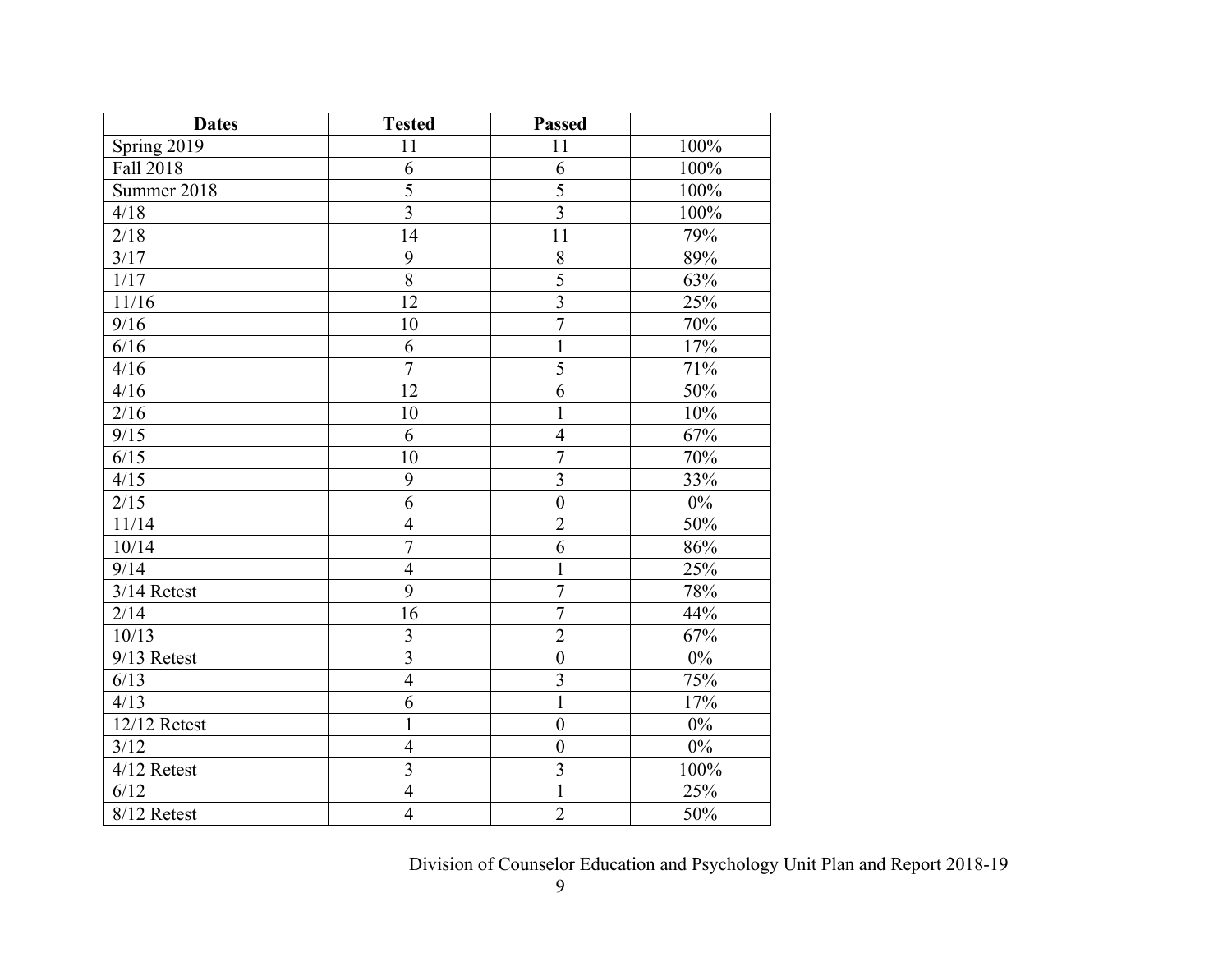| 11/12                     | $\overline{7}$ | 6              | 86%   |
|---------------------------|----------------|----------------|-------|
| $12/11$ retake            | 1              | $\overline{0}$ | $0\%$ |
| 10/11                     | 10             | 9              | 90%   |
| 03/11                     | 5              | 5              | 100%  |
| 11/10 retake              | 3              | $\overline{3}$ | 100%  |
| 11/10                     | 9              | 6              | 66%   |
| $03/10$ retake            | $\mathbf{1}$   |                | 100%  |
| 03/10                     | 13             | 12             | 92%   |
| 10/09 (fall 09) retake    | 3              |                | 33%   |
| 10/09 (fall 09)           | $\overline{7}$ | 6              | 86%   |
| 07/09 (summer 09) retake  | $\overline{4}$ | 3              | 75%   |
| 06/09 (summer 09)         | 6              | $\overline{4}$ | 67%   |
| 04/09 (spring 09) retake  | 6              |                | 17%   |
| 03/09 (spring 09)         | 13             | 4              | 31%   |
| 10/08 (fall 08) retake    | $\overline{4}$ |                | 25%   |
| 10/08 (fall 08)           | 26             | 19             | 73%   |
| $4/08$ (spring 08) retake | $\overline{4}$ | $\overline{3}$ | 75%   |
| $3/08$ (spring 08)        | 10             | 5              | 50%   |
| 11/07 (fall 07) retake    | 8              | $\overline{3}$ | 38%   |
| 10/07 (Fall 07)           | 12             |                | 8%    |
| $3/07$ (spring 07) retake | 6              | $\overline{3}$ | 50%   |
| $3/07$ (spring 07)        | 10             | $\overline{3}$ | 30%   |
| 11/06 (fall 06) retake    | 5              | 4              | 80%   |
| 10/06 (fall 06)           | 10             | $\overline{7}$ | 70%   |

| <b>Summary of CPCE by Content</b> |       |               |                         |                      |                    |   |            |              |               |               |
|-----------------------------------|-------|---------------|-------------------------|----------------------|--------------------|---|------------|--------------|---------------|---------------|
| Areas                             |       |               |                         |                      |                    |   |            |              |               |               |
|                                   | Huma  | <b>Social</b> | Helping                 | <b>Group</b>   Caree | Appraisa   Researc |   | Professio  | <b>Total</b> | <b>Number</b> | <b>Number</b> |
|                                   | n     |               | <b>Cultura</b> Relation | Work   r             |                    | n | nal/Ethics |              | <b>Passed</b> |               |
|                                   | Growt |               | -ships                  |                      |                    |   |            |              |               |               |
|                                   |       |               |                         |                      |                    |   |            |              |               |               |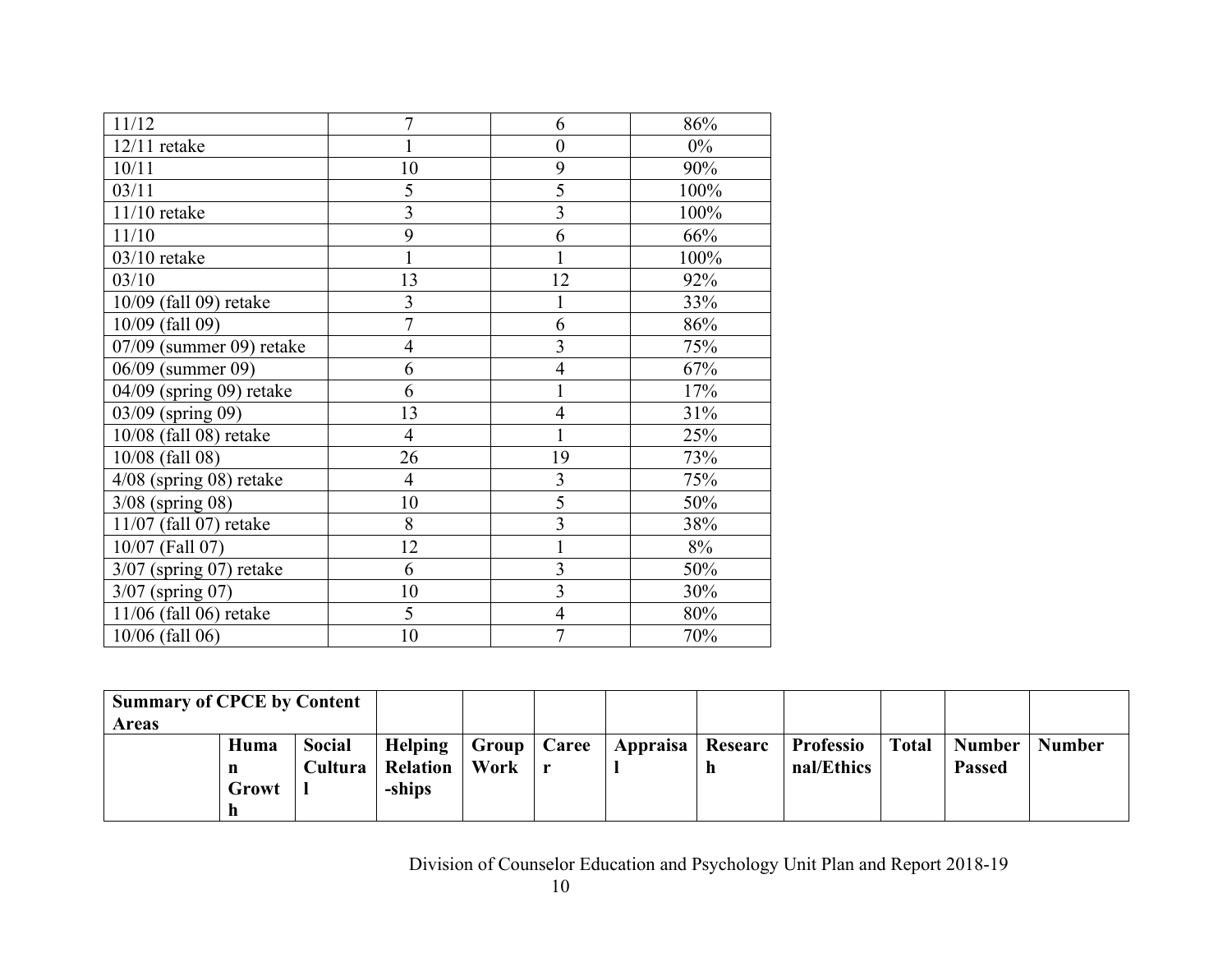| <b>Fall 2007</b>              | 9.42  | 8.25  | 9.42  | 8.58  | 8.58  | 8.58  | 9.75  | 9.50  | 72.08 | $\mathbf{1}$            | 12                      |
|-------------------------------|-------|-------|-------|-------|-------|-------|-------|-------|-------|-------------------------|-------------------------|
| <b>Fall 2007</b><br><b>RT</b> | 6.63  | 6.63  | 8.13  | 9.88  | 8.63  | 8.25  | 9.13  | 11.25 | 68.50 | $\overline{\mathbf{3}}$ | 8                       |
| Spring 2008                   | 10.90 | 9.90  | 10.20 | 11.10 | 8.40  | 9.80  | 9.90  | 11.90 | 82.10 | $\overline{5}$          | 10                      |
| Spring 2008<br><b>RT</b>      | 10.50 | 7.50  | 10.25 | 8.25  | 9.00  | 10.50 | 11.75 | 12.00 | 79.75 | $\overline{2}$          | $\overline{\mathbf{4}}$ |
| <b>Summer</b><br>2008         | 8.00  | 7.00  | 8.33  | 8.33  | 5.00  | 8.67  | 7.67  | 9.33  | 62.33 | $\bf{0}$                | $\overline{\mathbf{3}}$ |
| <b>Fall 2008</b>              | 10.38 | 8.75  | 11.38 | 9.79  | 8.00  | 11.33 | 8.88  | 11.58 | 80.08 | 18                      | 24                      |
| <b>Fall 2008</b><br><b>RT</b> | 10.83 | 9.67  | 11.83 | 8.17  | 8.17  | 12.17 | 7.67  | 11.50 | 80.00 | $\overline{2}$          | 6                       |
| Spring 2009                   | 10.64 | 8.45  | 10.55 | 9.09  | 8.27  | 10.73 | 8.27  | 10.45 | 76.45 | $\overline{\mathbf{4}}$ | 11                      |
| Spring 2009<br>RT             | 9.63  | 7.50  | 11.25 | 9.00  | 7.88  | 10.88 | 8.13  | 10.88 | 75.13 | $\mathbf{1}$            | 8                       |
| <b>Summer</b><br>2009         | 10.17 | 10.67 | 10.00 | 11.83 | 8.83  | 9.33  | 10.00 | 12.50 | 83.33 | $\overline{\mathbf{4}}$ | 6                       |
| <b>Summer</b><br>2009 RT      | 9.20  | 9.60  | 10.20 | 9.60  | 6.60  | 9.80  | 8.00  | 12.60 | 75.60 | $\mathbf{3}$            | 5                       |
| <b>Fall 2009</b>              | 10.00 | 11.17 | 9.83  | 12.00 | 8.33  | 9.33  | 9.83  | 13.00 | 83.50 | $\overline{\mathbf{4}}$ | 6                       |
| <b>Fall 2009</b><br><b>RT</b> | 9.00  | 7.33  | 10.33 | 8.00  | 7.67  | 10.00 | 8.67  | 11.33 | 72.33 | $\mathbf{1}$            | $\overline{\mathbf{3}}$ |
| Spring 2010                   | 11.18 | 9.09  | 10.73 | 11.64 | 10.00 | 9.45  | 10.64 | 13.45 | 86.18 | 10                      | 11                      |
| Spring 2010<br><b>RT</b>      | 10.00 | 7.00  | 9.00  | 11.00 | 9.00  | 10.00 | 13.00 | 15.00 | 84.00 | $\mathbf{1}$            | $\mathbf{1}$            |
| <b>Fall 2010</b>              | 9.56  | 7.78  | 9.67  | 10.44 | 8.44  | 10.89 | 8.11  | 9.89  | 74.78 | $\overline{\mathbf{5}}$ | $\boldsymbol{9}$        |
| <b>Fall 2010</b><br><b>RT</b> | 12.33 | 8.00  | 10.67 | 10.33 | 10.00 | 8.67  | 11.00 | 11.00 | 82.00 | $\mathbf{3}$            | $\overline{\mathbf{3}}$ |
| Spring 2011                   | 10.00 | 9.80  | 11.60 | 9.60  | 10.00 | 9.00  | 8.00  | 13.20 | 81.20 | $\overline{\mathbf{5}}$ | 5                       |
| <b>Fall 2011</b>              | 10.80 | 9.50  | 11.10 | 9.80  | 9.80  | 9.40  | 10.90 | 13.50 | 84.80 | 9                       | 10                      |
| Spring 2012                   | 6.25  | 7.75  | 7.25  | 9.50  | 6.50  | 8.75  | 8.50  | 7.25  | 61.75 | $\bf{0}$                | $\overline{\mathbf{4}}$ |
| Spring 2012<br><b>RT</b>      | 12.33 | 8.33  | 9.33  | 7.33  | 12.00 | 9.67  | 10.33 | 12.67 | 82.00 | $\mathbf{3}$            | $\mathbf{3}$            |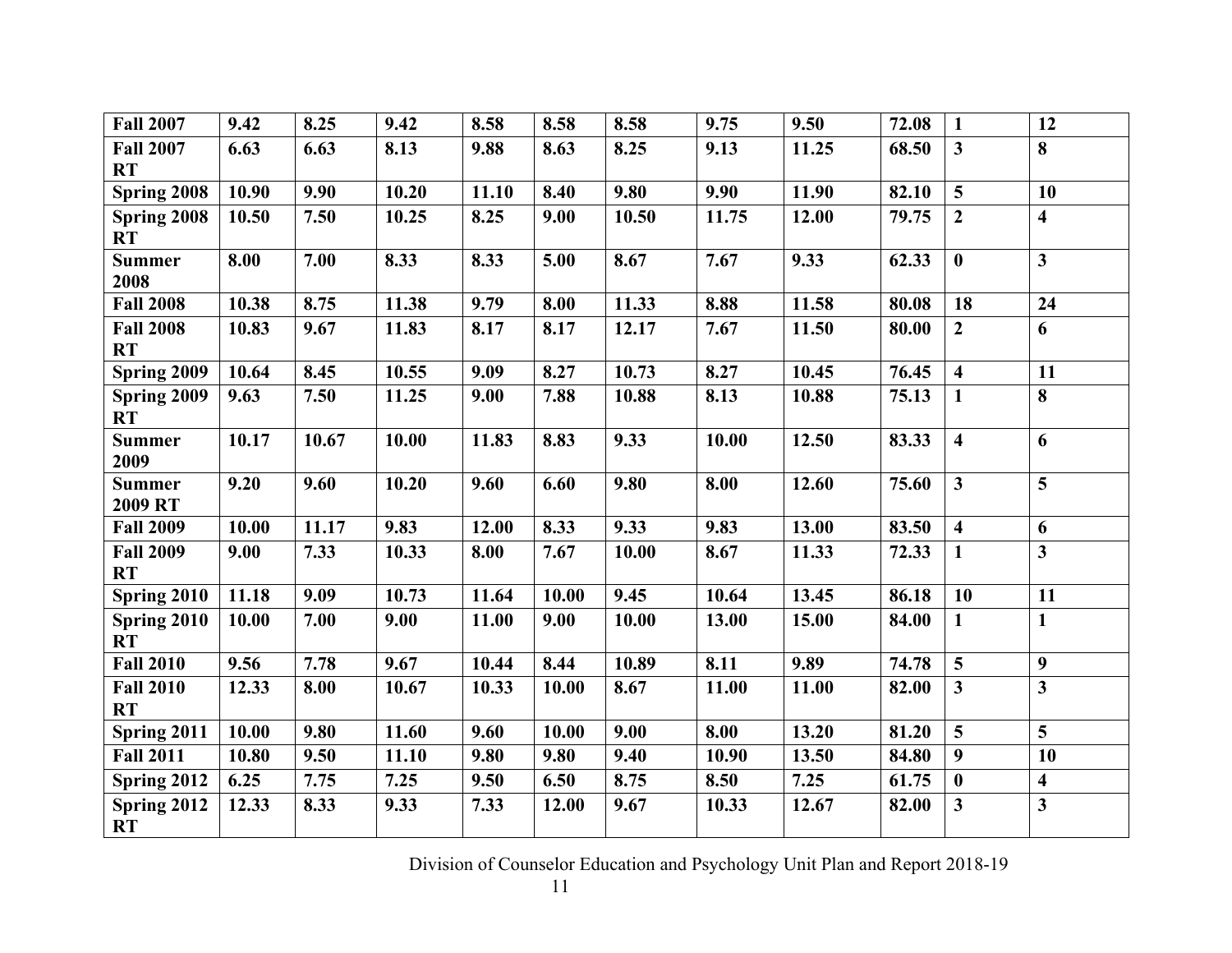| <b>Summer</b><br>2012                                          | 9.00                      | 9.50          | 9.50                      | 11.75 | 7.50  | 8.25     | 9.75    | 9.00             | 74.25        | $\mathbf{1}$            | $\overline{\mathbf{4}}$ |
|----------------------------------------------------------------|---------------------------|---------------|---------------------------|-------|-------|----------|---------|------------------|--------------|-------------------------|-------------------------|
| <b>Summer</b><br>2012 RT                                       | 8.00                      | 9.75          | 8.25                      | 11.00 | 9.00  | 8.00     | 9.25    | 10.25            | 73.50        | $\overline{2}$          | $\overline{\mathbf{4}}$ |
| <b>Fall 2012</b>                                               | 11.71                     | 6.43          | 9.43                      | 11.00 | 10.57 | 10.86    | 9.29    | 11.14            | 80.43        | 6                       | $\overline{7}$          |
| Spring 2012                                                    | 9.83                      | 5.17          | 7.17                      | 9.33  | 8.83  | 8.83     | 7.33    | 11.67            | 68.17        | $\mathbf{1}$            | 6                       |
| <b>Summer</b><br>2013 RT                                       | 9.50                      | 7.25          | 7.25                      | 9.50  | 9.50  | 10.25    | 8.25    | 8.25             | 74.00        | $\boldsymbol{2}$        | $\overline{\mathbf{4}}$ |
| <b>Fall 2013</b><br><b>RT</b>                                  | 6.00                      | 10.00         | 7.67                      | 10.33 | 8.67  | 9.00     | 10.67   | 7.00             | 69.33        | $\bf{0}$                | $\overline{\mathbf{3}}$ |
| <b>Fall 2013</b><br><b>RT</b>                                  | 6.00                      | 11.00         | 9.67                      | 11.67 | 9.67  | 9.00     | 7.67    | 11.00            | 75.67        | $\overline{2}$          | $\overline{\mathbf{3}}$ |
| Spring 2014                                                    | 7.50                      | 8.25          | 7.81                      | 10.69 | 9.06  | 9.12     | 8.50    | 9.50             | 70.44        | 6                       | 16                      |
| Spring 2014<br><b>RT</b>                                       | 9.11                      | 9.67          | 9.89                      | 11.11 | 9.33  | 10.22    | 8.89    | 10.11            | 78.33        | $\overline{7}$          | 9                       |
| <b>Fall 2014</b>                                               | 7.54                      | 9.64          | 9.12                      | 11.16 | 9.35  | 9.45     | 8.35    | 10.20            | 75.87        | 15                      | 28                      |
| Spring 2015                                                    | 7.89                      | 9.78          | 8.78                      | 9.67  | 8.78  | 9.56     | 8.44    | 12.78            | 75.68        | 22                      | 37                      |
| <b>Summary</b><br>of CPCE by<br><b>Content</b><br><b>Areas</b> |                           |               |                           |       |       |          |         |                  |              |                         |                         |
|                                                                | Huma                      | <b>Social</b> | <b>Helping</b>            | Group | Caree | Appraisa | Researc | <b>Professio</b> | <b>Total</b> | <b>Number</b>           | <b>Number</b>           |
|                                                                | $\mathbf n$<br>Growt<br>h | Cultura       | <b>Relation</b><br>-ships | Work  | r     |          | h       | nal/Ethics       |              | <b>Passed</b>           |                         |
| <b>Fall 2015</b>                                               | 10.83                     | 8.33          | 11.5                      | 9.5   | 7.83  | 9.83     | 6.5     | 10.83            | 75.15        | $\overline{\mathbf{4}}$ | 6                       |
| <b>Fall RT</b>                                                 | 9.54                      | 8.92          | 9.46                      | 8.31  | 7.54  | 9.15     | 8.46    | 8.77             | 70.15        | 6                       | 13                      |
| Spring 2016                                                    | 6.6                       | 7.9           | 8.3                       | 5.5   | 7.2   | 7.9      | 8.7     | 8.3              | 60.4         | $\mathbf{1}$            | 10                      |
| Spring 2016<br>RT                                              | 8.42                      | 9.08          | 8.83                      | 8.17  | 8.67  | 9.33     | 9       | 10.42            | 71.92        | 6                       | 12                      |
| Spring 2016<br><b>RT</b>                                       | 8                         | 9.43          | 9.43                      | 8.29  | 10.29 | 9.57     | 10.29   | 11.29            | 76.57        | 5                       | $\overline{7}$          |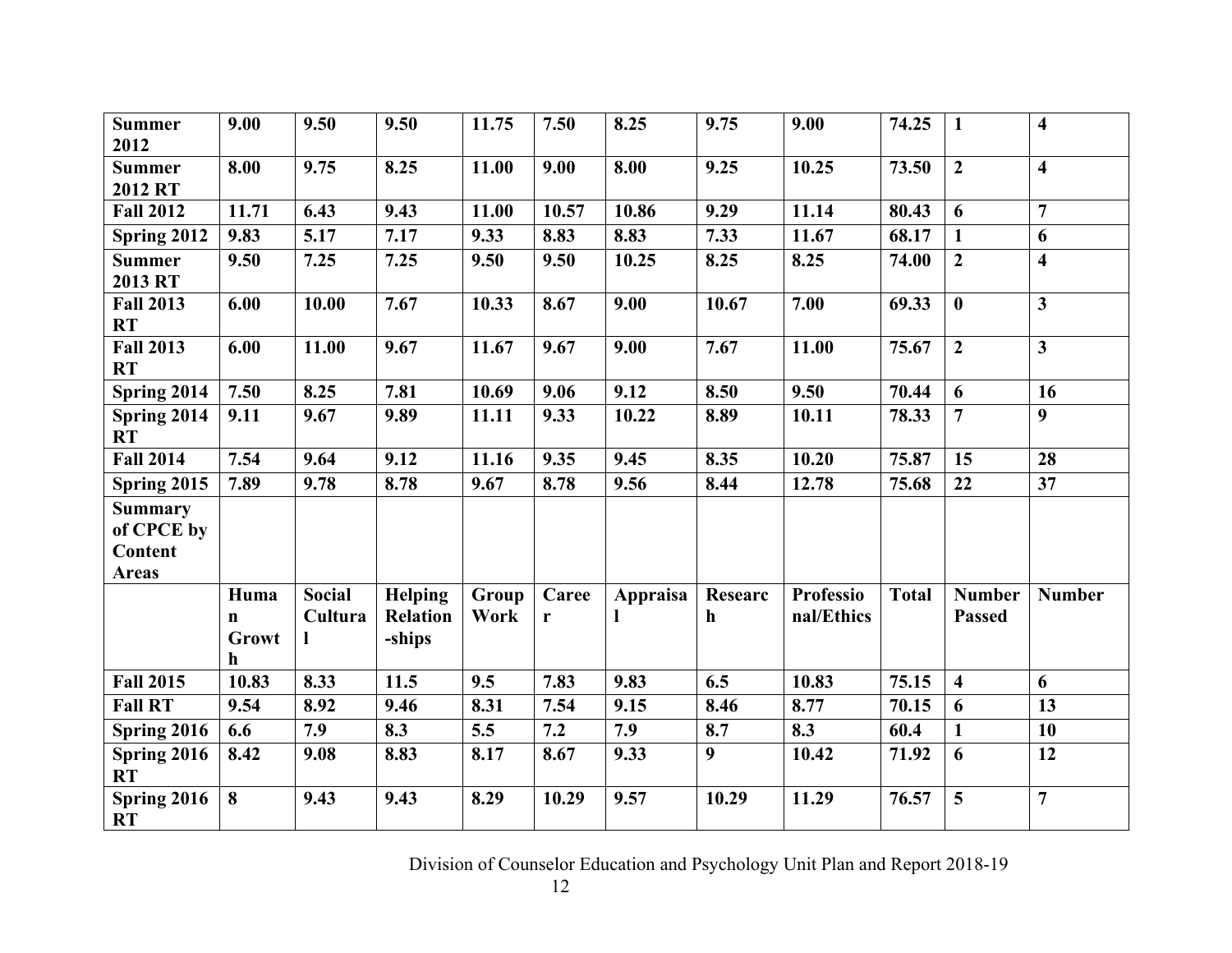| <b>Summer</b><br>2016                   | 8.17  | 8              | 9.67  | 8.33  | 9     | 8.67  | 10        | 10.17 | 72    | $\mathbf{1}$            | 6         |
|-----------------------------------------|-------|----------------|-------|-------|-------|-------|-----------|-------|-------|-------------------------|-----------|
| <b>Fall 2016</b>                        | 10.4  | 9.8            | 10.8  | 12    | 11.2  | 10    | 9.3       | 13.5  |       | 10                      | 8         |
| <b>Fall 2016</b><br>RT                  | 10.08 | 6.83           | 8.25  | 9.08  | 9.67  | 7.83  | 7.33      | 10.25 |       | 5                       | 8         |
| Spring 2017                             | 10.38 | 7.25           | 9.25  | 10.5  | 10.62 | 9     | 8         | 11.25 |       | $\overline{\mathbf{3}}$ | 12        |
| Spring 2017<br>RT                       | 11.78 | 8.22           | 10.11 | 11.89 | 11.33 | 7.89  | 9.56      | 12.22 |       | $\overline{7}$          | <b>10</b> |
| Spring 2018                             | 11.64 | 8.64           | 11.71 | 11.21 | 9.86  | 11.07 | 11.29     | 10.07 | 85.5  | $\overline{7}$          | 7         |
| <b>Spring</b><br>$2018 - No$<br>retakes | 11.33 | 8.33           | 10    | 11    | 11    | 10.67 | <b>10</b> | 7.67  | 80    | 3                       | 3         |
| <b>Summer</b><br>2018                   | 10.8  | $\overline{7}$ | 9     | 10.6  | 11.4  | 11.4  | 9.8       | 11.4  | 81.4  | 5                       | 5         |
| <b>Fall 2018</b>                        | 12.86 | 10.14          | 13.14 | 12.85 | 10.14 | 12.14 | 11.42     | 11.57 | 94.26 | 6                       | 6         |
| Spring 2019                             | 10.73 | 8.55           | 8.64  | 10.18 | 9.18  | 9.64  | 11.27     | 8.91  | 77.09 | 11                      | 11        |
| <b>AVERAGE</b>                          | 9.47  | 8.56           | 9.61  | 9.87  | 8.94  | 9.51  | 9.16      | 10.90 | 75.88 |                         |           |

# **National Counselor Exam (NCE) Pass Rates**

| <b>NCE</b> Administration | # of Students<br><b>Tested</b> | # of Students<br><b>Passed</b> | Pass Rate % |
|---------------------------|--------------------------------|--------------------------------|-------------|
| 2018                      | h                              |                                | 100%        |
| 2016                      | 3                              | 2                              | 67%         |
| 2015                      | 13                             |                                | 54%         |
| 2014                      | 3                              | $\mathcal{D}$                  | 67%         |
| 2013                      |                                | $\mathfrak{D}_{\mathfrak{p}}$  | 40%         |
| 2012                      | 2                              |                                | 50%         |
| 2011                      | 14                             |                                | 64%         |
| 2010                      | 19                             |                                | 37%         |
| 2009                      | 17                             | <b>NA</b>                      | <b>NA</b>   |
| 2008                      | 10                             |                                | 30%         |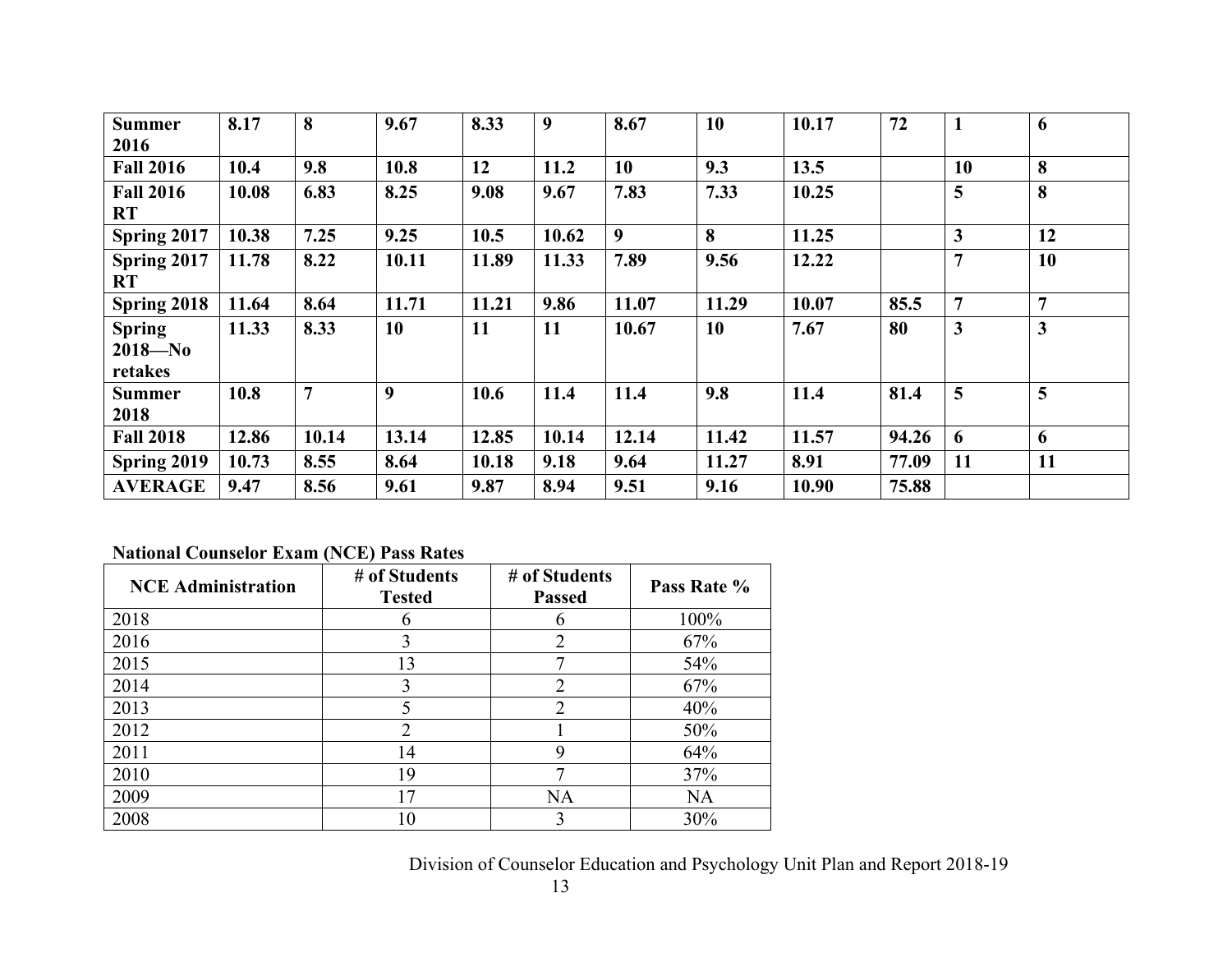| 2007 |     | 60% |
|------|-----|-----|
| 2006 |     | 44% |
| 2005 |     | 86% |
| 2004 | 1 V | 80% |
| 2003 |     | 88% |

## **II.b. Student Learning Outcomes Assessment Plan / User Outcomes Assessment Plan** *(EDS Counseling Program – School Counseling track)*

 **Table I:**Learner Outcomes identified for the major and for student services and support.

| A. Learning                      | <b>B.</b> Data Collection and                                    | C. Results of                 | D. Use of                                                  |  |  |
|----------------------------------|------------------------------------------------------------------|-------------------------------|------------------------------------------------------------|--|--|
| Outcome                          | Analysis                                                         | Evaluation                    | <b>Evaluation Results</b>                                  |  |  |
| What should a graduate in the    | 1. What assessment tools and/or                                  | What were the findings of the | 1. List any specific                                       |  |  |
|                                  | methods will you use to determine                                | analysis?                     | recommendations.                                           |  |  |
| <b>EDS Counseling Program</b>    | achievement of the learning<br>outcome? 2. Describe how the data |                               | 2. Describe changes in                                     |  |  |
| <u>– School Counseling track</u> | from these tools and/or methods will                             |                               | curriculum, courses, or<br>procedures that are proposed or |  |  |
| major know, value, or be able to | be/have been collected.                                          |                               | were made/ are being made as a                             |  |  |
| do at graduation and beyond?     | 3. Explain the procedure to analyze                              |                               | result of the program learning                             |  |  |
|                                  | the data.                                                        |                               | outcome assessment process.                                |  |  |
| <b>EDS-COU 01. Content</b>       | The application process for the                                  | In 2018-19, 3 students        | The core courses are                                       |  |  |
| and Pedagogical Content          | $EDS$ in counseling $-$ school                                   | were admitted for the EDS     | entirely online, and thus it                               |  |  |
| Knowledge: Demonstrate           | track includes:                                                  | program. They began with      | has enabled recruitment                                    |  |  |
| mastery of the prior             | Students are                                                     | two core courses. These       | from across the state.                                     |  |  |
| knowledge needed to be           | currently employed                                               | students met all the          | Using students who are                                     |  |  |
| successful in EDS                | as school                                                        | prerequisites and came        | working as school                                          |  |  |
| program.                         | counselors and                                                   | highly recommended.           | counselors, through both                                   |  |  |
|                                  | have at least two                                                | There were 9 EDS              | asynchronous and                                           |  |  |
| $SP - 2.01$                      | years' experience.                                               | graduates.                    | synchronous class                                          |  |  |
|                                  | Students must pass<br>2.                                         |                               | meetings, students have                                    |  |  |
|                                  | a writing                                                        |                               | established a learning                                     |  |  |
|                                  | proficiency test and                                             |                               | environment that includes                                  |  |  |
|                                  | submit a writing                                                 |                               | in-depth instruction as well                               |  |  |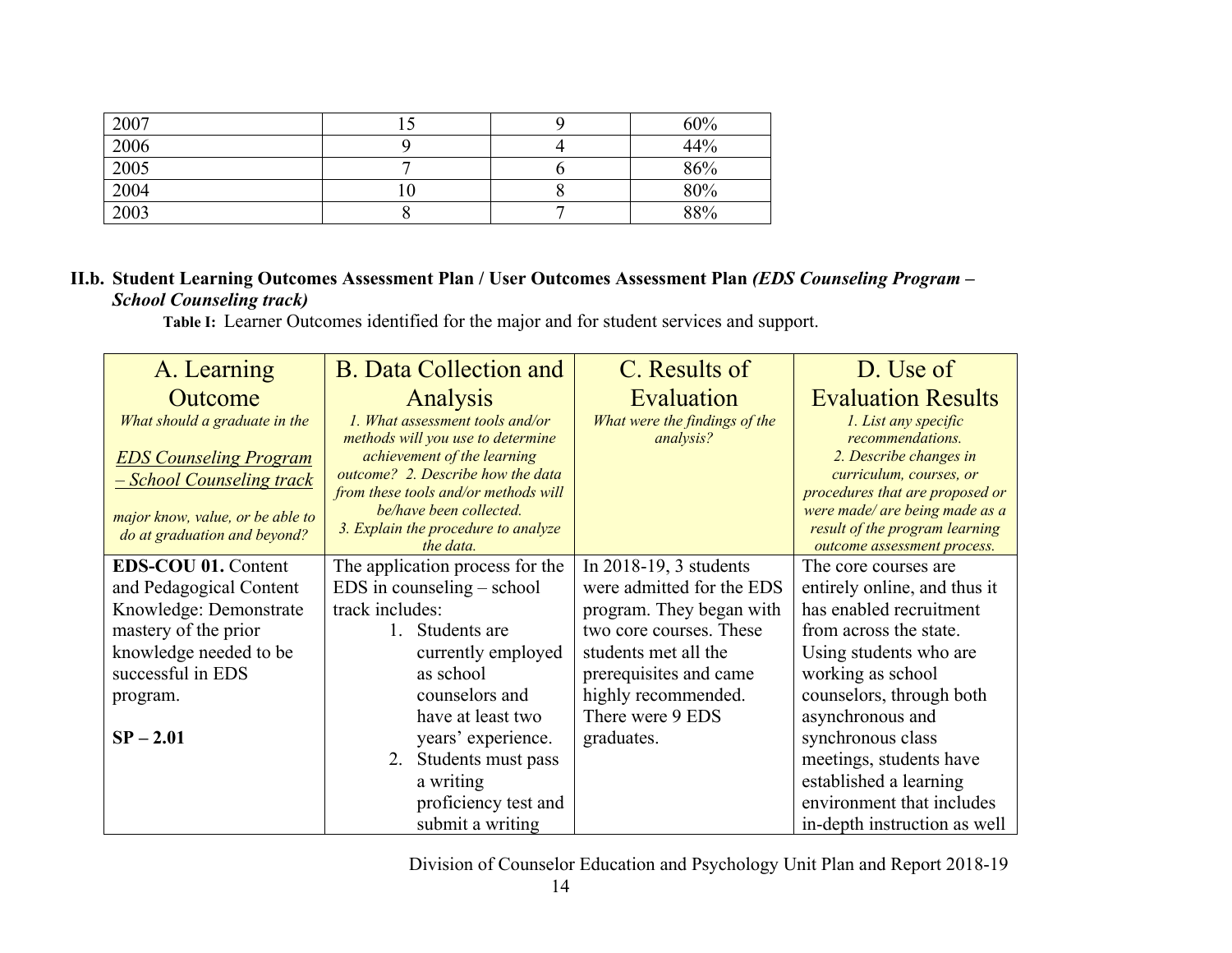|                            | sample to be                    |                            | as peer-supervision.          |
|----------------------------|---------------------------------|----------------------------|-------------------------------|
|                            | evaluated by the                |                            | Faculty will continue this    |
|                            | faculty.                        |                            | model in 2019-20.             |
|                            | Students must<br>3.             |                            |                               |
|                            | secure at least three           |                            |                               |
|                            |                                 |                            |                               |
|                            | letters of                      |                            |                               |
|                            | recommendation.                 |                            |                               |
|                            | The CED faculty will decide     |                            |                               |
|                            | collectively on students to be  |                            |                               |
|                            | admitted to the program based   |                            |                               |
|                            | on writing samples and          |                            |                               |
|                            | recommendations.                |                            |                               |
| EDS-COU 02. Program        | Students will demonstrate       | During 2018-19, students   | Faculty have noticed          |
| Specific Content: Students | detailed knowledge of the       | submitted eight            | research proposals and        |
| will demonstrate detailed  | ASCA school model and the       | manuscripts proposing      | program enhancements          |
| knowledge of the ASCA      | supporting science behind the   | research and program       | have become more focused      |
| School Counseling model.   | development of that model.      | enhancement.               | with subsequent cohorts.      |
|                            | Students will apply the model   |                            |                               |
| $SP - 1.03, 1.05, 1.06$    | to their specific school        | Evaluations of research    | Canvas is utilized for        |
|                            | counseling sites and determine  | project proposals in both  | students to upload papers.    |
|                            | the strengths and deficits of   | core classes (CED 717      | This is a better solution for |
|                            | their programs. Students will   | <b>Advanced School</b>     | keeping and assessing         |
|                            | develop a plan for              | Counseling and CED 735     | student data.                 |
|                            | implementation of an            | <b>Advanced Counseling</b> |                               |
|                            | enhancement to their program    | Research Methods)          |                               |
|                            | and will acquire consent/       | showed that all students   |                               |
|                            | cooperation from stakeholders   | were successfully viewing  |                               |
|                            | in the school community. This   | program enhancement        |                               |
|                            | process will be documented in   | through the lens of the    |                               |
|                            | a paper submitted at the end of | ASCA Model. In             |                               |
|                            | CED 717 Advanced                | particular, three major    |                               |
|                            | Foundations of School           | course assignments         |                               |
|                            | Counseling that includes        | involve using the ASCA     |                               |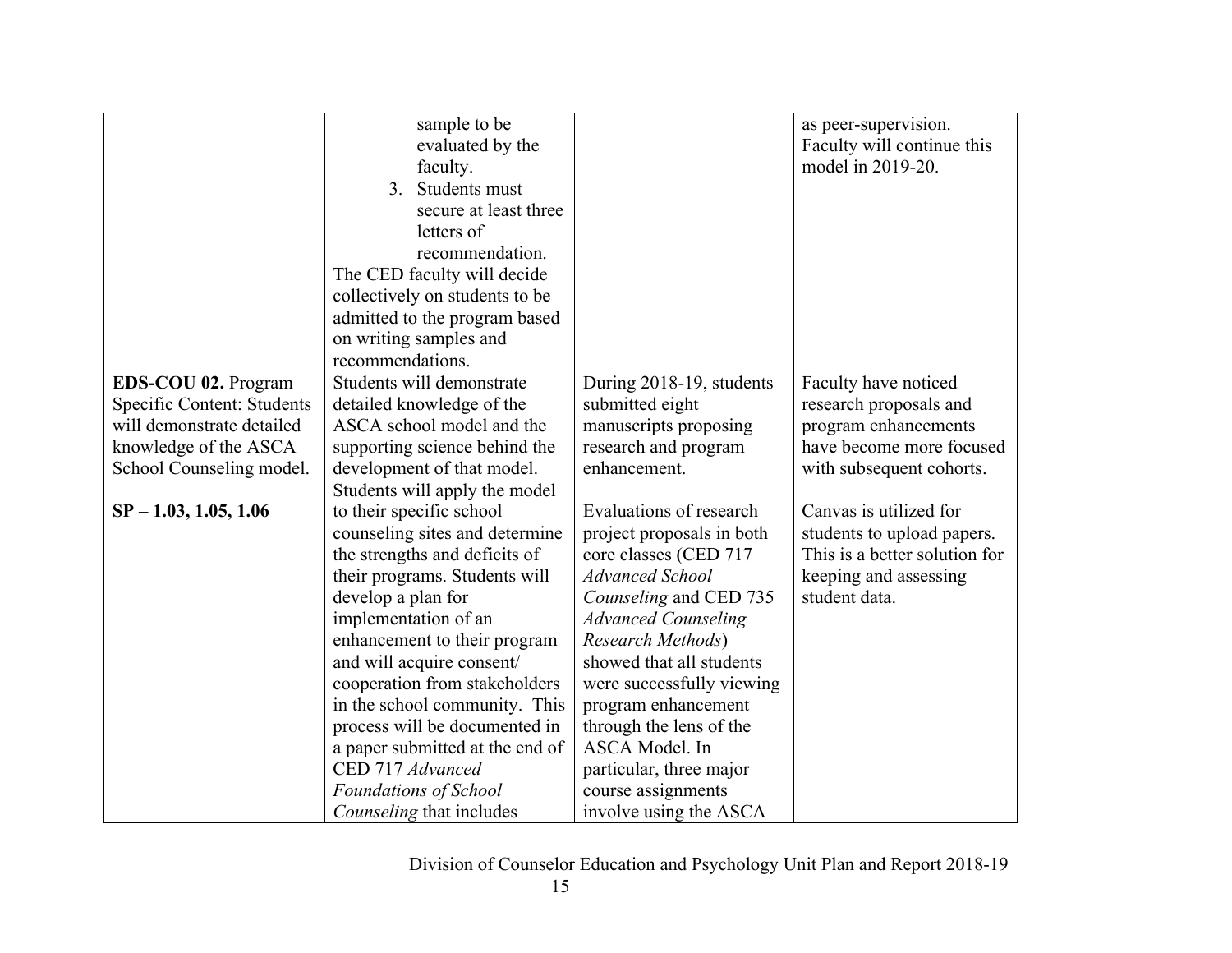|                              | necessary steps and citations   | model to assess their       |                             |
|------------------------------|---------------------------------|-----------------------------|-----------------------------|
|                              | from the literature supporting  | individual programs. The    |                             |
|                              | the enhancement.                | course avg. was 94.4% on    |                             |
|                              |                                 |                             |                             |
|                              |                                 | the research projects.      |                             |
| EDS-COU 03. Advanced         | Advanced counseling             | The major benchmarks for    | As faculty teach the second |
| Counseling Skills and        | practicum and internship are    | this goal lie in CED 758    | portion of the core, they   |
| program enhancement:         | times when students are under   | <b>Advanced Counseling</b>  | are discovering the         |
| Demonstrate advanced         | DSU faculty supervision.        | Practicum and CED 790       | changes necessary to        |
| skills as a counselor in the | Faculty form collaborative      | Theories of Counseling      | clarify program goals and   |
| current place of counseling  | consulting relationships with   | Supervision. These classes  | requirements for the        |
| practice. Advanced skills    | these students to encourage     | are part of the second half | incoming students.          |
| include additional           | professional growth and assess  | of the core EDS classes.    | Primarily, helping students |
| knowledge and counseling     | the students' application of    |                             | adopt the role of scholar-  |
| techniques beyond the        | advanced knowledge and skills   | During 2018-19, 8           | practitioner will be        |
| master's degree.             | in the workplace and in the     | students were enrolled in   | explained with more depth.  |
| Implement the                | university classroom.           | CED 758 and CED 790,        | The intent is to help these |
| enhancement plan created     | In addition, the student will   | and all students passed.    | students become better      |
| in CED 717 Advanced          | implement the plan created in   |                             | program evaluators.         |
| School Counseling.           | CED 717 and will document       | Evaluations of              |                             |
|                              | the installation, maintenance   | examinations and research   | A new Professional School   |
| $SP - 1.03, 1.05, 1.06$      | and results of the enhancement  | project proposals showed    | Counselor evaluation was    |
|                              | with suitable evaluation        | that students were viewing  | created last year. Most of  |
|                              | techniques.                     | program enhancement         | the PSCs in the Delta were  |
|                              |                                 | through the lens of the     | not trained on the          |
|                              | Students will receive           | ASCA model.                 |                             |
|                              | supervision from DSU faculty    |                             | evaluation due to training  |
|                              | who will evaluate advanced      |                             | cancellations because of    |
|                              | skills. In addition, students   |                             | inclement weather. The      |
|                              | will complete the paper started |                             | M-CAR, was first used for   |
|                              | in CED 717 showing              |                             | the 15/16 year. Faculty     |
|                              | implementation and results as   |                             | have adapted the program    |
|                              | they have moved their campus    |                             | to address the M-CAR and    |
|                              | counseling program toward the   |                             | to help students understand |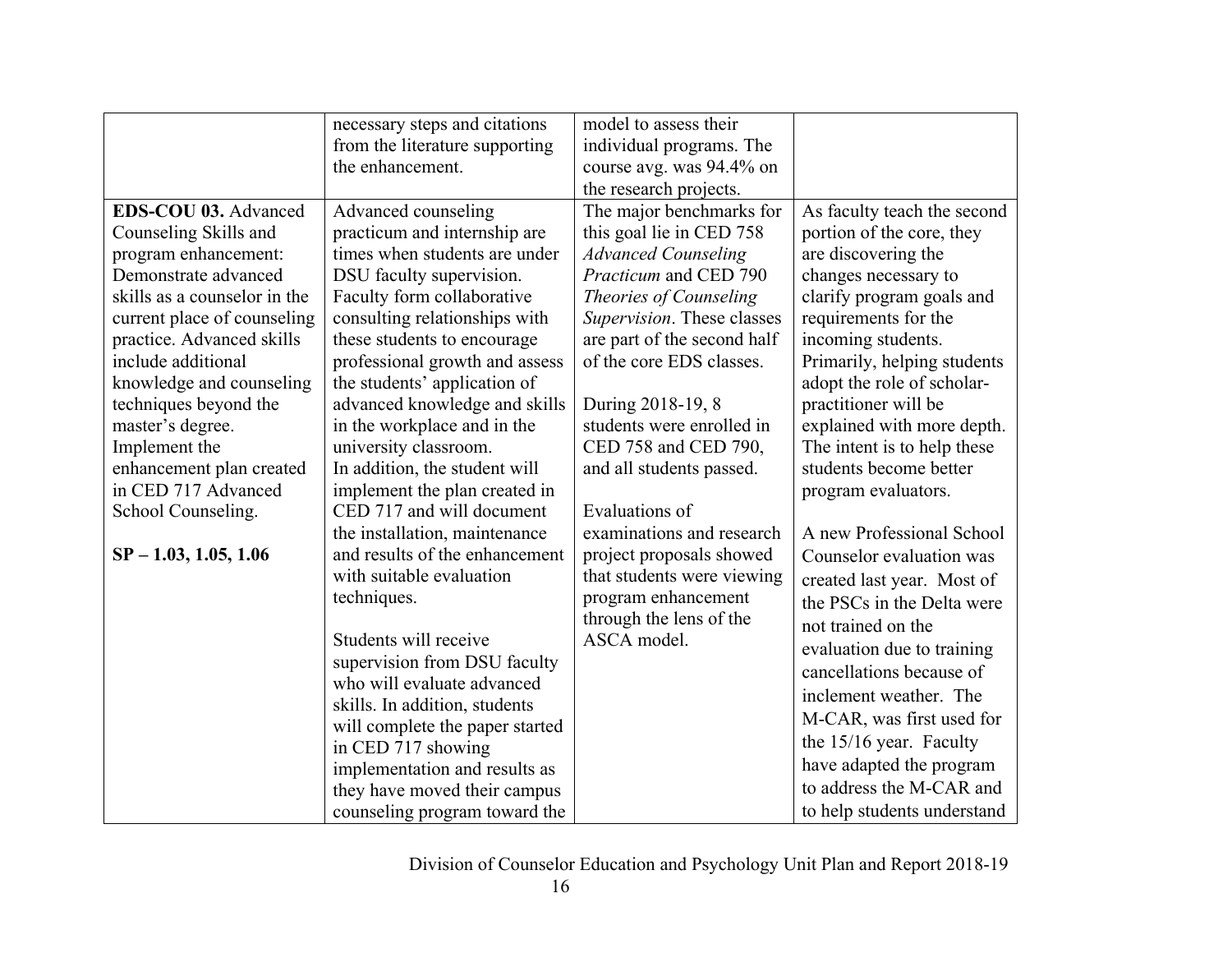|                                                                                                                                                                                                               | ASCA school counseling<br>model.                                                                                                                                                                                                                                                                                                                                           |                                                                                                                                                                                                                                                                                 | the process of evaluation,<br>which should help prepare<br>them.                                                                                                                                                                                                                                                                                                                                                                                                                                                                                                                                                                                                                      |
|---------------------------------------------------------------------------------------------------------------------------------------------------------------------------------------------------------------|----------------------------------------------------------------------------------------------------------------------------------------------------------------------------------------------------------------------------------------------------------------------------------------------------------------------------------------------------------------------------|---------------------------------------------------------------------------------------------------------------------------------------------------------------------------------------------------------------------------------------------------------------------------------|---------------------------------------------------------------------------------------------------------------------------------------------------------------------------------------------------------------------------------------------------------------------------------------------------------------------------------------------------------------------------------------------------------------------------------------------------------------------------------------------------------------------------------------------------------------------------------------------------------------------------------------------------------------------------------------|
| <b>EDS-COU 04.</b> Mastery of<br><b>Supervision Strategies:</b><br>Demonstrate knowledge<br>and skills related to<br>performing effective and<br>ethical counselor<br>supervision.<br>$SP - 1.03, 1.05, 1.06$ | Students will demonstrate<br>knowledge by passing tests<br>within the class semester.<br>Also students will demonstrate<br>ability by ex-post facto case<br>studies.<br>The instructor of record will<br>be the primary evaluative<br>source for this. However, the<br>entire faculty assist in<br>supervising counselor<br>supervisors and will have<br>evaluative input. | Eight students took<br>comprehensive exams and<br>passed.<br>Students submit case<br>studies in CED 790 and<br>engage in ex-post facto<br>supervision where they see<br>students and then discuss<br>the cases with the faculty<br>member. All 8 students<br>passed this class. | Results of comprehensive<br>exams for the EDS for Fall<br>2017 and Spring 2018<br>continue to be excellent.<br>Students have grown in<br>writing ability and in the<br>ability to conceptualize<br>larger programmatic and<br>school issues that impact<br>closing the gap on student<br>achievement. They can<br>speak well to their abilities<br>regarding program<br>evaluation and<br>interventions. The EDS<br>program, in its<br>encompassing nature,<br>allows the student to build<br>toward the comprehensive<br>through all four core<br>courses. The<br>comprehensive exam is<br>research/practice based and<br>has worked well as a<br>measure of professional<br>growth. |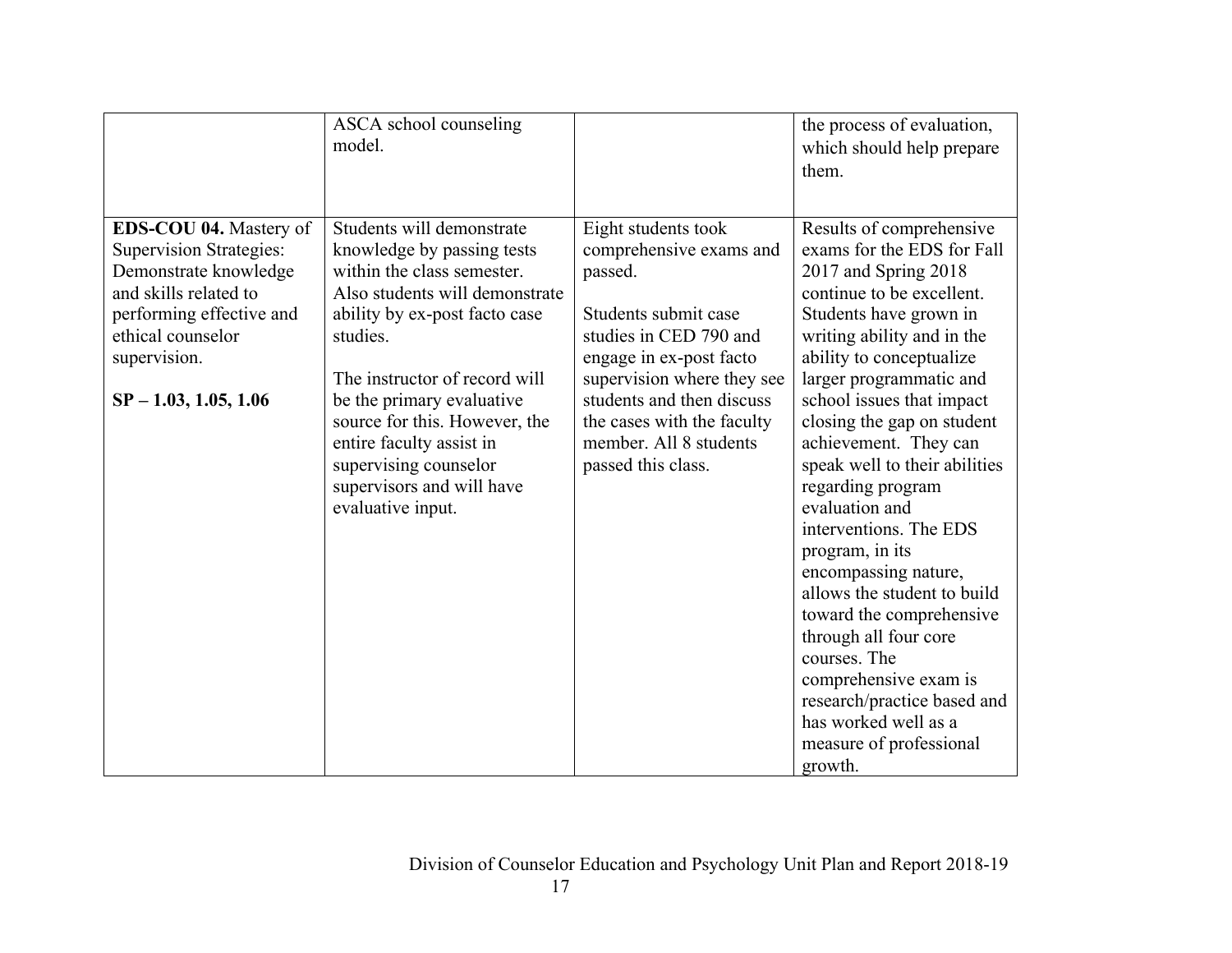## **II.c. Student Learning Outcomes Assessment Plan / User Outcomes Assessment Plan** *(EDD in Professional Studies – Counseling track)*

A. Learning **Outcome** *What should a graduate in the EDD in Professional Studies – Counseling track major know, value, or be able to do at graduation and beyond?* B. Data Collection and Analysis *1. What assessment tools and/or methods will you use to determine achievement of the learning outcome? 2. Describe how the data from these tools and/or methods will be/have been collected. 3. Explain the procedure to analyze the data.* C. Results of Evaluation *What were the findings of the analysis?* D. Use of Evaluation Results *1. List any specific recommendations. 2. Describe changes in curriculum, courses, or procedures that are proposed or were made/ are being made as a result of the program learning outcome assessment process.* **EDD-COU 01.** Content and Pedagogical Content Knowledge: Demonstrate mastery of the prior knowledge needed to be successful in the Doctor in Education program. **SP – 2.01** 1. A Doctoral Admission Portfolio will be used. The portfolio will include a professional resume/vita, writing samples, personal philosophy of education/ theory of teaching and learning, self-evaluation aligned with personal and professional goals, evidence of leadership ability, and a statement of purpose for pursuing doctoral study. A 4 point rubric is used to evaluate the portfolio. 2. The portfolio will be submitted within the first six hours in the program. No new students were admitted to the EDD counseling track. Two students are in the program. Both are ABD, with one in the proposing stage and one who has successfully defended her proposal. Since no new students have been admitted, no program changes were made and no new assessment data were collected or evaluated in order to make necessary changes. There are no plans to admit anyone else until a cohort forms.

 **Table I:**Learner Outcomes identified for the major and for student services and support.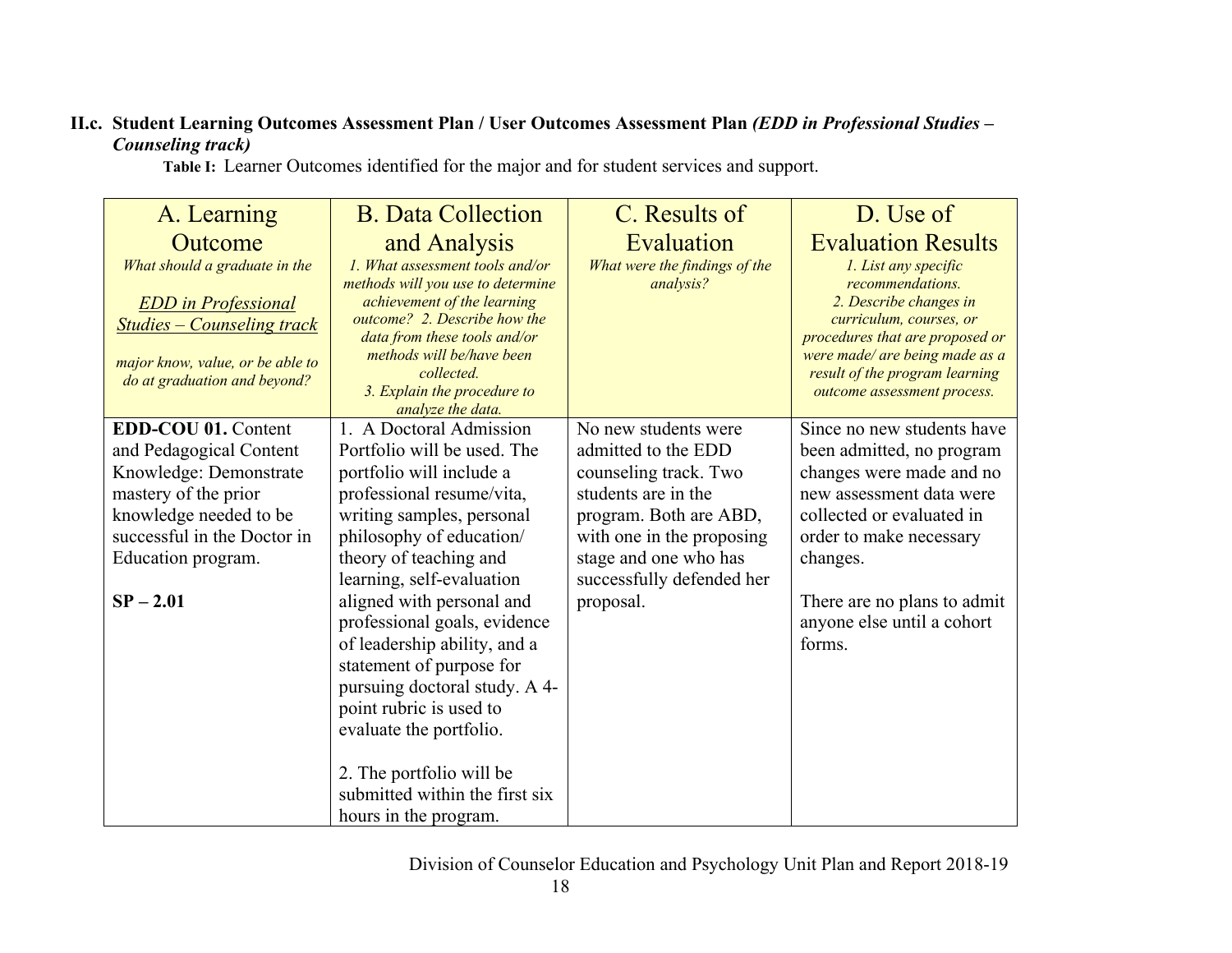|                                                                                                                                                                      | 3. Average scores and pass<br>rate percentages will be<br>calculated.                                                                                                                                                                                                                                                                                                                                                                                                                                                                                                                                                         |                                                                                                                                                    |                                                                                                                                                                                                                                                                              |
|----------------------------------------------------------------------------------------------------------------------------------------------------------------------|-------------------------------------------------------------------------------------------------------------------------------------------------------------------------------------------------------------------------------------------------------------------------------------------------------------------------------------------------------------------------------------------------------------------------------------------------------------------------------------------------------------------------------------------------------------------------------------------------------------------------------|----------------------------------------------------------------------------------------------------------------------------------------------------|------------------------------------------------------------------------------------------------------------------------------------------------------------------------------------------------------------------------------------------------------------------------------|
| EDD-COU 02. Program<br>Specific Content:<br>Demonstrate mastery of the<br>knowledge associated with<br>content in Counselor<br>Education.<br>$SP - 1.03, 1.05, 1.08$ | 1. Comprehensive<br>Examinations: Comps will<br>be taken at the end of the<br>program by all candidates<br>and must be passed in order<br>to register for ELR 888<br>(Dissertation Seminar). They<br>will be divided into 3<br>sections: research,<br>curriculum, and supervision<br>and based upon the core<br>program courses and scored<br>by program faculty.<br>2. Results will be compiled<br>and analyzed by program<br>faculty and reported to the<br><b>Unit Assessment Director</b><br>and the NCATE Coordinator<br>annually.<br>3. Results will be analyzed<br>by program faculty by<br>section and overall scores | One student timed out post<br>comps. Both are ABD,<br>with one in the proposing<br>stage and one who has<br>successfully defended her<br>proposal. | Two students took and<br>passed comprehensive<br>exams, but no program<br>changes have been made<br>because of the low numbers<br>in the program.<br>Efforts to recruit more<br>qualified students for the<br>counseling track of the<br>EDD program have been<br>suspended. |
| EDD-COU 03. Advanced<br>Counseling Skills:<br>Demonstrate advanced<br>skills as a counselor in the                                                                   | and trends are identified.<br>Advanced counseling<br>practicum and internship are<br>times when students are<br>under DSU faculty                                                                                                                                                                                                                                                                                                                                                                                                                                                                                             | The remaining two<br>students were post<br>coursework in 2018-19.                                                                                  | No other program changes<br>occurred because of the<br>low number of students.                                                                                                                                                                                               |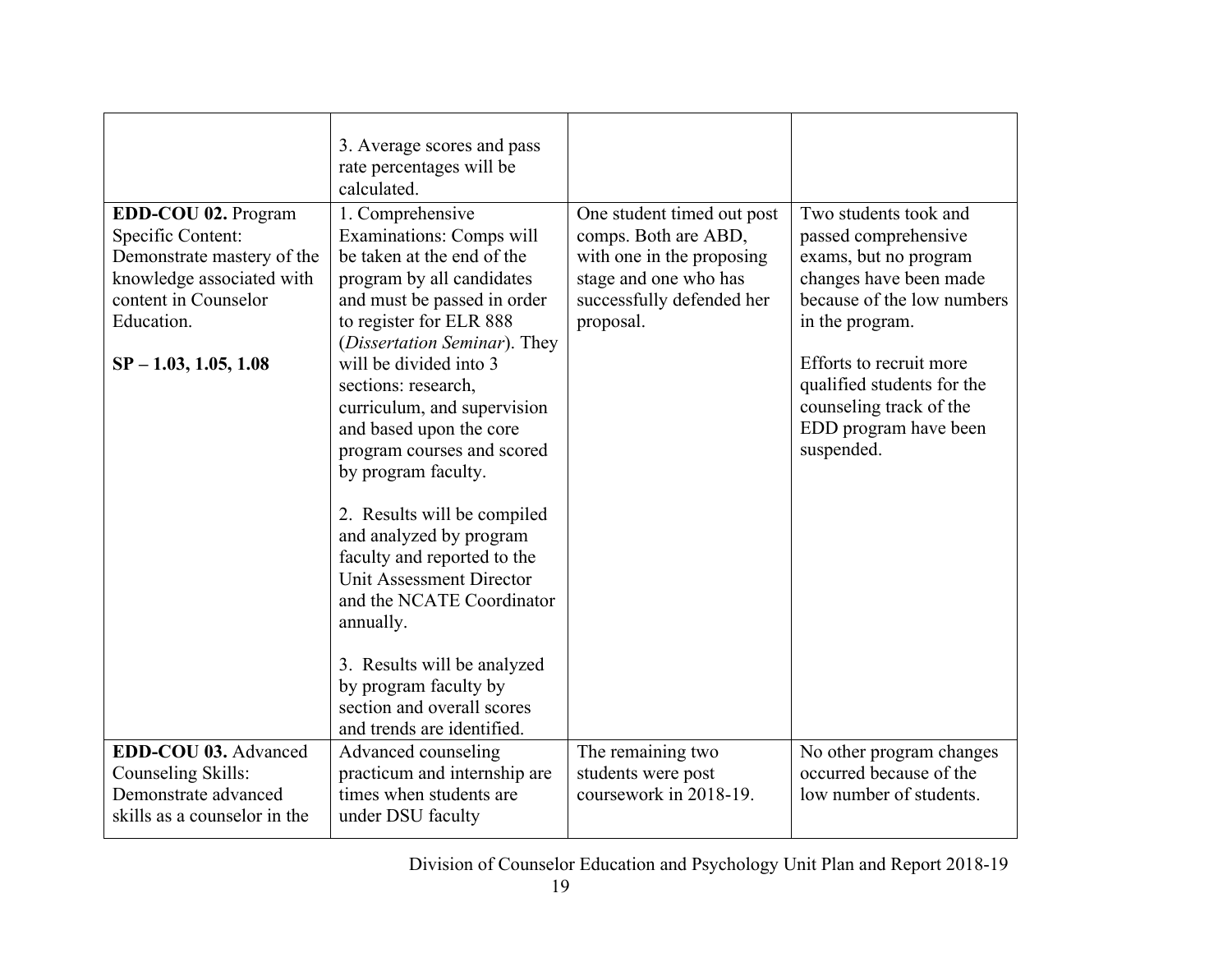| current place of counseling   | supervision. Faculty form    |                           |                              |
|-------------------------------|------------------------------|---------------------------|------------------------------|
| practice. Advanced skills     | collaborative consulting     |                           |                              |
| include additional            | relationships with these     |                           |                              |
| knowledge and counseling      | students to encourage        |                           |                              |
| techniques beyond the         | professional growth and      |                           |                              |
| master's degree.              | assess the students'         |                           |                              |
|                               | application of advanced      |                           |                              |
| $SP - 1.05, 1.08$             | knowledge and skills in the  |                           |                              |
|                               | workplace and in the         |                           |                              |
|                               | university classroom.        |                           |                              |
| <b>EDD-COU 04.</b> Mastery of | Students will complete the   | Both are ABD, with one in | Efforts to recruit qualified |
| research techniques and       | dissertation. Starting the   | the proposing stage and   | students for the counseling  |
| academic writing              | dissertation process in ELR  | one who has successfully  | track of the EDD program     |
| (dissertation):               | 888, students will work with | defended her proposal.    | have been suspended          |
| Demonstrate the ability to    | faculty to complete a        |                           | because of low enrollment    |
| create a research question    | meaningful research project  |                           | in the program.              |
| relevant to the counseling    | that will contribute to the  |                           |                              |
| literature; design the        | counseling literature.       |                           |                              |
| appropriate research          |                              |                           |                              |
| methodology; collect and      |                              |                           |                              |
| analyze the data; and,        |                              |                           |                              |
| report the findings in a      |                              |                           |                              |
| manner conducive to           |                              |                           |                              |
| enhancing the counseling      |                              |                           |                              |
| literature.                   |                              |                           |                              |
|                               |                              |                           |                              |
| $SP - 1.03, 1.05, 1.06$       |                              |                           |                              |

**II.d. Student Learning Outcomes Assessment Plan / User Outcomes Assessment Plan** *(Psychology B.A. Program)*  **Table I:**Learner Outcomes identified for the major and for student services and support.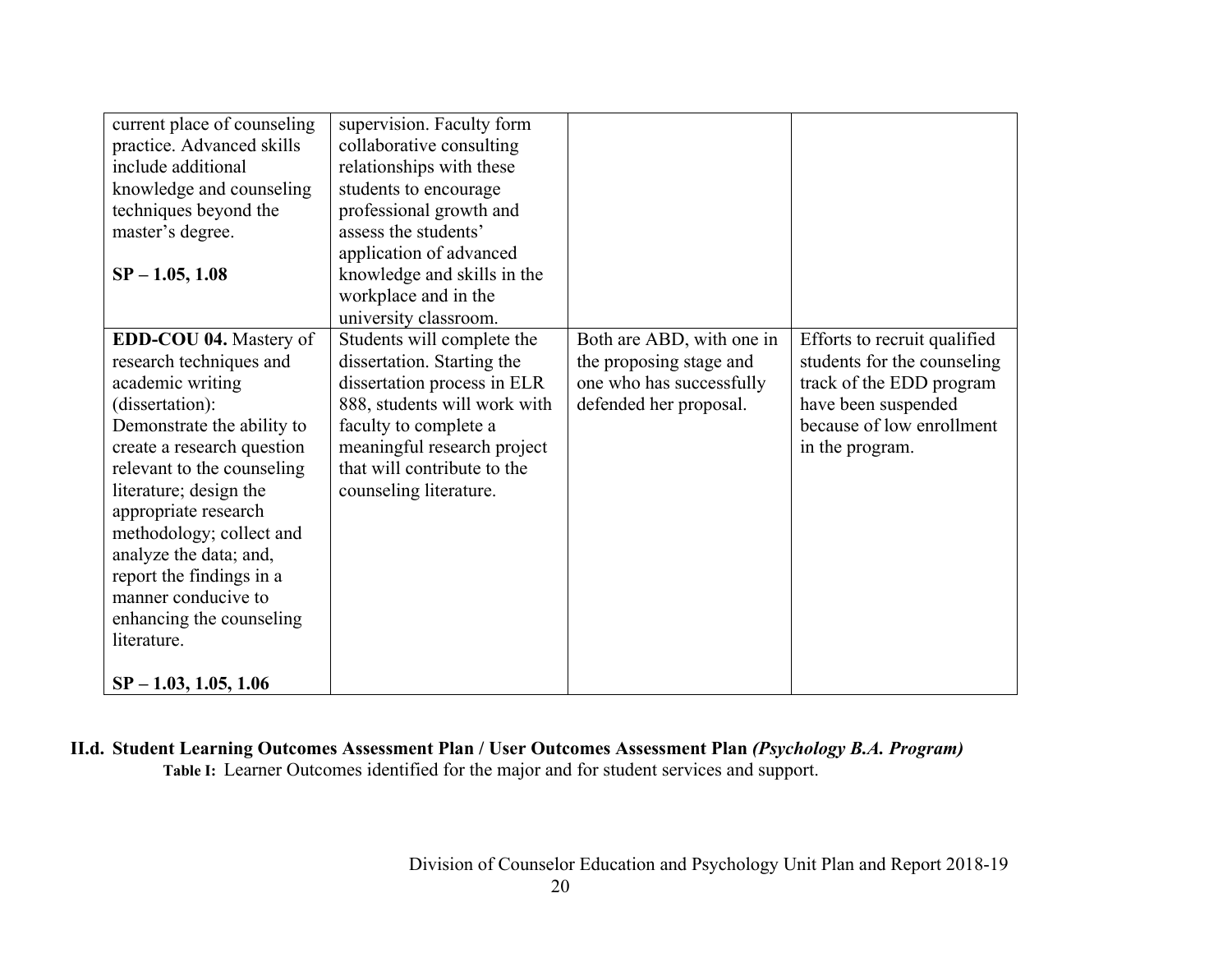Note – The Psychology Program Curriculum Committee discontinued the use of the MFT to assess student progress upon the recommendation of the external reviewers in Fall 2018. As of Spring 2019, the Major Field Test in Psychology (MFT PSY) has been discontinued to assess students in PSY 490 (Senior Seminar). In this year of transition, the program assessment plan will report on progress in core classes, which will change effective the 2019-20 academic year.

| A.                                                                                                     | B. Data                                                                                                                                                                                                                                                    | C. Results of Evaluation                                        | D. Use of                                                                                                                                                                                     |
|--------------------------------------------------------------------------------------------------------|------------------------------------------------------------------------------------------------------------------------------------------------------------------------------------------------------------------------------------------------------------|-----------------------------------------------------------------|-----------------------------------------------------------------------------------------------------------------------------------------------------------------------------------------------|
| Learning                                                                                               | Collection                                                                                                                                                                                                                                                 | What were the findings of the analysis?                         | Evaluation                                                                                                                                                                                    |
| Outcome                                                                                                | and                                                                                                                                                                                                                                                        |                                                                 | <b>Results</b>                                                                                                                                                                                |
| What should a<br>graduate in the                                                                       | Analysis<br>1. What                                                                                                                                                                                                                                        |                                                                 | 1. List any specific<br>recommendations.                                                                                                                                                      |
| <b>Psychology</b><br>B.A.<br>major know,<br>value, or be able<br>to do at<br>graduation and<br>beyond? | assessment tools<br>and/or methods<br>will you use to<br>determine<br>achievement of<br>the learning<br>outcome? 2.<br>Describe how the<br>data from these<br>tools and/or<br>methods will<br>be/have been<br>collected.<br>3. Explain the<br>procedure to |                                                                 | 2. Describe changes in<br>curriculum, courses, or<br>procedures that are<br>proposed or were made/<br>are being made as a<br>result of the program<br>learning outcome<br>assessment process. |
| <b>BA-PSY 01.</b>                                                                                      | analyze the data.<br>Course                                                                                                                                                                                                                                | PSY 402 Learning and Cognition Course Assessment Data           | Program faculty                                                                                                                                                                               |
| Students will                                                                                          | assessments in                                                                                                                                                                                                                                             | PSY 402 Learning and Cognition assessment trend data (i.e.,     | review results of PSY                                                                                                                                                                         |
| recognize and                                                                                          | <b>PSY 402</b>                                                                                                                                                                                                                                             | unit tests, a final exam [FE], and reflection papers [RP]) from | classes in formal                                                                                                                                                                             |
| apply                                                                                                  | Learning and                                                                                                                                                                                                                                               | Spring 2011 to Fall 2017 are reported below. In Spring 2015,    | faculty meetings and                                                                                                                                                                          |
| terminology                                                                                            | Cognition (a                                                                                                                                                                                                                                               | the format was changed from quizzes and tests to frequent       | discuss changes to                                                                                                                                                                            |
| of the major                                                                                           | core course)                                                                                                                                                                                                                                               | reflection papers and a research paper. Those class averages    | curriculum within the                                                                                                                                                                         |
| concepts and                                                                                           | are used to                                                                                                                                                                                                                                                | are listed first followed by the assessments from the previous  | program and in                                                                                                                                                                                |
| theories in                                                                                            | measure                                                                                                                                                                                                                                                    | years.                                                          | specific courses in                                                                                                                                                                           |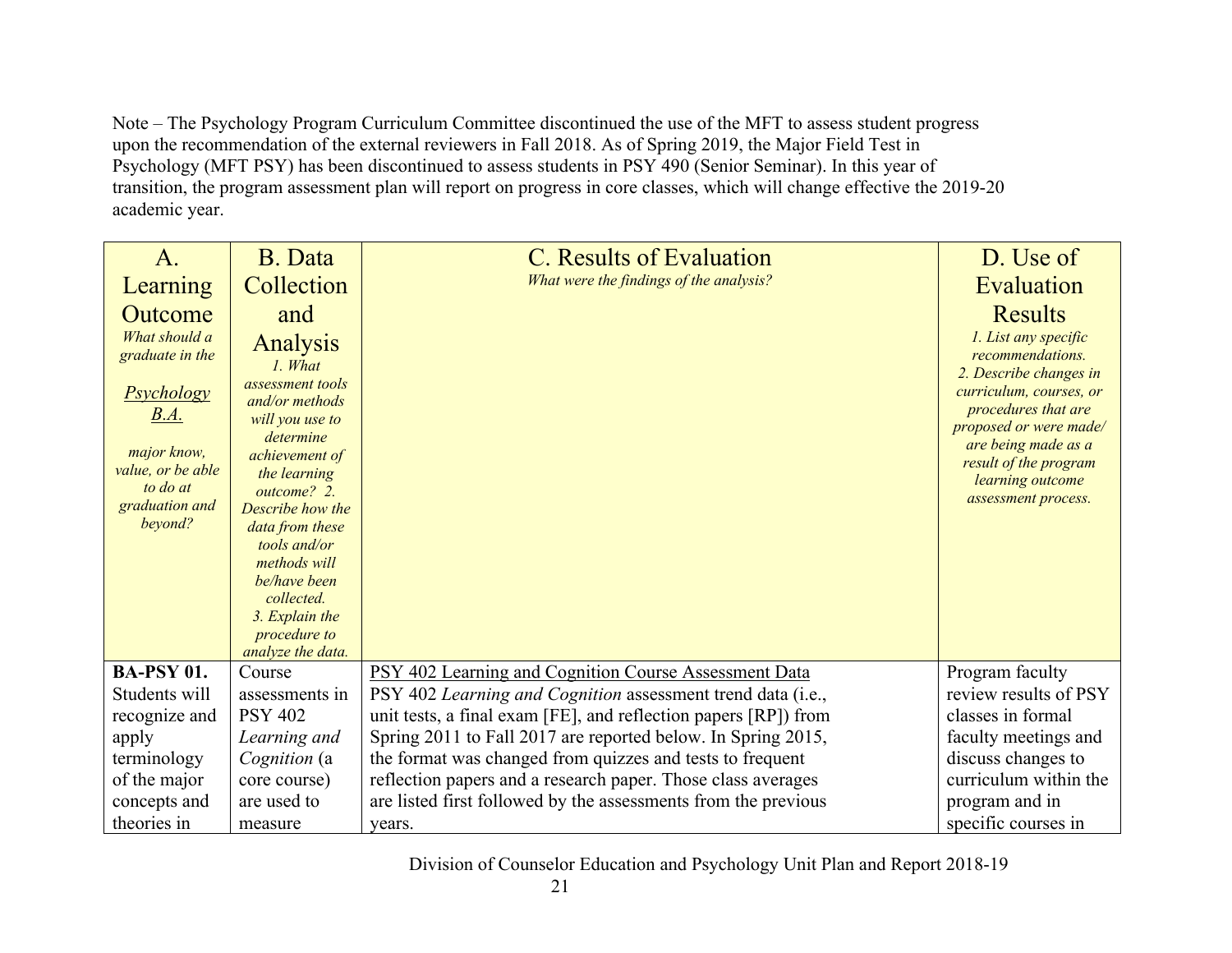| learning and                     | student                       |                 |       |           |                |           |           |              | order to increase                              |
|----------------------------------|-------------------------------|-----------------|-------|-----------|----------------|-----------|-----------|--------------|------------------------------------------------|
| cognition.                       | learning in the               |                 | S15   | F 15 F16  |                |           | F17 F18   |              | student learning.                              |
|                                  | area of                       | RP <sub>1</sub> | 75.00 | 73        | 73             | 84        | 88        |              |                                                |
| $SP - 1.02$ ,                    | learning and                  | RP <sub>2</sub> | 84.38 | 92        | 73             | 80        | 81        |              | Spring 2015, the                               |
| 1.03, 1.05,<br>$1.08$ QEP $-1$ , | cognition.                    | RP <sub>3</sub> | 70.83 | 78        | 71             | 92        | 89        |              | assessments for PSY<br>402 were changed to     |
| 3, 4                             | <b>PSY 402</b>                | RP <sub>4</sub> | 87.50 | 79        | 73             | 71        | 82        |              | written papers instead                         |
|                                  | Learning and                  | RP <sub>5</sub> | 59.38 | 69        | 73             | 82        | 85        |              | of tests and quizzes.                          |
|                                  | Cognition                     |                 |       |           |                |           |           |              |                                                |
|                                  | course                        | RP <sub>6</sub> | 84.38 | 77        | 71             | 97        | 88        |              | In Fall 2017, the                              |
|                                  | assessments                   | RP <sub>7</sub> | 78.13 | 67        | 80             | 96        | 85        |              | course was changed                             |
|                                  | are conducted                 | RP <sub>8</sub> | 50.00 | 69        | 91             | 96        | 91        |              | to have a laboratory                           |
|                                  | through<br>reflection         | RP <sub>9</sub> | 87.50 | 92        | 83             | 88        | 90        |              | component each<br>week. This has been a        |
|                                  | papers (RP),                  | <b>RP10</b>     | 81.25 | 63        | 88             | 92        | 89        |              | successful                                     |
|                                  | student-led                   | <b>RP11</b>     | 83.85 | 79        | 81             | 98        | 92        |              | improvement.                                   |
|                                  | discussions,                  | <b>RP 12</b>    | 68.63 | 90        | 93             | 92        | 88        |              |                                                |
|                                  | and a term                    | <b>RP13</b>     | 79.90 | 72        | 91             | 98        | 88        |              | There was discussion                           |
|                                  | paper. Average<br>scores were | <b>RP 14</b>    | 78.92 | 73        | 90             | 92        | 88        |              | about whether the<br>core is meeting the       |
|                                  | recorded.                     | <b>RP15</b>     | 76.47 | 73        | $\overline{a}$ | $-$       | $-$       |              | needs of students.                             |
|                                  |                               | Student-Led     |       | 79        | 94             | 85        | 84        |              | Faculty proposed a                             |
|                                  | <b>PSY 490</b>                | Discussion      | 85.38 |           |                |           |           |              | change to the                                  |
|                                  | (Senior                       | Term Paper      | 80.00 | 75        | 68             | <b>NA</b> | <b>NA</b> |              | curriculum to have                             |
|                                  | Seminar)<br>Capstone          | Course Avg.     |       |           |                |           | 84        |              | core areas instead of<br>courses and require a |
|                                  | Course                        |                 |       |           |                |           |           |              | balance of courses                             |
|                                  | Assessment:                   |                 |       |           |                |           |           |              | along with electives.                          |
|                                  | Portfolio                     |                 | S11   | F11       |                | S12       | F12       | S13<br>S14   | This change was                                |
|                                  |                               | Quizzes         | NA    | <b>NA</b> |                | NA        | 0.79      | 0.81<br>0.74 | recommended by the                             |
|                                  |                               | Test 1          | 0.82  | 0.74      |                | 0.82      | 0.87      | 0.73<br>0.84 | program external                               |
|                                  |                               | Test 2          | 0.83  | 0.97      |                | 0.83      | 0.89      | 0.75<br>0.85 | review.                                        |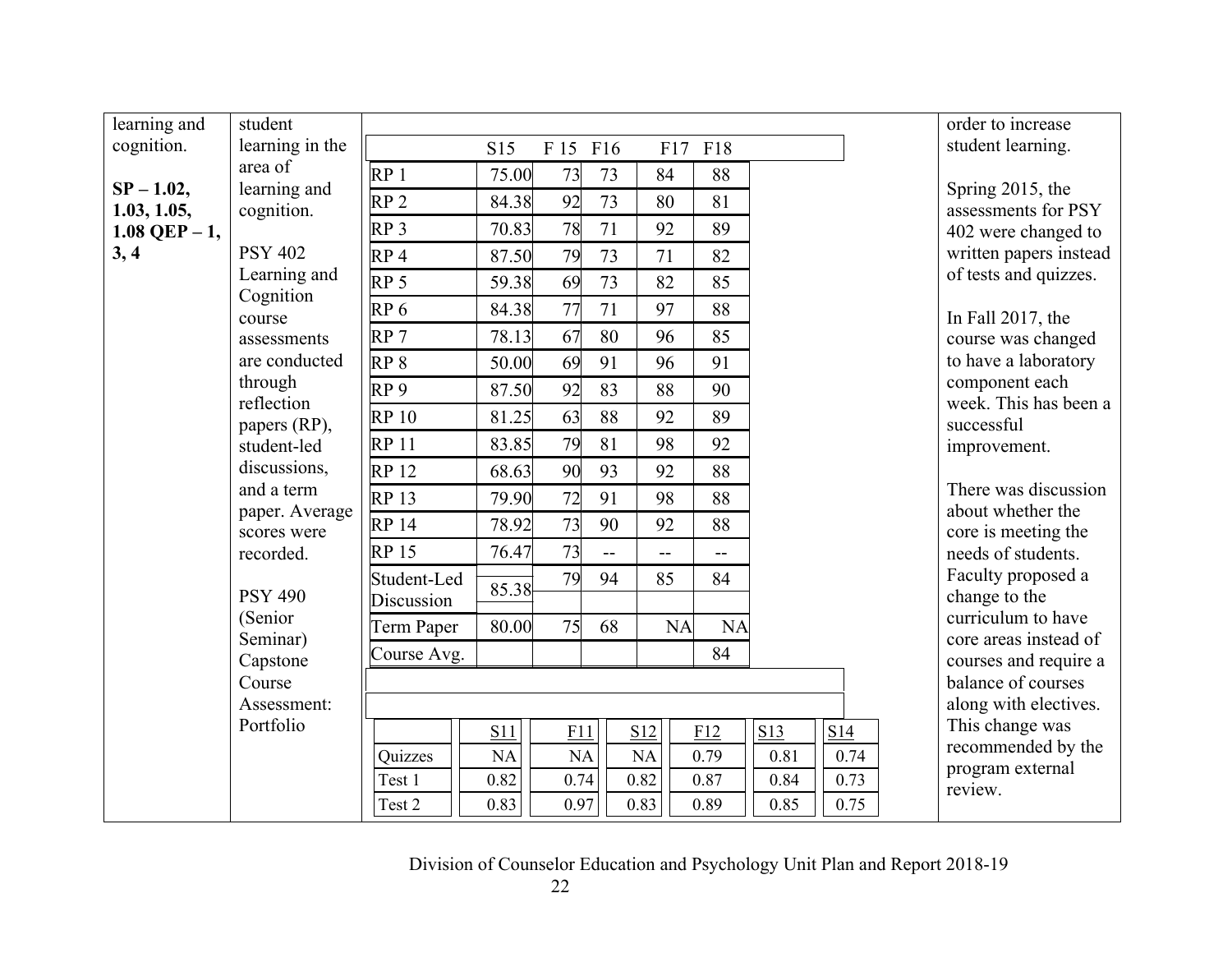|  | Test 3                                                                    | <b>NA</b> | NA   | <b>NA</b> | <b>NA</b> | <b>NA</b> | 0.73 | One major                                    |
|--|---------------------------------------------------------------------------|-----------|------|-----------|-----------|-----------|------|----------------------------------------------|
|  | Test 4                                                                    | <b>NA</b> | NA   | <b>NA</b> | <b>NA</b> | <b>NA</b> | 0.71 | recommendation of                            |
|  | FE                                                                        | 0.83      | 0.86 | 0.82      | 0.74      | 0.83      | 0.73 | the external reviewers                       |
|  | RP <sub>1</sub>                                                           | 0.8       | 0.72 | 0.81      | 0.69      | 0.72      | 0.63 | was to abandon the                           |
|  | Rp <sub>2</sub>                                                           | <b>NA</b> | 0.77 | <b>NA</b> | 0.72      | 0.67      | NA   | MFT as a method of                           |
|  | Rp 3                                                                      | <b>NA</b> | NA   | <b>NA</b> | 0.74      | 0.78      | NA   | program assessment.                          |
|  | Rp <sub>4</sub>                                                           | <b>NA</b> | NA   | <b>NA</b> | 0.78      | 0.86      | NA   | They recommended<br>more program             |
|  |                                                                           |           |      |           |           |           |      | specific evaluations,                        |
|  |                                                                           |           |      |           |           |           |      | so this year, the MFT                        |
|  |                                                                           |           |      |           |           |           |      | was not given in PSY                         |
|  |                                                                           |           |      |           |           |           |      | 490 Senior Seminar.                          |
|  | PSY 490 Senior Seminar:                                                   |           |      |           |           |           |      | Instead, the grades on                       |
|  |                                                                           | Sp19      |      |           |           |           |      | the portfolio in 490                         |
|  | Portfolio                                                                 | 81        |      |           |           |           |      | were compared to                             |
|  | Presentatio                                                               | 76        |      |           |           |           |      | student performance                          |
|  | n                                                                         |           |      |           |           |           |      | in core classes. Going                       |
|  | Course                                                                    | 81        |      |           |           |           |      | forward, the                                 |
|  | Avg                                                                       |           |      |           |           |           |      | assessment plan will                         |
|  |                                                                           |           |      |           |           |           |      | also change because<br>the core courses will |
|  | Overall, the PSY 402 scores are consistent with data from past years that |           |      |           |           |           |      | change, based on                             |
|  | used the MFT Learning, Memory and Cognition area. Students were           |           |      |           |           |           |      | recommendations by                           |
|  | trending at about the national average on this subscale of the MFT, with  |           |      |           |           |           |      | the external                                 |
|  | more students scoring above the national avg over the previous two years  |           |      |           |           |           |      | reviewers.                                   |
|  | (7 in 2017 and 12 in 2018). Using portfolio assessment data for the first |           |      |           |           |           |      |                                              |
|  | year from PSY 490 to corroborate PSY 402 data, we see students on         |           |      |           |           |           |      |                                              |
|  | average scored a "B" in PSY 490 reflecting that overall, students         |           |      |           |           |           |      |                                              |
|  | performed above average in this course, which is consistent with previous |           |      |           |           |           |      |                                              |
|  | assessments.                                                              |           |      |           |           |           |      |                                              |
|  |                                                                           |           |      |           |           |           |      |                                              |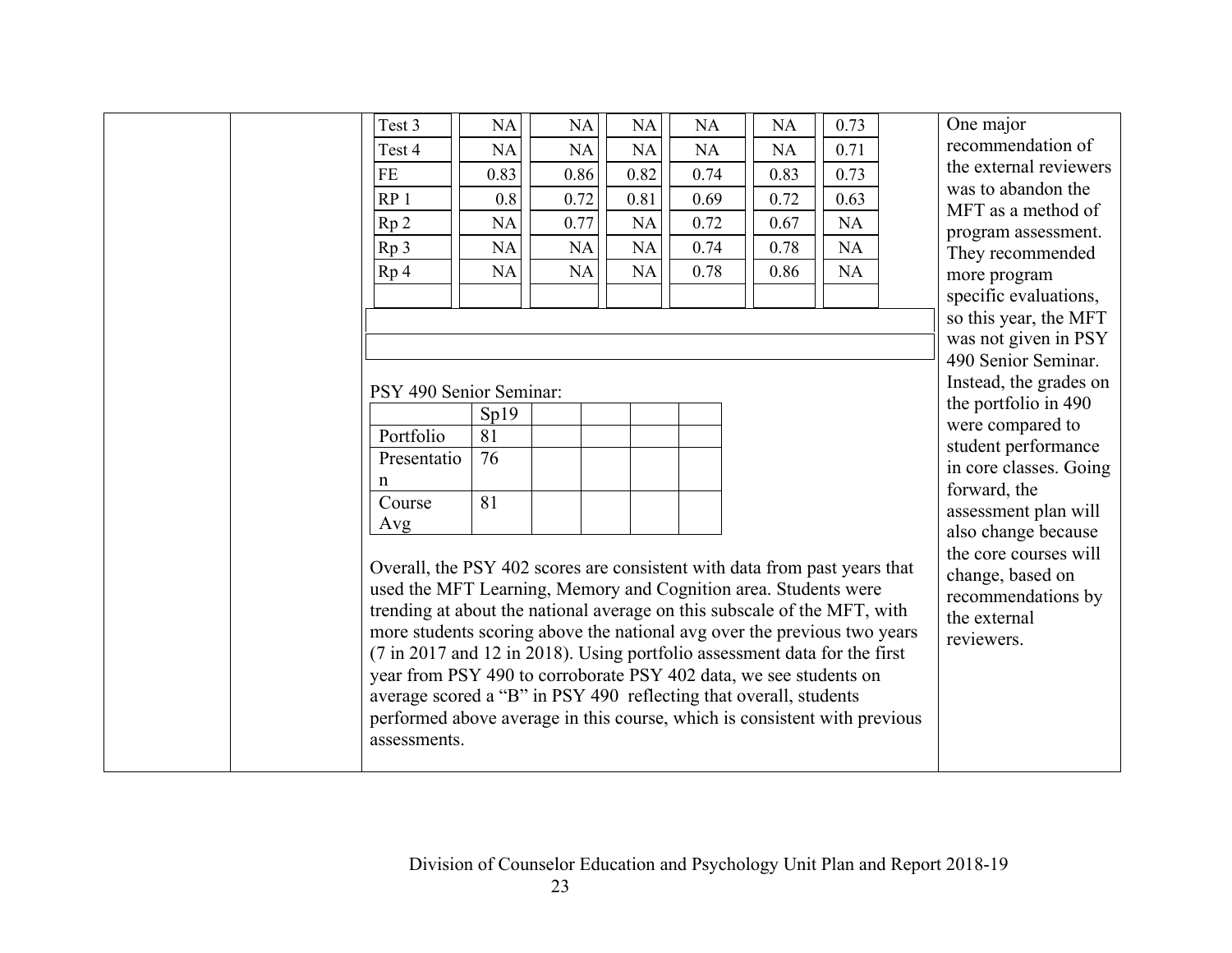| <b>BA-PSY 02.</b> | Course            | PSY 409 Biological Psychology Course Assessment Data                     |           |                    |                      |                       |           |           |           |                 |  | Program faculty        |
|-------------------|-------------------|--------------------------------------------------------------------------|-----------|--------------------|----------------------|-----------------------|-----------|-----------|-----------|-----------------|--|------------------------|
| Students will     | assessments in    | PSY 409 Biological Psychology assessment trend data (i.e., unit tests, a |           |                    |                      | review results of PSY |           |           |           |                 |  |                        |
| recognize and     | <b>PSY 409</b>    | final exam [FE], and reflection papers [RP]) from Spring 2011 to Spring  |           |                    | courses in formal    |                       |           |           |           |                 |  |                        |
| apply             | <b>Biological</b> | 2019 are reported below:                                                 |           |                    | faculty meetings and |                       |           |           |           |                 |  |                        |
| terminology       | Psychology (a     |                                                                          |           | discuss changes to |                      |                       |           |           |           |                 |  |                        |
| of the major      | core course)      |                                                                          |           |                    |                      |                       |           |           |           |                 |  | curriculum within the  |
| concepts and      | and PSY 490       |                                                                          |           |                    |                      |                       |           |           |           |                 |  | program and in         |
| theories in       | Senior            | <b>PSY 409</b>                                                           |           |                    |                      |                       |           |           |           |                 |  | specific courses in    |
| biological        | Seminar [a        |                                                                          |           |                    |                      | S14                   | S15       | S16       | S17       | S18             |  | order to increase      |
| psychology.       | core course]      |                                                                          | S11       | S12                | S13                  |                       |           |           |           |                 |  | student learning.      |
|                   | are used to       |                                                                          |           |                    |                      | 0.81                  | 0.89      | .86       | .80       | .88             |  |                        |
| $SP - 1.02$ ,     | measure           | Quizzes                                                                  | <b>NA</b> | NA                 | 0.76                 |                       |           |           |           |                 |  | Tests are periodically |
| 1.03, 1.08        | student           |                                                                          |           |                    |                      | 0.74                  | 0.67      | .76       | .71       | .68             |  | revised to reflect     |
|                   | learning in the   | Test 1                                                                   | 0.83      | 0.8                | 0.68                 |                       |           |           |           |                 |  | current course         |
|                   | area of           |                                                                          |           |                    |                      | 0.74                  | 0.70      |           | .72       | .67             |  | content.               |
|                   | biological        | Test 2                                                                   | 0.82      | 0.85               | 0.76                 |                       |           |           |           |                 |  |                        |
|                   | psychology.       |                                                                          |           |                    |                      | <b>NA</b>             | 0.65      |           | <b>NA</b> | <b>NA</b>       |  | PSY 409 Biological     |
|                   |                   | Test 3                                                                   | <b>NA</b> | NA                 | <b>NA</b>            |                       |           |           |           |                 |  | Psychology             |
|                   | <b>PSY 409</b>    |                                                                          |           |                    |                      | 0.74                  | 0.69      |           | .69       | .72             |  | In order to increase   |
|                   | Biological        | FE                                                                       | 0.77      | 0.72               | 0.66                 |                       |           |           |           |                 |  | student learning the   |
|                   | Psychology        |                                                                          |           |                    |                      | <b>NA</b>             | <b>NA</b> | <b>NA</b> |           | $\overline{NA}$ |  | following were         |
|                   | course            |                                                                          |           |                    |                      |                       |           |           |           |                 |  | carried out in PSY     |
|                   | assessments       | RP                                                                       | 0.69      | 0.81               | NA                   | <b>NA</b>             | NA        | <b>NA</b> |           | <b>NA</b>       |  | 409:                   |
|                   | are conducted     |                                                                          |           |                    |                      |                       |           |           |           |                 |  |                        |
|                   | through unit      | RP                                                                       | 0.71      | 0.81               | NA                   |                       |           |           |           |                 |  | Provided systematic    |
|                   | tests, a final    |                                                                          |           |                    |                      | 0.86                  | <b>NA</b> | <b>NA</b> |           | <b>NA</b>       |  | feedback to students   |
|                   | exam (FE),        | Paper                                                                    | NA        | NA                 | 0.72                 |                       |           |           |           |                 |  | on papers throughout   |
|                   | and reflection    |                                                                          |           |                    |                      |                       |           | .90       | .93       | .96             |  | the semester and       |
|                   | papers (RP).      | Mindtap                                                                  |           |                    |                      |                       |           |           |           |                 |  | assisted them in       |
|                   |                   |                                                                          |           |                    |                      |                       |           |           |           |                 |  | formulating an         |
|                   | <b>PSY 490</b>    |                                                                          |           |                    |                      |                       |           |           |           |                 |  | outline for their      |
|                   | (Senior           |                                                                          |           |                    |                      |                       |           |           |           |                 |  | paper.                 |
|                   | Seminar)          |                                                                          |           |                    |                      |                       |           |           |           |                 |  |                        |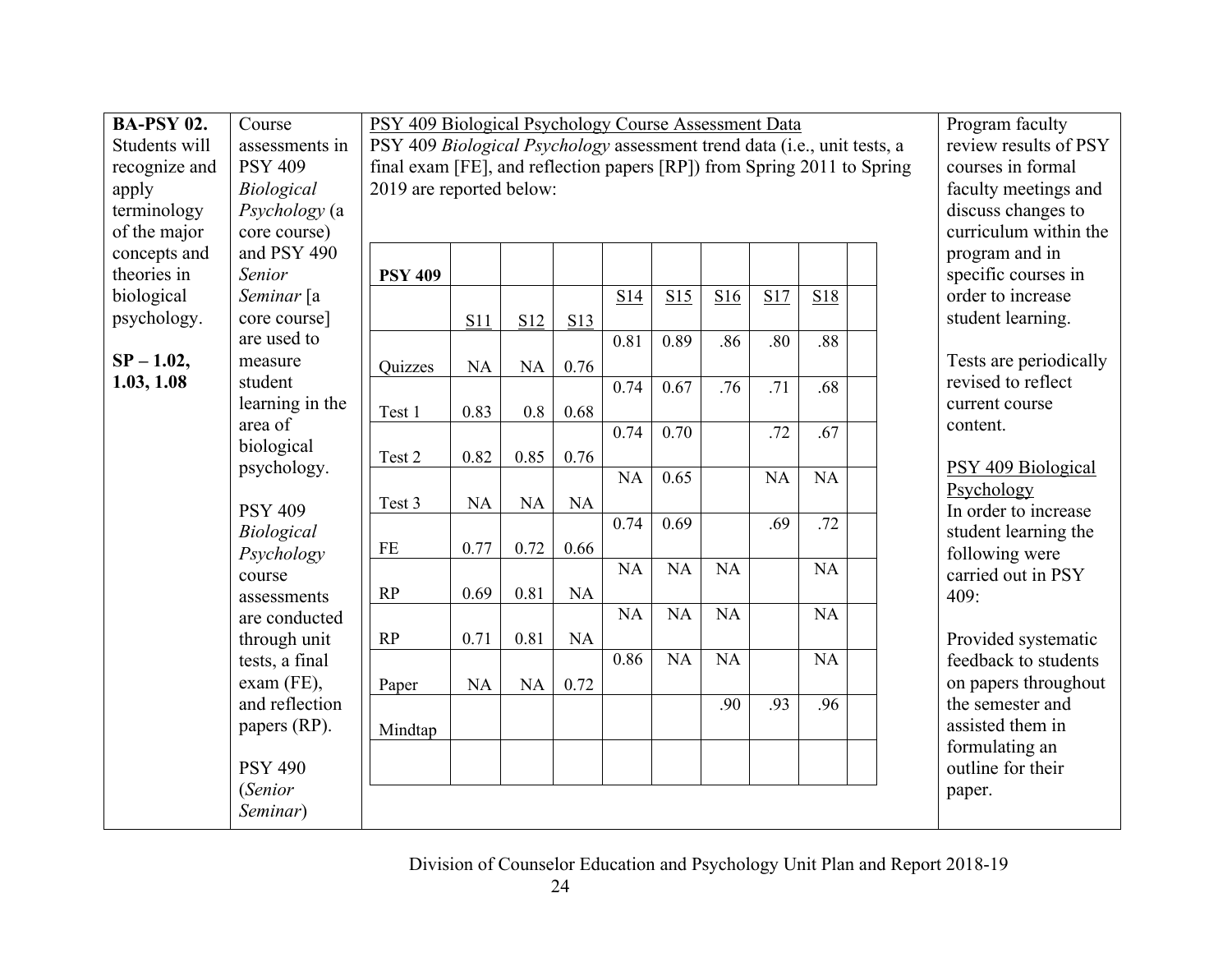|                   | Capstone<br>Course |                                                            | Introduced detailed<br>rubric in syllabus that |
|-------------------|--------------------|------------------------------------------------------------|------------------------------------------------|
|                   | Assessment:        |                                                            | listed all expected                            |
|                   | Portfolio          |                                                            | paper components                               |
|                   |                    |                                                            | and the grading scale                          |
|                   |                    |                                                            | associated with each                           |
|                   |                    |                                                            | component.                                     |
|                   |                    |                                                            |                                                |
|                   |                    |                                                            | Course content has                             |
|                   |                    |                                                            | been revised to be                             |
|                   |                    |                                                            | more applied.                                  |
| <b>BA-PSY 03.</b> | Course             | PSY 307 Developmental Psychology Course Assessment Data    | Program faculty                                |
| Students will     | assessments in     |                                                            | review results of the                          |
| recognize and     | <b>PSY 307</b>     | PSY 307 course trend data based on four-unit test average: | PSY courses in                                 |
| apply             | Developmental      | Spring 2011<br>.83<br>$(N=27)$                             | formal faculty                                 |
| terminology       | Psychology (a      | Fall 2011<br>.79<br>$(N = 31)$                             | meetings and discuss                           |
| of the major      | core course)       | Spring 2012<br>.77<br>$(N = 34)$                           | changes to                                     |
| concepts and      | and PSY 490        | .80.5 ( $N = 26$ )<br>Fall 2012                            | curriculum within the                          |
| theories in       | Senior             | $(N = 21)$<br>Spring 2013<br>.85                           | program and in                                 |
| developmental     | Seminar are        | Fall 2013<br>.79 ( $N = 27$ )                              | specific courses in                            |
| psychology.       | used to            | .78 ( $N = 21$ )<br>Spring 2014                            | order to increase                              |
|                   | measure            | Fall 2014<br>$.73$ (N=25)                                  | student learning.                              |
| $GE-5$            | student            | Spring 2015<br>$.77(N=20)$                                 |                                                |
| $SP - 1.02$ ,     | learning in the    | Fall 2015<br>$.71(N=22)$                                   | Tests are periodically                         |
| 1.03, 1.05,       | area of            | Spring 2016<br>$.75$ (N=35)                                | revised to reflect                             |
| 1.08              | developmental      | Fall 2016<br>$.66(N=30)$                                   | current course                                 |
|                   | psychology.        | Spring 2017<br>.82 ( $N=33$ )                              | content.                                       |
|                   |                    | Fall 2017<br>$.75$ (N=24)                                  |                                                |
|                   | <b>PSY 307</b>     | Spring 2018<br>$.72(N=25)$                                 | <b>PSY 307</b>                                 |
|                   | Developmental      | Fall 2018<br>$.84(N=37)$                                   | Developmental                                  |
|                   | Psychology         | Spring 2019<br>$.82(N=22)$                                 | Psychology                                     |
|                   | course             |                                                            | In response to student                         |
|                   | assessments        | PSY 490 Senior Seminar:                                    | performance on unit                            |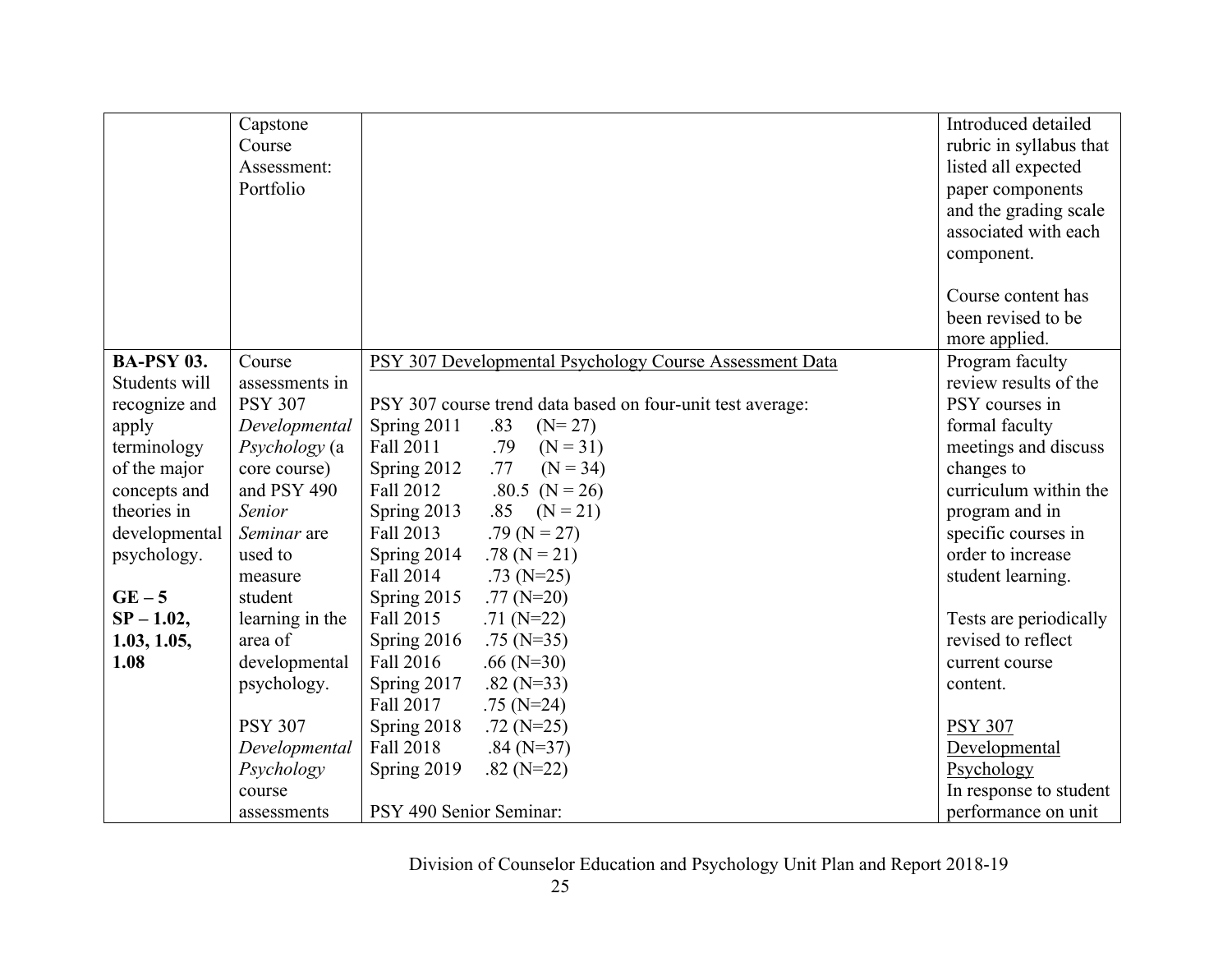|                   | are conducted   |                                                           | Sp19 |  |  |                                                                            | tests, the instructor  |
|-------------------|-----------------|-----------------------------------------------------------|------|--|--|----------------------------------------------------------------------------|------------------------|
|                   | through four    | Portfolio                                                 | 81   |  |  |                                                                            | incorporated more      |
|                   | unit tests.     | Presentatio                                               | 76   |  |  |                                                                            | group work and         |
|                   | Average         | n                                                         |      |  |  |                                                                            | group discussions in   |
|                   | proportion      | Course                                                    | 81   |  |  |                                                                            | the course meetings.   |
|                   | scores were     | Avg                                                       |      |  |  |                                                                            | More activities were   |
|                   | recorded for    |                                                           |      |  |  |                                                                            | incorporated that are  |
|                   | 2011-2012.      |                                                           |      |  |  | Overall, the PSY 307 scores are above data from past years that used the   | designed to allow      |
|                   |                 |                                                           |      |  |  | MFT Developmental area. Past years used the MFT, and scores were           | students to engage in  |
|                   | <b>PSY 490</b>  |                                                           |      |  |  | consistently 5-10 points lower than the national average in this area. One | more peer-to-peer      |
|                   | (Senior         |                                                           |      |  |  | problem was that students took PSY 307 up to three years before taking     | dialogue, incorporate  |
|                   | Seminar)        |                                                           |      |  |  | the MFT, so that the scores did not accurately reflect student learning in | more real-world        |
|                   | Capstone        |                                                           |      |  |  | 307. Using portfolio assessment data for the first year from PSY 490 to    | scenarios into the     |
|                   | Course          |                                                           |      |  |  | corroborate PSY 307 data, we see students on average scored a "B" in       | discussions, and       |
|                   | Assessment:     |                                                           |      |  |  | PSY 490 reflecting that overall, students performed consistently in both   | apply more of the text |
|                   | Portfolio       | courses.                                                  |      |  |  |                                                                            | information to their   |
|                   |                 |                                                           |      |  |  |                                                                            | specific disciplinary  |
|                   |                 |                                                           |      |  |  |                                                                            | interests.             |
|                   |                 |                                                           |      |  |  |                                                                            |                        |
|                   |                 |                                                           |      |  |  |                                                                            | This course will not   |
|                   |                 |                                                           |      |  |  |                                                                            | be a core course next  |
|                   |                 |                                                           |      |  |  |                                                                            | academic year, so this |
|                   |                 |                                                           |      |  |  |                                                                            | area will be assessed  |
|                   |                 |                                                           |      |  |  |                                                                            | through multiple       |
|                   |                 |                                                           |      |  |  |                                                                            | courses.               |
|                   |                 |                                                           |      |  |  |                                                                            |                        |
|                   |                 |                                                           |      |  |  |                                                                            |                        |
| <b>BA-PSY 04.</b> | Assessments     | PSY 331 Statistics Assessment Data                        |      |  |  |                                                                            |                        |
| Students will     | of students'    |                                                           |      |  |  | PSY 331 was on a six-test system from Fall 2010 to Fall 2013. This was     | PSY 331 Statistics     |
| produce and       | abilities to    |                                                           |      |  |  | returned to in Spring 2017, but abandoned in favor of using online         | In 2017-18, the        |
| interpret         | produce and     |                                                           |      |  |  | homework for 2017-18. The coursework has been changed over the years       | instructor included    |
| descriptive       | interpret       | to address the high DFW rate for the class.               |      |  |  |                                                                            | more Aplia online      |
| and inferential   | descriptive and | Note – Previous years are reported to provide trend data. |      |  |  |                                                                            | homework. However,     |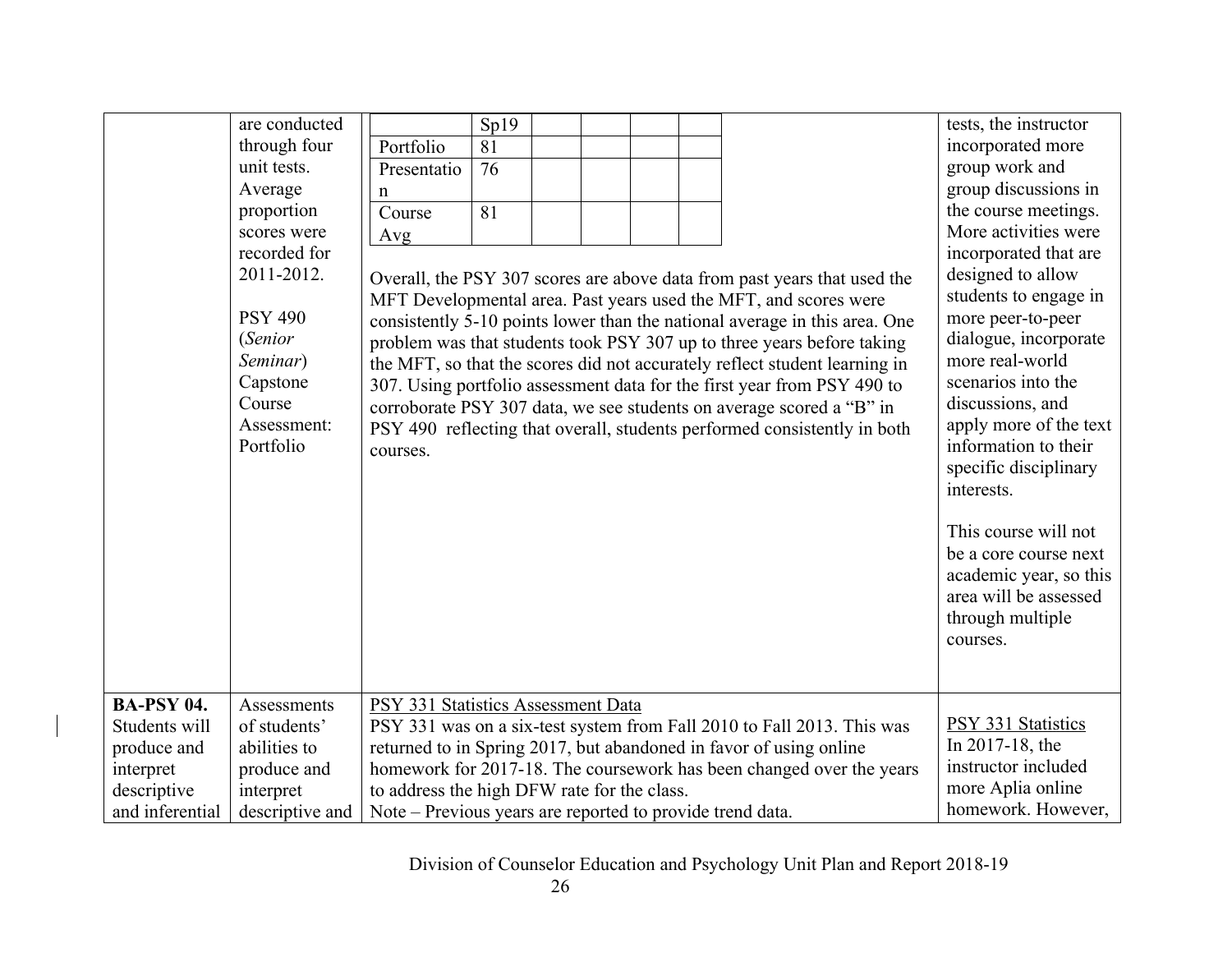| statistics.       | inferential    |                                                                                                    |              |                   |                   |                  |      |     |                |     |                  |                  |                  | those changes were      |
|-------------------|----------------|----------------------------------------------------------------------------------------------------|--------------|-------------------|-------------------|------------------|------|-----|----------------|-----|------------------|------------------|------------------|-------------------------|
|                   | statistics are | <b>PSY</b>                                                                                         |              |                   |                   |                  |      |     |                |     |                  |                  |                  | not productive or       |
| $GE-1$            | completed in   | 331                                                                                                |              |                   |                   |                  |      |     |                |     |                  |                  |                  | fruitful. The DFW       |
| $SP - 1.03$ ,     | <b>PSY 331</b> |                                                                                                    | F13          | S14               | 201               | $rac{F1}{5}$     | S16  | F16 | S <sub>1</sub> | F17 | $\frac{S1}{8}$   | F1               | S <sub>19</sub>  | rate was much higher    |
| 1.08              | Statistics (a  |                                                                                                    |              |                   | 4/15              |                  |      |     | $\overline{7}$ |     |                  | $\overline{8}$   |                  | than in previous        |
|                   | core course)   |                                                                                                    | 0.77         | 0.84              | 0.64              | 0.7              | 0.59 | .66 | .80            | .75 | $\overline{.63}$ | $\overline{.70}$ | .90              | years. Changes for      |
|                   | through six    | Test 1                                                                                             |              |                   | <b>NA</b>         |                  |      |     | .82            |     | .64              | .72              | $\overline{.81}$ | PSY 331 in 2018-19      |
|                   | tests and      | Test 2<br>Test 3                                                                                   | 0.80<br>0.84 | 0.88<br><b>NA</b> | <b>NA</b>         |                  |      | .65 | .69            | .73 |                  |                  |                  | were to move the        |
|                   | homework       | Test 4                                                                                             | 0.70         | <b>NA</b>         | <b>NA</b>         |                  |      |     | .77            |     |                  |                  |                  | course online for one   |
|                   | assignments.   | Test 5                                                                                             | 0.77         | <b>NA</b>         | <b>NA</b>         |                  |      |     | .67            |     |                  |                  |                  | semester. The           |
|                   |                |                                                                                                    | 0.80         | 0.70              | 0.64              | 0.7              | 0.58 |     | .69            |     |                  |                  |                  | attempts to             |
|                   |                | Test 6                                                                                             |              |                   |                   | 3                |      |     |                |     |                  |                  |                  | modernize the           |
|                   |                | Home                                                                                               | 0.81         | 0.77              | 0.56              | 0.7              | 0.69 | .72 | .83            | .81 | .63              | .64              | $\overline{.80}$ | curriculum appear       |
|                   |                | work                                                                                               |              |                   |                   |                  |      |     |                |     |                  |                  |                  | successful because of   |
|                   |                | Quizze                                                                                             | NA           | 0.77              | 0.68              | 0.6              | 0.60 | .62 | .75            | .73 | .58              |                  | .91              | the increased pass      |
|                   |                | S                                                                                                  |              |                   |                   | 8                |      |     |                |     |                  |                  |                  | rate. The pass rate for |
|                   |                | $\overline{\text{Sem}}$ .                                                                          | 0.78         | 0.79              | $\overline{0.70}$ | $\overline{0.7}$ | 0.68 | .67 | .81            | .73 | .66              | .76              | $\overline{.81}$ | Fall 2018 was 89%.      |
|                   |                | Avg.                                                                                               |              |                   |                   | 3                |      |     |                |     |                  |                  |                  | The pass rate for       |
| <b>BA-PSY 05.</b> | Course         |                                                                                                    |              |                   |                   |                  |      |     |                |     |                  |                  |                  | Spring 2019 was         |
| Students will     | assessments in |                                                                                                    |              |                   |                   |                  |      |     |                |     |                  |                  |                  | 87%.                    |
| be able to        | <b>PSY 330</b> | Research Methods Redesign                                                                          |              |                   |                   |                  |      |     |                |     |                  |                  |                  |                         |
| demonstrate       | Research       | For 2018-19, students were advised to take PSY 331 before PSY 330. In                              |              |                   |                   |                  |      |     |                |     |                  |                  |                  | Since Spring 2014,      |
| effective         | Methods I and  | Fall 2018, the course was online. However, the pass rate rose to 89%. In                           |              |                   |                   |                  |      |     |                |     |                  |                  |                  | there was been a        |
| research          | <b>PSY 332</b> | Spring 2019, the course returned to face-to-face, and the pass rate stayed                         |              |                   |                   |                  |      |     |                |     |                  |                  |                  | noticeable drop in      |
| design and        | Research       | consistently was 87%. Both courses utilized a supplemental instructor.                             |              |                   |                   |                  |      |     |                |     |                  |                  |                  | PSY 331 scores from     |
| scientific        | Methods II     | The classes also had tutoring available in the Psychology Lab.                                     |              |                   |                   |                  |      |     |                |     |                  |                  |                  | high "C" to low "C"     |
| writing skills    | (both core     |                                                                                                    |              |                   |                   |                  |      |     |                |     |                  |                  |                  | to high "D."            |
| using APA         | courses) and   | While the Spring 2014 pass rate increased to 79%, the pass rate since Fall                         |              |                   |                   |                  |      |     |                |     |                  |                  |                  | However, the course     |
| style which       | <b>PSY 490</b> | 2015 has frequently been below 70%. The pass rate was 43% in Fall 2013.                            |              |                   |                   |                  |      |     |                |     |                  |                  |                  | average is now above    |
| culminates in     | Senior         | For Fall 2013 and Spring 2014, the courses were re-sequenced to put                                |              |                   |                   |                  |      |     |                |     |                  |                  |                  | 70% for 2018-19.        |
| an executable     | Seminar [a     | The course appears to<br>statistics first. The pass rate for PSY 331 for Fall 2013 was 77% and for |              |                   |                   |                  |      |     |                |     |                  |                  |                  |                         |
| research          | core course]   | Spring 2014, 85%. For Fall 2015, the pass rate was 80%. The pass rate                              |              |                   |                   |                  |      |     |                |     |                  |                  |                  | now have an             |
| proposal.         | are used to    | was initially higher, but it has dropped and been inconsistent. Likewise,                          |              |                   |                   |                  |      |     |                |     |                  |                  |                  | appropriate             |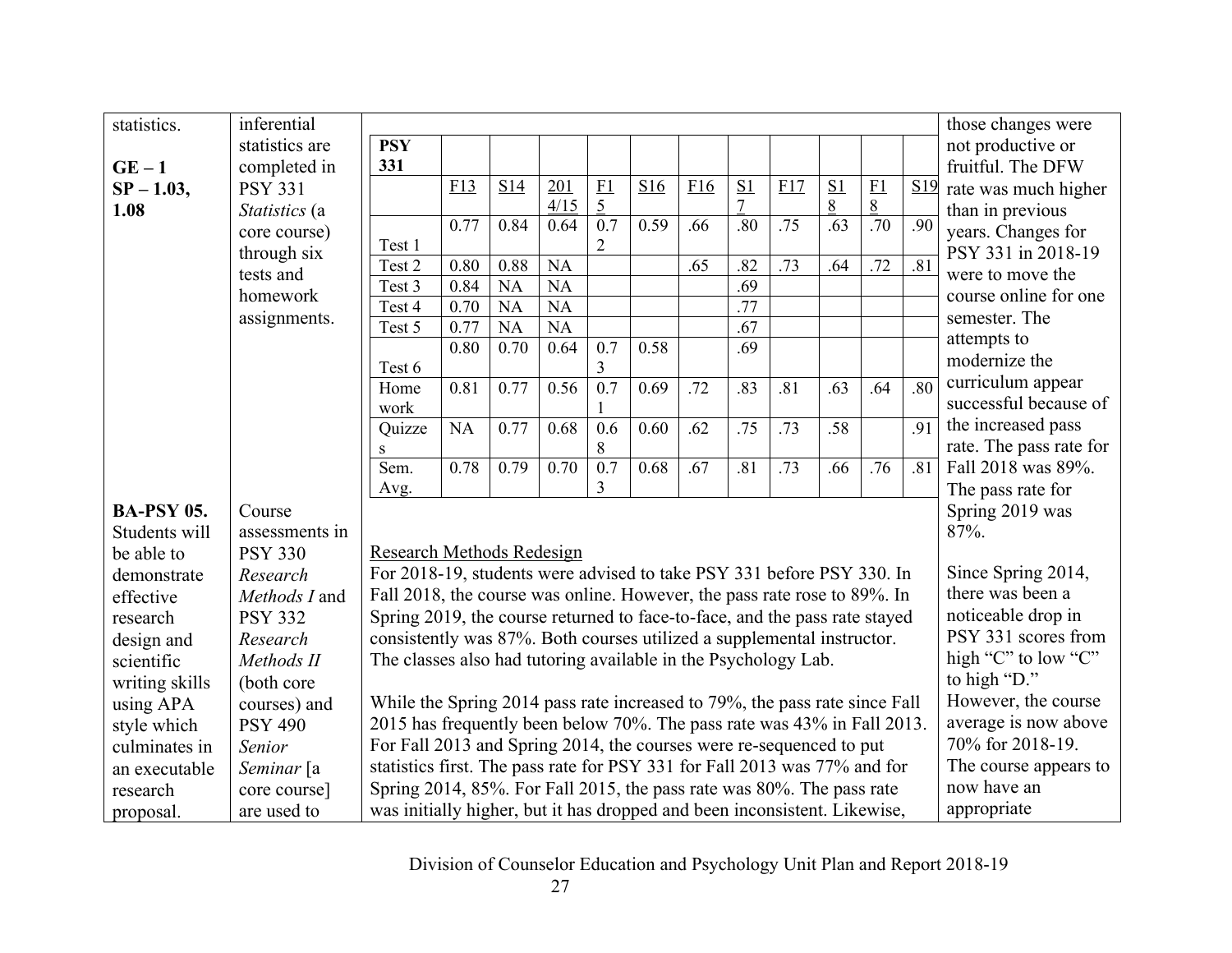|                 | measure                        | the course average has dropped over the last two years, except for Spring   |           |                    |           |           |                                 |     |                  |     |      |                                              |
|-----------------|--------------------------------|-----------------------------------------------------------------------------|-----------|--------------------|-----------|-----------|---------------------------------|-----|------------------|-----|------|----------------------------------------------|
| $GE-1$          | student                        | 2017. In Fall 2017, the DFW rate was 59%, and the pass rate was 41%.        |           |                    |           |           |                                 |     |                  |     |      |                                              |
| $SP - 1.02$ ,   | learning in the                |                                                                             |           |                    |           |           |                                 |     |                  |     |      | PSY 330 Research                             |
| 1.03, 1.05,     | areas of                       | PSY 330 Research Methods I Assessment Data                                  |           | Methods I          |           |           |                                 |     |                  |     |      |                                              |
| 1.08, 2.02,     | research                       | PSY 330 assessment trend data (i.e., unit tests, research topic proposal,   |           | With 2013-14,      |           |           |                                 |     |                  |     |      |                                              |
| 2.03            | design and                     | annotative bibliography [Bib], rough draft [Draft], final literature review |           | instructors began  |           |           |                                 |     |                  |     |      |                                              |
| $QEP - 1, 2, 4$ | writing skills.                | [Lit R] and final exam [FE]) for spring 2011 to spring 2015 are reported    |           | rotating in their  |           |           |                                 |     |                  |     |      |                                              |
|                 |                                | below. Over 2013-14, the course format was changed, and then it changed     |           | assignments of PSY |           |           |                                 |     |                  |     |      |                                              |
|                 | Detailed                       | again in 2014-15. Both sets are listed for comparison.                      |           | 330, 331, and 332. |           |           |                                 |     |                  |     |      |                                              |
|                 | assessments in                 |                                                                             |           | Therefore, a       |           |           |                                 |     |                  |     |      |                                              |
|                 | PSY 330 and                    | <b>PSY 330</b>                                                              |           |                    |           |           |                                 |     |                  |     |      | consistent approach                          |
|                 | PSY 332 were                   |                                                                             | F14       |                    | S15       | F15       | S <sub>16</sub> F <sub>16</sub> |     |                  |     |      | has not been used                            |
|                 | implemented                    | Quizzes                                                                     | 58.5      |                    | 56.7      | 71        | 57.8 NA                         |     |                  |     |      | over the past two                            |
|                 | in fall 2010.                  | Assn                                                                        | 92.25     |                    | 73.6      | <b>NA</b> | 81<br>74                        |     |                  |     |      | academic years. One                          |
|                 | Comparison                     | <b>Tests</b>                                                                | <b>NA</b> |                    | <b>NA</b> | 78        | NA 73                           |     |                  |     |      | professor continued                          |
|                 | data was first<br>available in | Final                                                                       | <b>NA</b> |                    | <b>NA</b> | 78        | NA NA                           |     |                  |     |      | the methods of the                           |
|                 | spring 2012                    | Paper 1                                                                     | 90        |                    | 76.3      | 77.9      | 58 NA                           |     |                  |     |      | past several years,<br>while others included |
|                 | after the                      |                                                                             |           |                    |           |           |                                 |     |                  |     |      | more practical                               |
|                 | redesign had                   | Paper 2                                                                     | 83.64     |                    | 76.6      | 84.9      | 55.7 NA                         |     |                  |     |      | research experience.                         |
|                 | been fully                     | Presentation 72.5                                                           |           |                    | 77.8      | 86.4      | 60<br>NA                        |     |                  |     |      | Because of a lack of                         |
|                 | implemented.                   | Course                                                                      | 79.55     |                    | 73.6      | NA        | 76<br>77                        |     |                  |     |      | consistency, it is                           |
|                 |                                |                                                                             |           |                    |           |           |                                 |     |                  |     |      | difficult to determine                       |
|                 | PSY 330 and                    |                                                                             |           |                    |           |           |                                 |     |                  |     |      | trends in student                            |
|                 | <b>PSY 331</b>                 |                                                                             |           |                    |           |           |                                 |     |                  |     |      | performance.                                 |
|                 | course                         |                                                                             | F12       | S13                | E13       | S14       | S17                             | F17 | S18              | E18 | SP19 | However, the                                 |
|                 | assessments                    | Quizzes                                                                     | 0.77      | 0.72               | 0.65      | 0.88      | .76                             | .73 | .83              |     |      | semester average has                         |
|                 | are conducted                  | Test 1                                                                      | 0.78      | 0.82               | 0.70      | 0.75      | .83                             | .74 | .78              |     |      | remained in the 80%                          |
|                 | through tests                  | Test 2                                                                      | 0.76      | 0.79               | 0.72      | 0.75      | .86                             | .70 | $\overline{.82}$ |     |      | range.                                       |
|                 | and structured                 | Proposal                                                                    | 0.85      | 0.67               | NA        | <b>NA</b> | .84                             | .75 | 1.00             |     |      |                                              |
|                 | graduated                      | Bib                                                                         | 0.42      | 0.7                | <b>NA</b> | <b>NA</b> | .66                             | .79 | .74              |     |      | PSY 332 Research                             |
|                 | writing                        |                                                                             |           |                    | 0.44      | 0.60      |                                 |     |                  |     |      | Methods II                                   |
|                 | assignments.                   | Draft                                                                       | 0.72      | 0.69               |           |           |                                 |     |                  |     |      | Several grading                              |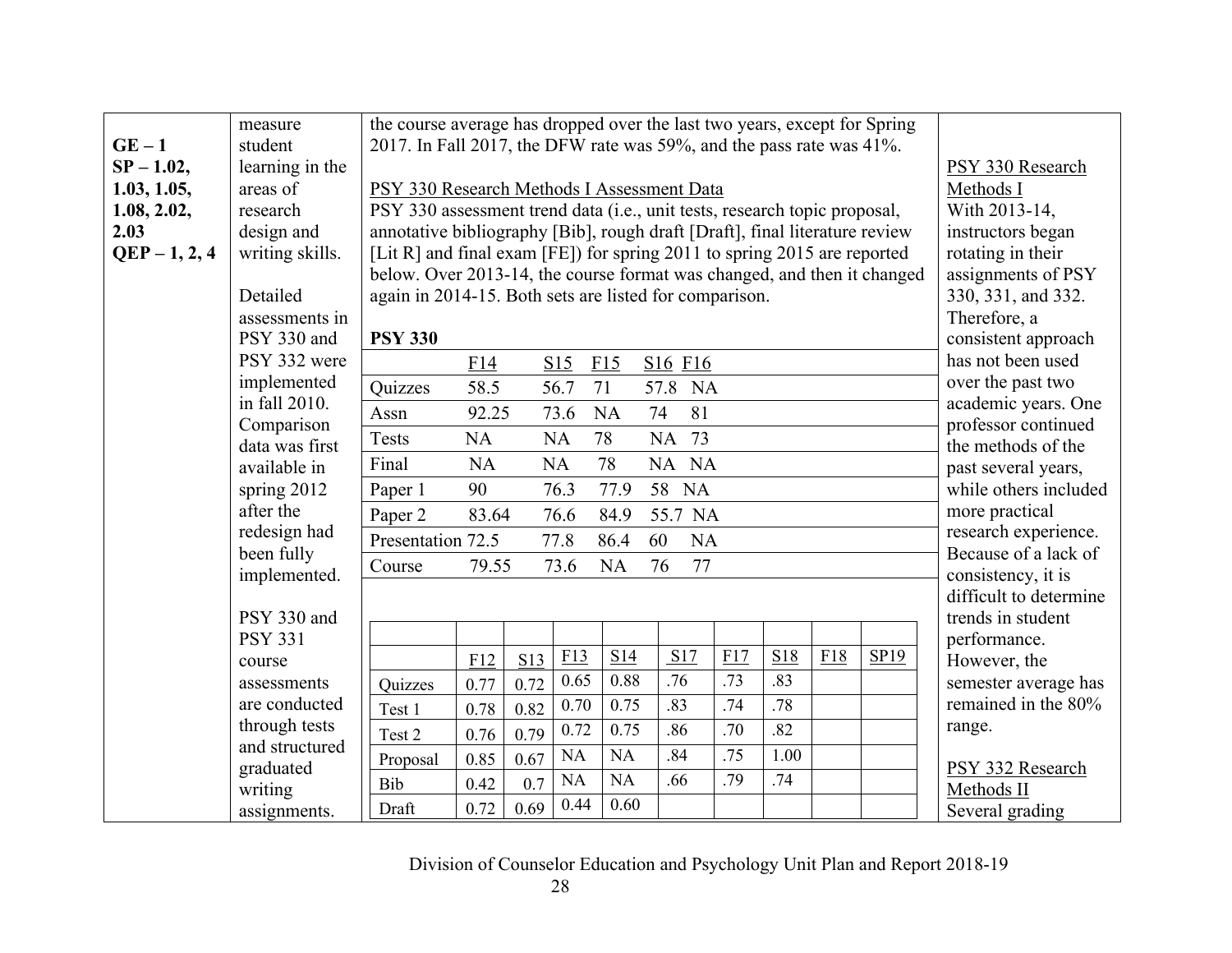|                                 | Lit R                                                                       | 0.81 | 0.82            | 0.50 | <b>NA</b> | .67 | .72 | .73 |  | changes have                                |
|---------------------------------|-----------------------------------------------------------------------------|------|-----------------|------|-----------|-----|-----|-----|--|---------------------------------------------|
| <b>PSY 490</b>                  |                                                                             |      |                 | 0.46 | <b>NA</b> | .71 | .67 | .77 |  | occurred in PSY 332.                        |
| Senior                          | $\rm FE$<br>Presentati                                                      | 0.66 | 0.85            |      |           |     |     |     |  | In spring 2016, the                         |
| Seminar                         |                                                                             |      |                 |      |           | .81 |     | .77 |  | course was changed                          |
| Assessment:                     | on                                                                          |      |                 |      |           | .83 |     | .81 |  | to place more weight                        |
| Portfolio                       | Mindtap                                                                     |      |                 |      |           |     |     |     |  | on research projects                        |
|                                 | Avg.                                                                        |      |                 |      |           | .72 | .75 | .79 |  | that were carried out                       |
| Student                         |                                                                             |      |                 |      |           |     |     |     |  | and reported on.                            |
| research and                    |                                                                             |      |                 |      |           |     |     |     |  |                                             |
| presentation                    |                                                                             |      |                 |      |           |     |     |     |  | <b>Research Methods</b>                     |
| production                      | PSY 332 Research Methods II Assessment Data                                 |      |                 |      |           |     |     |     |  | Redesign:                                   |
| was also                        | PSY 332 has been on the four-test system since fall 2006; however, only     |      |                 |      |           |     |     |     |  | The redesign has                            |
| recorded.                       | two tests were given in Spring 2014. There is an early-semester talk to     |      |                 |      |           |     |     |     |  | been ineffective in                         |
| <b>Students</b>                 | peers designed to pressure them for the details for their project. There is |      |                 |      |           |     |     |     |  | increasing student                          |
| incorporate                     | also an annotated bibliography, first draft, and second draft.              |      |                 |      |           |     |     |     |  | pass rates. However,                        |
| conceptual                      |                                                                             |      |                 |      |           |     |     |     |  | it is agreed that                           |
| learning in                     | Note - Previous years are also reported to provide trend data.              |      |                 |      |           |     |     |     |  | students should have                        |
| professional                    | <b>PSY 332</b>                                                              | F18  | S <sub>19</sub> |      |           |     |     |     |  | PSY 331 Statistics                          |
| research                        |                                                                             |      |                 |      |           |     |     |     |  | before PSY 330 or                           |
| presentations                   | Test 1                                                                      | .74  | .69             |      |           |     |     |     |  | PSY 332 Research                            |
| that require                    | Test 2                                                                      | .73  | .58             |      |           |     |     |     |  | Methods.                                    |
| students to                     | Test 3                                                                      |      |                 |      |           |     |     |     |  |                                             |
|                                 | Test 4                                                                      |      |                 |      |           |     |     |     |  |                                             |
| present                         | Talk                                                                        |      |                 |      |           |     |     |     |  | The semester average                        |
| concepts to                     | Bib                                                                         |      |                 |      |           |     |     |     |  | is consistently above<br>80% for this class |
| professionals<br>in the area of | Project                                                                     | .75  | .85             |      |           |     |     |     |  |                                             |
|                                 | planning                                                                    |      |                 |      |           |     |     |     |  | since 2016-17.                              |
| psychology.                     | Outline                                                                     |      |                 |      |           |     |     |     |  |                                             |
|                                 | Draft 1                                                                     |      |                 |      |           |     |     |     |  | Note -PSY 493                               |
|                                 | Draft 2                                                                     |      |                 |      |           |     |     |     |  | (Independent                                |
|                                 | RP                                                                          | .82  | .93             |      |           |     |     |     |  | Research) was                               |
|                                 | <b>FE</b>                                                                   | .60  | .56             |      |           |     |     |     |  | developed to give                           |
|                                 | <b>HW</b>                                                                   |      |                 |      |           |     |     |     |  | students an                                 |
|                                 | Sem.                                                                        | .87  | .83             |      |           |     |     |     |  | opportunity to take a                       |
|                                 | Avg.                                                                        |      |                 |      |           |     |     |     |  |                                             |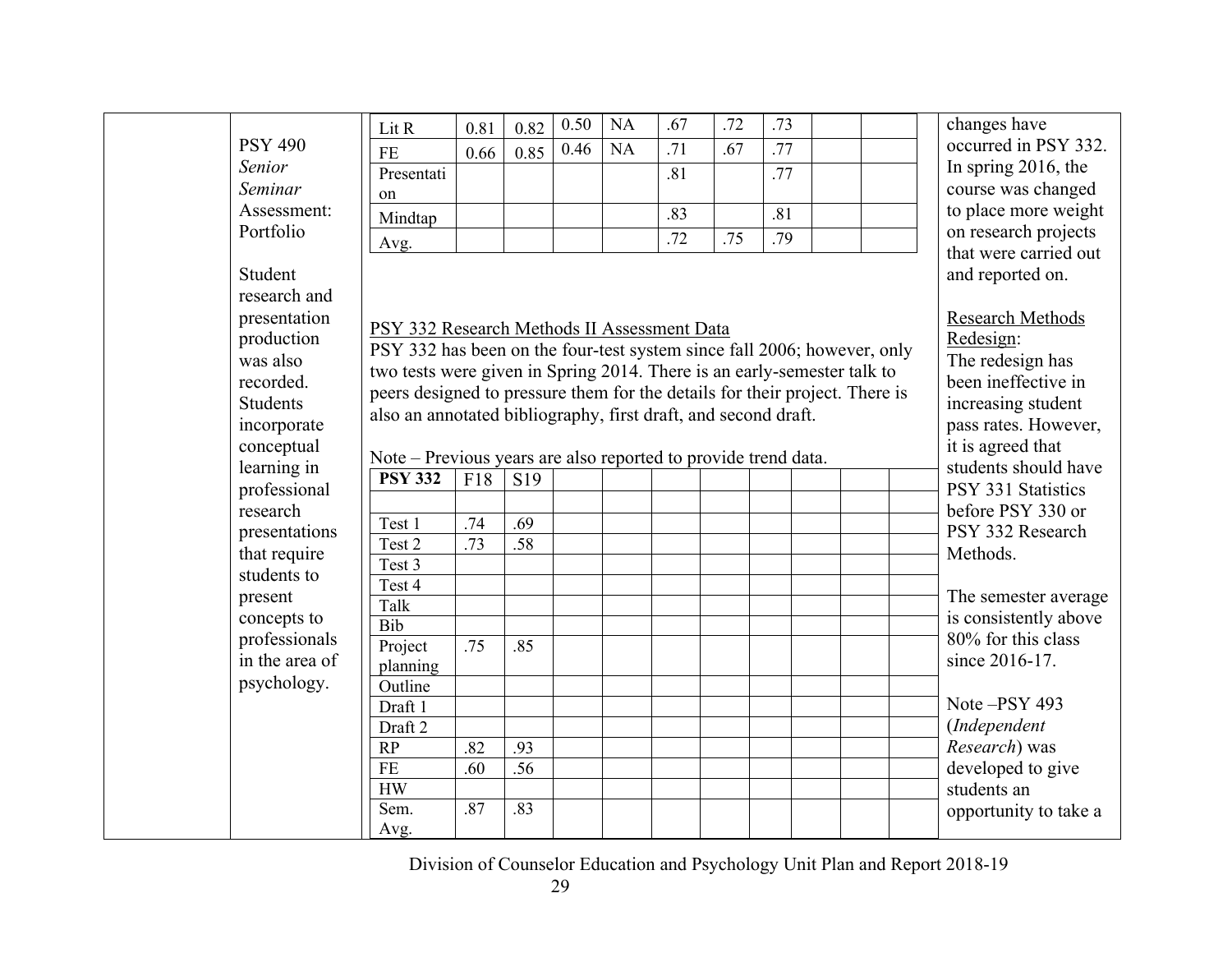| Quiz                                                                                                                                           |           |           |           |           |           |           |     |     |     |      | course solely devoted  |
|------------------------------------------------------------------------------------------------------------------------------------------------|-----------|-----------|-----------|-----------|-----------|-----------|-----|-----|-----|------|------------------------|
| Avg.                                                                                                                                           |           |           |           |           |           |           |     |     |     |      | to conducting          |
|                                                                                                                                                |           |           |           |           |           |           |     |     |     |      | research and writing   |
| <b>PSY 332</b>                                                                                                                                 |           |           |           |           |           |           |     |     |     |      | an APA research        |
|                                                                                                                                                | F13       | S14       | F14       | S15       | F15       | S16       | F16 | S17 | F17 | S18  | paper. The course      |
| Test 1                                                                                                                                         | 0.84      | 0.91      | 0.89      | 0.71      | 0.58      | NA        | .75 | .75 | .75 | .66  | was productive in the  |
| Test 2                                                                                                                                         | 0.71      | 0.75      | 0.91      | 0.64      | 0.69      | <b>NA</b> | .94 |     | .65 | .58  | past. However, the     |
| Test 3                                                                                                                                         | <b>NA</b> | <b>NA</b> | <b>NA</b> | <b>NA</b> | <b>NA</b> | <b>NA</b> | .58 |     |     |      | intensive nature of    |
| Test 4                                                                                                                                         | <b>NA</b> | <b>NA</b> | <b>NA</b> | <b>NA</b> | <b>NA</b> | <b>NA</b> | .48 |     |     |      | the course is not      |
| Talk                                                                                                                                           | <b>NA</b> | NA        | <b>NA</b> | 0.74      | 0.91      | 0.72      | .78 | .86 |     | .85  | conducive to an        |
| Bib                                                                                                                                            | 0.71      | 0.62      | 0.80      | 0.66      | 0.74      | <b>NA</b> |     | .80 |     |      | enrollment of 10 or    |
| Project                                                                                                                                        |           |           |           |           |           | 1.00      | .65 | .89 | .84 | .94  | more. As a result, due |
| planning                                                                                                                                       |           |           |           |           |           |           |     |     |     |      | to budget constraints  |
| Outline                                                                                                                                        |           |           |           |           |           | 0.84      | .75 | .81 |     | .94  | over the last seven    |
| Draft 1                                                                                                                                        | <b>NA</b> | 0.77      | <b>NA</b> | <b>NA</b> | <b>NA</b> | 0.62      | .65 | .92 | .83 | 1.00 | years, PSY 493 has     |
| Draft 2                                                                                                                                        | <b>NA</b> | 0.75      | <b>NA</b> | <b>NA</b> | <b>NA</b> | <b>NA</b> | .85 | .69 |     | .72  | not been offered as    |
| RP                                                                                                                                             | <b>NA</b> | <b>NA</b> | 0.80      | 0.76      | 0.92      | 0.79      | .90 | .86 |     | .84  | part of a faculty      |
| $\rm FE$                                                                                                                                       | <b>NA</b> | <b>NA</b> | 0.80      | 0.70      | 0.82      | <b>NA</b> |     |     | .81 |      | member's course        |
| <b>HW</b>                                                                                                                                      | <b>NA</b> | <b>NA</b> | 0.83      | 0.70      | NA        | <b>NA</b> |     |     | .96 |      | load. PSY 493 has      |
| Sem.                                                                                                                                           | 0.78      | 0.81      | <b>NA</b> | <b>NA</b> | 0.82      | 0.87      | .80 | .82 | .85 | .81  | been offered           |
| Avg.<br>Quiz                                                                                                                                   | 0.72      | 0.77      | 0.71      | 0.83      | 0.80      | 0.68      | .69 | .75 | .76 |      | sporadically to a few  |
| Avg.                                                                                                                                           |           |           |           |           |           |           |     |     |     |      | students over the last |
|                                                                                                                                                |           |           |           |           |           |           |     |     |     |      | years. The division    |
|                                                                                                                                                |           |           |           |           |           |           |     |     |     |      | has seen a steady      |
|                                                                                                                                                |           |           |           |           |           |           |     |     |     |      | increase in            |
| <b>Student Research and Presentation Production</b>                                                                                            |           |           |           |           |           |           |     |     |     |      | enrollment in PSY      |
| Psychology students conducted a number of research projects in their                                                                           |           |           |           |           |           |           |     |     |     |      | 493 since more         |
| upper-level courses, contributing to a signature experience in research for                                                                    |           |           |           |           |           |           |     |     |     |      | students are wanting   |
| psychology majors. In addition, 5 students registered for PSY 493                                                                              |           |           |           |           |           |           |     |     |     |      | a research-oriented    |
|                                                                                                                                                |           |           |           |           |           |           |     |     |     |      | course. In 2016-17,    |
| Independent Research. PSY 499 Honors Thesis was offered for the first<br>time, and one student completed the thesis course in Fall 2018. Seven |           |           |           |           |           |           |     |     |     |      | there were 11          |
| psychology majors were accepted into the McNair Scholars in 2018, and                                                                          |           |           |           |           |           |           |     |     |     |      | students. Three        |
| three were accepted for Spring 2019.                                                                                                           |           |           |           |           |           |           |     |     |     |      | presented posters at   |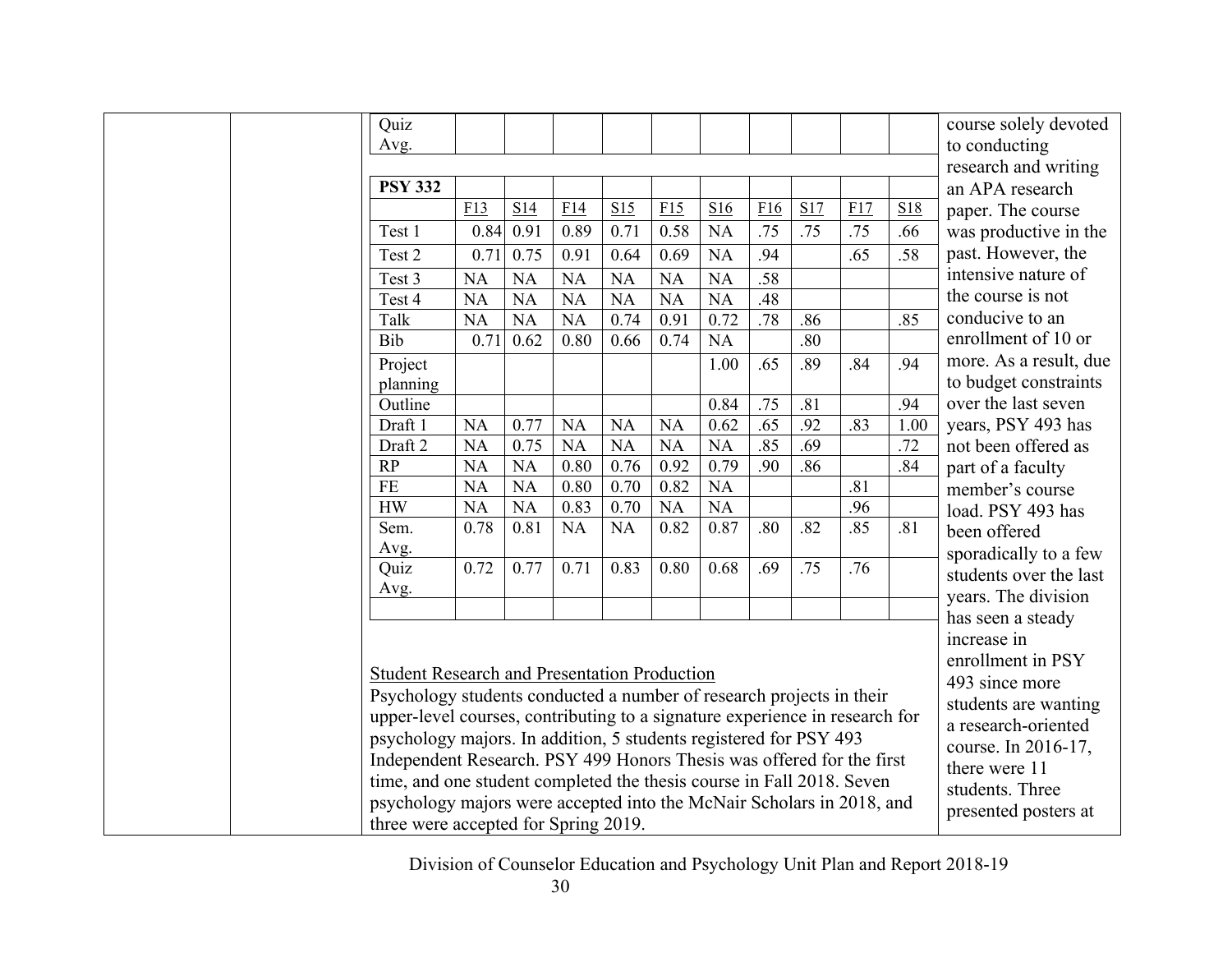| Students completed a number of research projects in PSY 332, PSY 490,<br>PSY 499 and PSY 493. There were a total of 207 visits to the psychology<br>lab were documented over the academic year as students worked on<br>research or participated in research, which was an increase over 2017-18,<br>when only 122 visits were made to the psychology lab. | SEPA 2017. In 2017-<br>18, there were 5<br>students enrolled in<br>the class. In $2018-19$ ,<br>five were enrolled in<br>the class. |  |  |  |                                                                                                                                                                                                                                                                                                                                                                                                                                                          |                                                                                                                                                                                                                                                  |
|------------------------------------------------------------------------------------------------------------------------------------------------------------------------------------------------------------------------------------------------------------------------------------------------------------------------------------------------------------|-------------------------------------------------------------------------------------------------------------------------------------|--|--|--|----------------------------------------------------------------------------------------------------------------------------------------------------------------------------------------------------------------------------------------------------------------------------------------------------------------------------------------------------------------------------------------------------------------------------------------------------------|--------------------------------------------------------------------------------------------------------------------------------------------------------------------------------------------------------------------------------------------------|
| PSY 490 Senior Seminar<br>Portfolio<br>Presentatio<br>n<br>Course<br>Avg<br>consistently in all courses.                                                                                                                                                                                                                                                   | Sp19<br>81<br>76<br>81                                                                                                              |  |  |  | Overall, the PSY 330, 331, and 332 scores were compared in past years to<br>the MFT Measurement and Methodology area. Past years used the MFT,<br>and scores were consistently near but lower than the national average in<br>this area. Using portfolio assessment data for the first year from PSY 490<br>to corroborate PSY 330, 331, and 332 data, we see students on average<br>scored a "B" in PSY 490 reflecting that overall, students performed | The department<br>started a psychology<br>stats lab with tutoring<br>by graduate students<br>in Spring 2014.<br>While statistics help<br>was specifically<br>advertised, tutors<br>were also available to<br>help with writing and<br>APA style. |

**A.** Gen Ed Learning Outcomes: **Every unit that has any course in Gen Ed will complete the table with the gen ed outcome and the course information, including content for all four columns for the past year.** In Compliance Assist you will create a "new item" for each outcome. Instructions for this item are in the Annual Report Guidelines (and will be similar to those used for creating the Major Learning Outcomes, except for naming)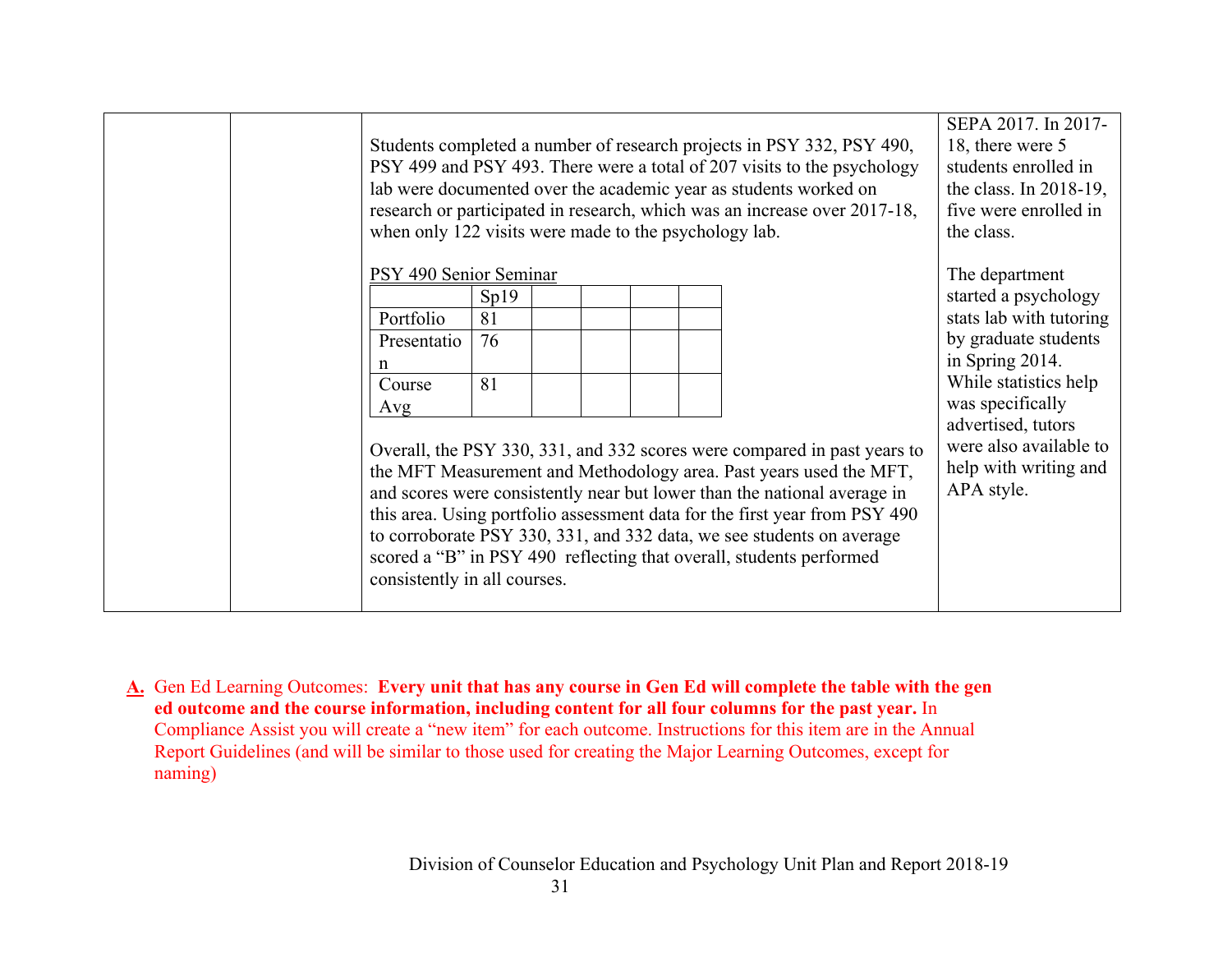**Table II:** General Education Outcomes (as reported to the Gen Ed Committee and on the latest revised Gen Ed Matrix – attached).

| Course                                                                                                                   | A. Learning Outcome<br>List every GE<br>outcome/competency for any<br><i>identified GE course(s) for your</i><br>unit<br>Example included below is for<br>History, which has six courses<br>listed, with two outcomes for each<br>one (12 total outcomes will be<br>needed fr HIS section). | <b>B.</b> Data Collection &<br>Procedures (&<br>benchmarks)<br>1. What assessment tools<br>and/or methods will you use<br>to determine achievement of<br>the learning outcome? 2.<br>Describe how the data from<br>these tools and/or methods<br>will be/have been collected.<br>3. Explain the procedure to<br>analyze the data.                                                                                                                      | C. Results of<br>Evaluation<br>What were the findings of<br>the analysis?                                                                                                                                                                                                                                                                                                           | D. Use of<br><b>Evaluation Results</b><br>1. List any specific<br><i>recommendations.</i><br>2. Describe changes in<br>curriculum, courses, or<br>procedures that are<br>proposed or were made/<br>are being made as a result<br>of the program learning<br>outcome assessment<br>process.                                                                                                                               |
|--------------------------------------------------------------------------------------------------------------------------|---------------------------------------------------------------------------------------------------------------------------------------------------------------------------------------------------------------------------------------------------------------------------------------------|--------------------------------------------------------------------------------------------------------------------------------------------------------------------------------------------------------------------------------------------------------------------------------------------------------------------------------------------------------------------------------------------------------------------------------------------------------|-------------------------------------------------------------------------------------------------------------------------------------------------------------------------------------------------------------------------------------------------------------------------------------------------------------------------------------------------------------------------------------|--------------------------------------------------------------------------------------------------------------------------------------------------------------------------------------------------------------------------------------------------------------------------------------------------------------------------------------------------------------------------------------------------------------------------|
| PSY 101 GE 02<br>Understand and<br>use qualitative<br>and quantitative<br>methods for<br>analysis and<br>problem solving | Research, analysis, problem<br>solving, and response                                                                                                                                                                                                                                        | Specific Objectives:<br>Solve critical thinking<br>exercises from<br>textbook.<br>Recognize and<br>describe aspects of the<br>scientific method.<br>Recognize or describe<br>essential features of<br>descriptive,<br>correlational, and<br>experimental research<br>Content will be<br>specifically taught in<br>each PSY 101<br>(General Psychology)<br>course section when<br>covering the research<br>methods chapter (e.g.,<br>scientific method, | Mean percentage<br>scores on the<br>Outcome 02<br>competency quiz<br>were:<br>Fall $2018 = 78\%$ (N<br>$= 100$ ) 29 students<br>did not pass the<br>competency quiz<br>with at least 75%.<br>Spring $2019 = 91\%$<br>$(N = 99)$ 13<br>students did not<br>pass the<br>competency quiz<br>with at least 75%.<br>Other years are<br>given for<br>comparison.<br>Fall $2017 = 82\%$ (N | A uniform<br>assessment for<br>Outcome 01 in all<br>PSY 101 sections<br>was implemented in<br>Fall 2012. The<br>mean percentage<br>scores for Fall 2018<br>and Spring 2019<br>indicate satisfactory<br>attainment of the<br>Outcome 02<br>competency. 78%<br>of Fall 2018<br>students and 91% of<br>Spring 2019<br>students passed the<br>competency quiz<br>with a score of at<br>least 75%. This is<br>trending upward |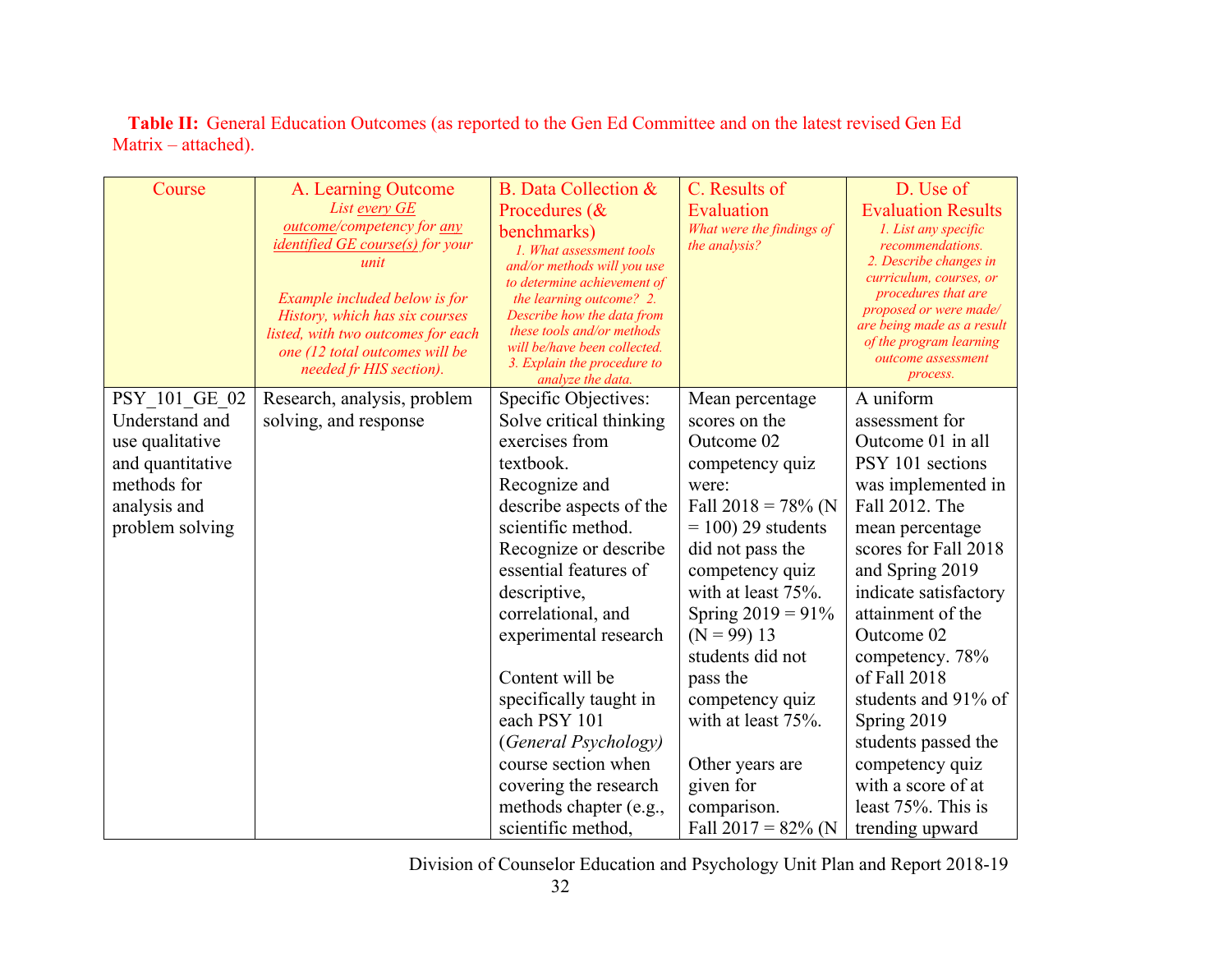| essential features of   | $= 154$ ) 34 students | since the beginning |
|-------------------------|-----------------------|---------------------|
| descriptive,            | did not pass the      | of the              |
| correlational,          | competency quiz       | administration of   |
| experimental            | with at least 75%.    | the quizzes. Prior  |
| research).              | Spring $2018 = 77\%$  | semester averages   |
|                         | $(N = 131)$ 35        | are given for       |
| The competency will     | students did not      | comparison.         |
| be specifically         | pass the              |                     |
| assessed using a        | competency quiz       | Each semester, the  |
| uniform multiple-       | with at least 75%.    | Psychology          |
| choice quiz in the      |                       | Program             |
| Canvas course shells    | Fall $2016 = 82\%$ (N | Curriculum          |
| for all PSY 101         | $= 196$ ) 33 students | Committee           |
| sections. Each quiz     | did not pass the      | systematically      |
| consists of 20 items.   | competency quiz       | tracks the          |
| Students must obtain a  | with at least 75%.    | assessment process  |
| score of 75% or higher  | Spring $2017 = 78%$   | and mastery/        |
| to achieve satisfactory | $N = 134$ ) 24        | understanding of    |
| attainment (75% is a    | students did not      | the competency.     |
| conventional criteria   | pass the              |                     |
| of competency in a      | competency quiz       |                     |
| content area).          | with at least 75%.    |                     |
|                         |                       |                     |
|                         | Fall $2015 = 74\%$ (N |                     |
|                         | $=$ 195) 50 students  |                     |
|                         | did not pass the      |                     |
|                         | competency quiz       |                     |
|                         | with at least 75%.    |                     |
|                         | Spring $2016 = 79\%$  |                     |
|                         | $(N = 148)$ 31        |                     |
|                         | students did not      |                     |
|                         | pass the quiz with    |                     |
|                         | at least a $75%$ .    |                     |
|                         |                       |                     |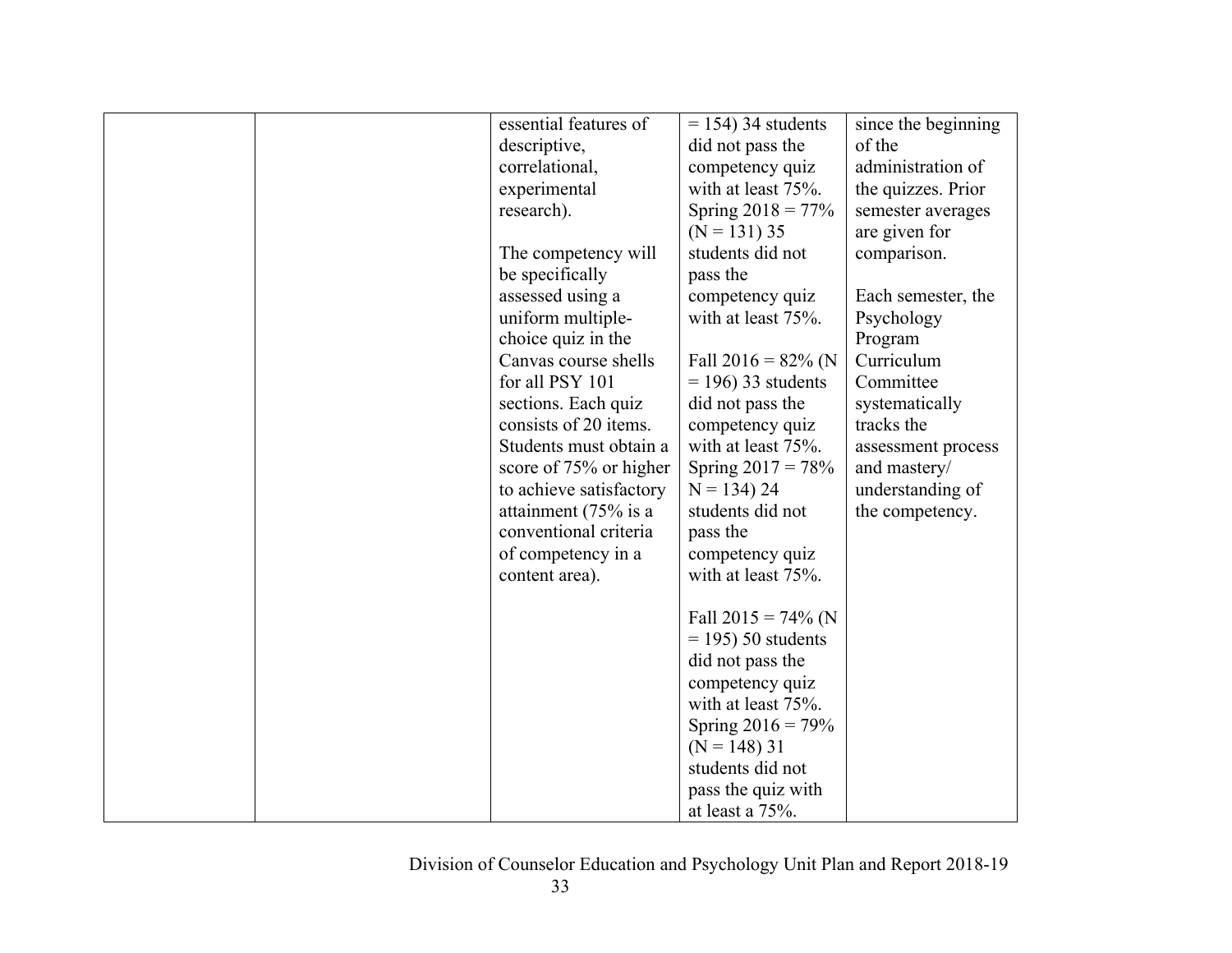| Fall $2014 = 88\%$ (N<br>$= 263$ ) 28 students<br>did not pass the<br>competency quiz<br>with at least a 75%.<br>Spring $2015 = 70\%$<br>$(N = 186) 59$<br>students did not<br>pass the quiz with<br>at least a $75%$ .<br>Fall 2013 = $82\%$ (N<br>$= 188$<br>32 students did not<br>pass the<br>competency quiz.<br>Spring $2014 =$ |  |
|---------------------------------------------------------------------------------------------------------------------------------------------------------------------------------------------------------------------------------------------------------------------------------------------------------------------------------------|--|
| $80\%$ (N = 172)<br>48 students did not<br>pass the<br>competency quiz<br>with at least 75%.<br>Fall $2012 = 78%$<br>$(N=168)$<br>Spring $2013 = 81\%$<br>$(N=110)$                                                                                                                                                                   |  |
| A uniform<br>PSY 101 GE 06 Demonstrate an<br>Specific Objectives:<br>Mean percentage                                                                                                                                                                                                                                                  |  |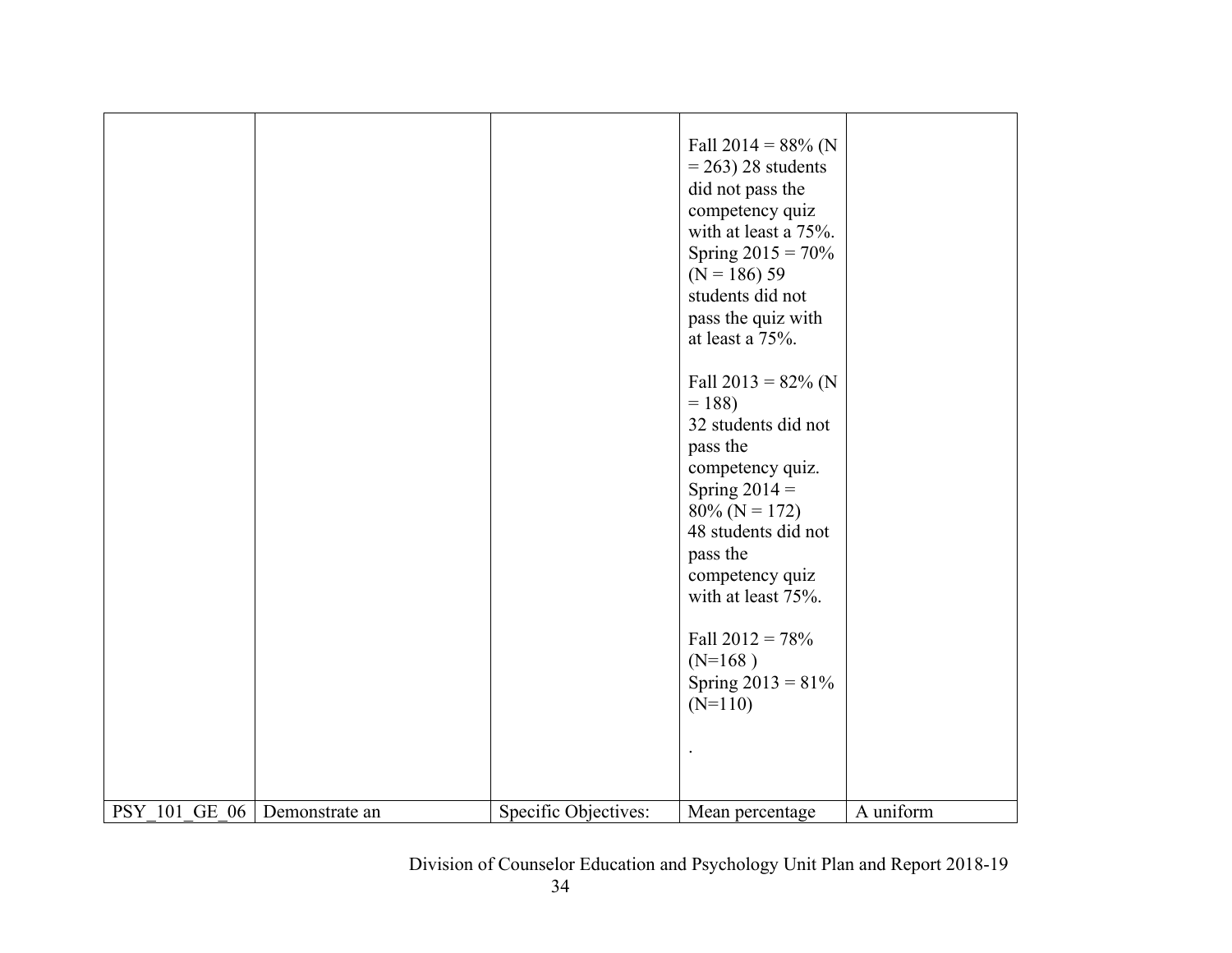| Human Behavior    | understanding of human | Recognize and          | scores on the         | assessment for        |
|-------------------|------------------------|------------------------|-----------------------|-----------------------|
| and Social        | behaviors and social   | describe the nature of | Outcome 06            | Outcome 06 in all     |
| <b>Structures</b> | structures             | human beings           | competency quiz       | PSY 101 sections      |
|                   |                        | according to           | were: Fall $2018 =$   | was implemented in    |
|                   |                        | psychodynamic,         | $86\%$ (N = 101) 15   | Fall 2012. 86% of     |
|                   |                        | behavioral, cognitive, | students did not      | students in Fall      |
|                   |                        | or humanistic models.  | achieve at least      | 2018 and 89% of       |
|                   |                        | Understand issues in   | $75%$ on the          | students in Spring    |
|                   |                        | personal development   | competency quiz.      | 2019 achieved         |
|                   |                        | and apply these to     | Spring $2019 = 89\%$  | passing scores. The   |
|                   |                        | present situations.    | $(N = 99)$ 9 students | mean percentage       |
|                   |                        |                        | did not achieve at    | scores for Fall 2018  |
|                   |                        | Content will be        | least 75% on the      | and Spring 2019       |
|                   |                        | specifically taught in | competency quiz.      | indicate satisfactory |
|                   |                        | each PSY 101 course    |                       | attainment of the     |
|                   |                        | section when covering  | Other semesters are   | Outcome 06            |
|                   |                        | the human              | given for             | competency.           |
|                   |                        | development chapter.   | comparison:           |                       |
|                   |                        |                        | Fall $2017 = 78\%$ (N | Each semester, the    |
|                   |                        | The competency will    | $= 154$ ) 45 students | Psychology            |
|                   |                        | be specifically        | did not achieve at    | Program               |
|                   |                        | assessed using a       | least 75% on the      | Curriculum            |
|                   |                        | uniform multiple-      | competency quiz.      | Committee             |
|                   |                        | choice quiz in the     | Spring $2018 = 77\%$  | systematically        |
|                   |                        | Blackboard/Canvas      | $(N = 131) 29$        | tracks the            |
|                   |                        | course shells for all  | students did not      | assessment process    |
|                   |                        | PSY 101 sections.      | achieve at least      | and mastery/          |
|                   |                        | Each quiz consists of  | 75% on the            | understanding of      |
|                   |                        | 20 items. Students     | competency quiz.      | the competency.       |
|                   |                        | must obtain a score of |                       |                       |
|                   |                        | 75% or higher to       | Fall $2016 = 78\%$ (N |                       |
|                   |                        | achieve satisfactory   | $= 196$ ) 43 students |                       |
|                   |                        | attainment (75% is a   | did not achieve at    |                       |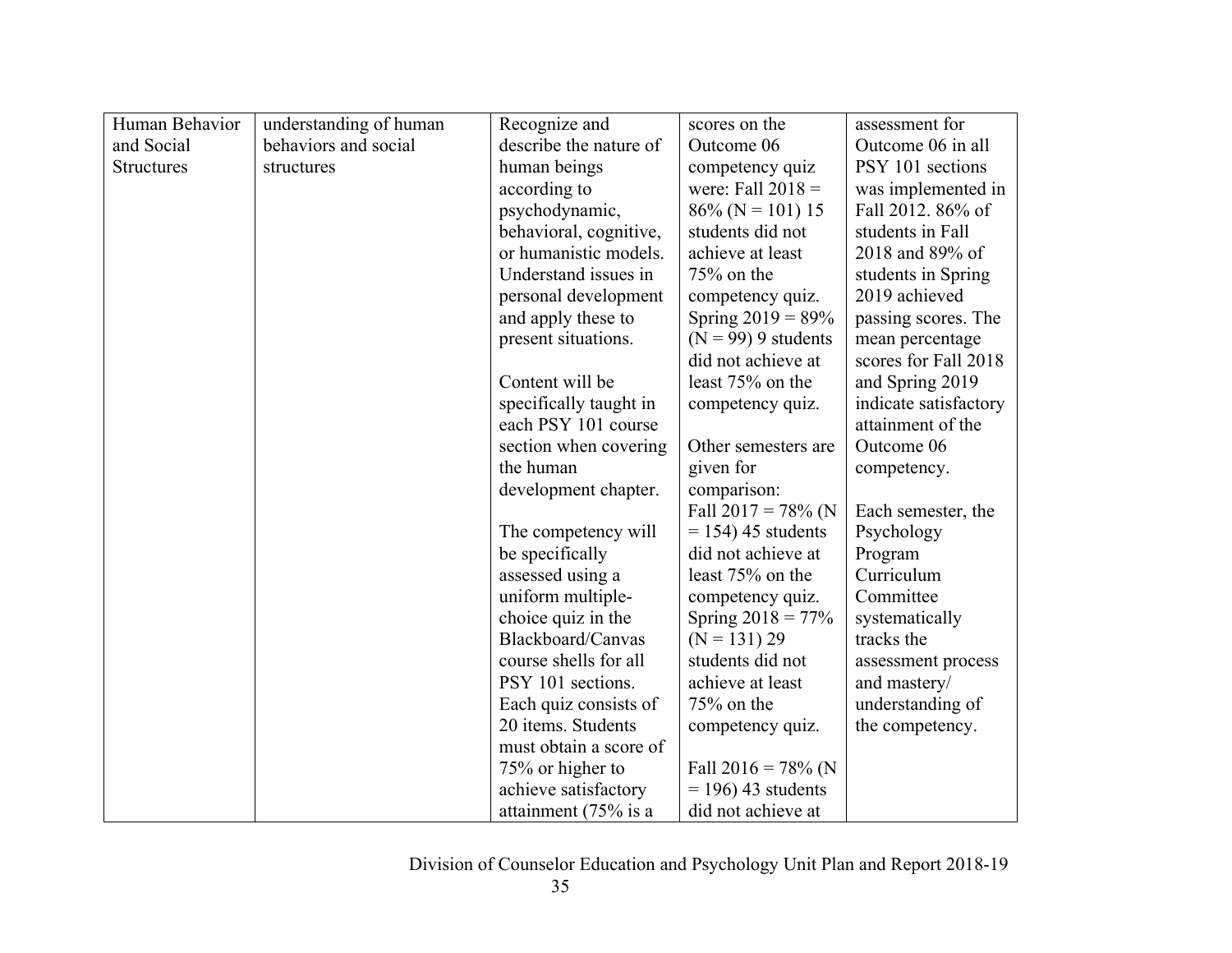| conventional criteria | least 75% on the       |  |
|-----------------------|------------------------|--|
| of competency in a    | competency quiz.       |  |
| content area).        | Spring $2017 = 75%$    |  |
|                       | $(N = 134) 27$         |  |
|                       | students did not       |  |
|                       | achieve at least       |  |
|                       | 75% on the             |  |
|                       | competency quiz.       |  |
|                       |                        |  |
|                       | Fall $2015 = 78\%$ (N  |  |
|                       | $=$ 195). 43 students  |  |
|                       | did not achieve at     |  |
|                       | least 75% on the       |  |
|                       | competency quiz.       |  |
|                       | Spring $2016 = 75%$    |  |
|                       | $(N = 148)$ 37         |  |
|                       | students did not       |  |
|                       |                        |  |
|                       | achieve at least       |  |
|                       | 75% on the             |  |
|                       | competency quiz.       |  |
|                       |                        |  |
|                       | Fall $2014 = 86\%$ (N  |  |
|                       | $= 263$ ). 40 students |  |
|                       | did not achieve at     |  |
|                       | least 75% on the       |  |
|                       | competency quiz.       |  |
|                       | Spring $2015 = 80\%$   |  |
|                       | $(N = 186)$ 35         |  |
|                       | students did not       |  |
|                       | achieve at least       |  |
|                       | 75% on the             |  |
|                       | competency quiz.       |  |
|                       |                        |  |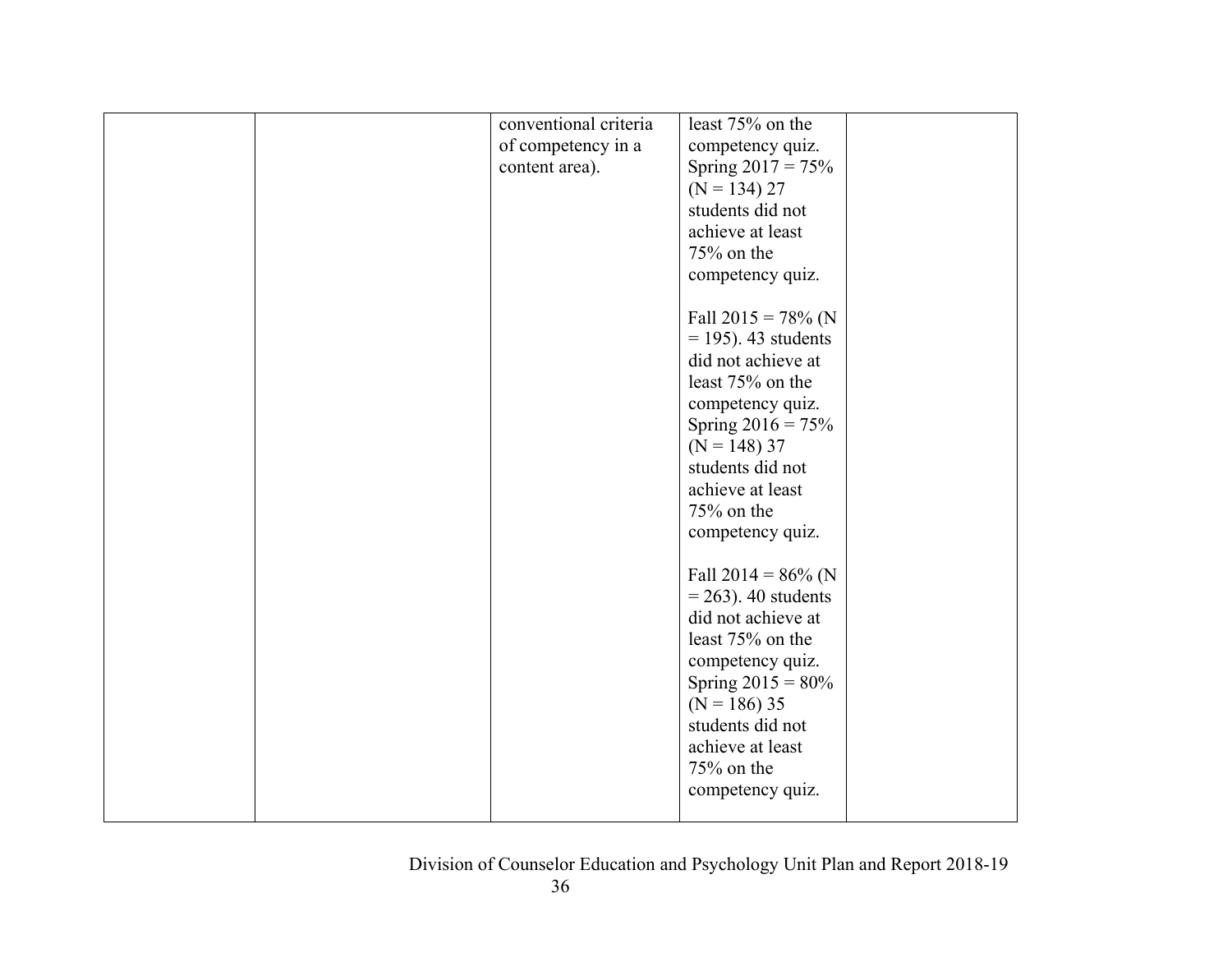|  | Fall $2013 = 80\%$ (N |  |
|--|-----------------------|--|
|  | $= 188$               |  |
|  | 29 students did not   |  |
|  | pass the              |  |
|  | competency quiz       |  |
|  | with at least 75%.    |  |
|  |                       |  |
|  | Spring $2014 =$       |  |
|  |                       |  |
|  | $80\%$ (N = 172)      |  |
|  | 64 students did not   |  |
|  | pass the              |  |
|  | competency quiz       |  |
|  | with at least 75%.    |  |
|  |                       |  |
|  | Fall $2012 = 80\%$    |  |
|  | $(N=170)$             |  |
|  | Spring $2013 = 88%$   |  |
|  | $(N=111)$             |  |
|  |                       |  |
|  | The average scores    |  |
|  | in fall 2013 and      |  |
|  | spring 2014           |  |
|  | exceeded the 75%      |  |
|  | satisfactory          |  |
|  | attainment criteria.  |  |
|  |                       |  |
|  |                       |  |
|  |                       |  |

# **III. Goals**

**-- For the Current Year (2019)**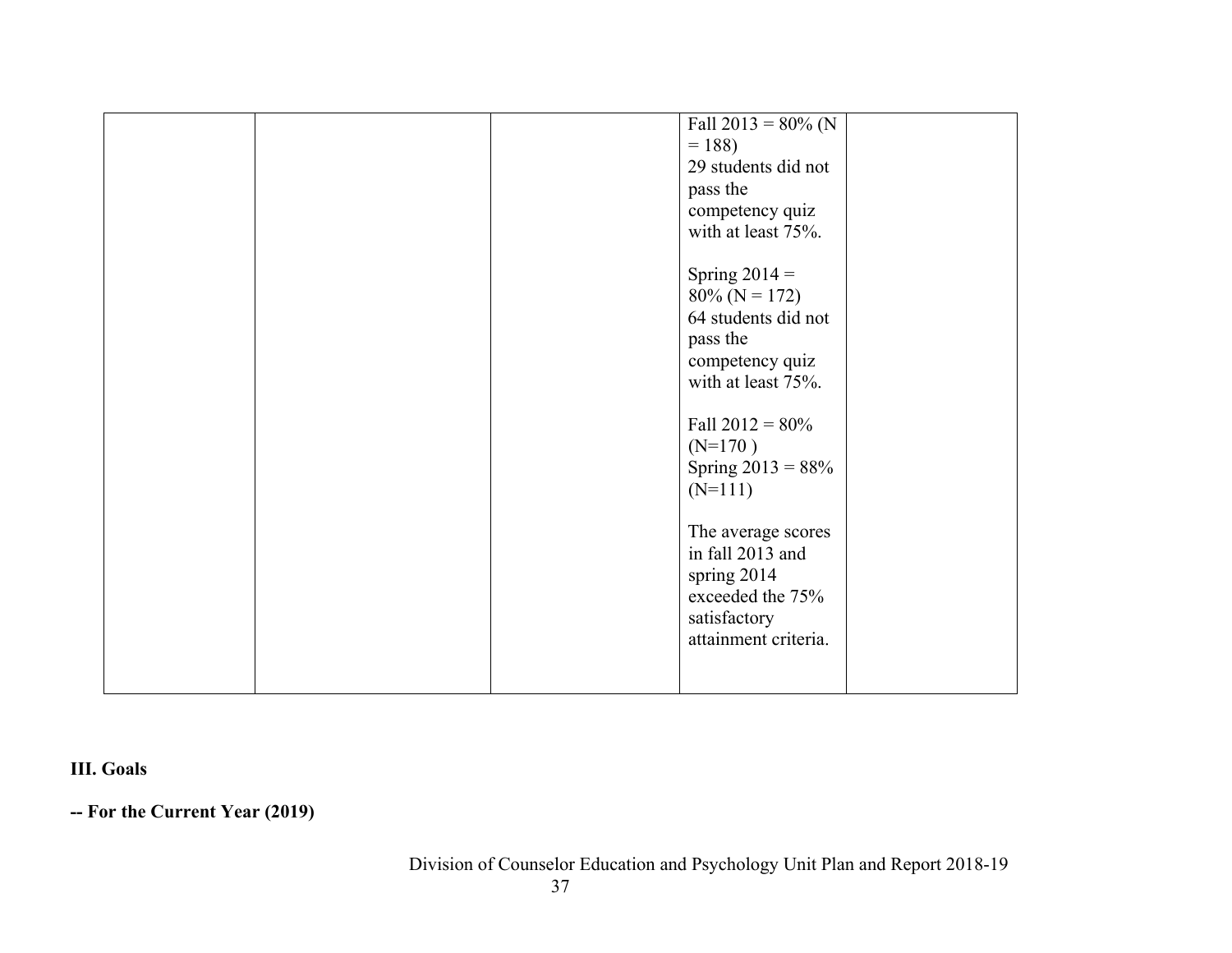#### **Division Goals (2019)**

**CEDP 2019\_01: The division, through targeted recruitment and innovative course/program offerings, will increase overall enrollment in the undergraduate and graduate program by 1%. The division will continue to monitor market demand and trends, and recruit strategically through the university admissions office, the community college system, and interest meetings for targeted populations. Retention efforts will focus on the advisement system, with the practice of contacting advisees to encourage them to register for courses and following up with students who did not register and providing need support. This will involve tracking student enrollment in a semester by semester practice. - Goal modified and continued from previous year.**

- **1. Institutional Goal(s) supported by this goal:** SP Goals #1.03, 1.06, 2.01, & 2.02, 2.03, QEP Goal # 1, 2, 3, & 4, and COE Strategic Plan: # 3 Enrollment, Recruitment, and Retention.
- **2. Evaluation Procedure(s):** Review of enrollment from Institutional Research and Planning and retention reports. Track the number and type of productive recruitment efforts.
- **3. Actual Results of the Evaluation:** Total CED enrollment over the past three years is 221 in 2015-16, 202 in 2016- 17, and 188 in 2017-18. Three-year trend data indicate that CED enrollment decreased 15% from 2015-16 to 2017- 18; however, total CED enrollment has remained relatively stable since 2012-13, when enrollment was 182 (although current enrollment is still 3% greater than it was in 2012-13). There was a year of unprecedented enrollment in 2013-14, which mirrored a cycle in 2007-08. However, enrollment remains greater than the greatest dip in enrollment in 2010-11, when it was 155. Enrollment has stabilized to the level of the preceding five years. In order help increase retention, the CED program increased the fall and spring new student orientation from three hours to a day-long orientation and included a workshop on writing and plagiarism in order to address noticeable weaknesses in student writing. The orientation also gives students a clear program description in the spirit of thorough informed consent in order for the students to gain a better understanding of the nature of the program and expectations concerning rigor. The CED program has also refined the first two semesters of course work so that students enter with a cohort and take the same classes. The CED program also implemented an EDS counseling program which has helped increase enrollment. Even though trend data indicates that enrollment is increasing, the CED program will continue to have some attrition due to the gate-keeping function inherent in the ethics of counselor education and as students begin their practica courses

Total PSY enrollment over the last three years was 172 in 2015-16, 180 in 2016-17, and 179 in 2017-18. Three-year trend data indicate that PSY enrollment has increased 4% since 2015-16 and 19% from 2012-13 to 2017-18. There was a 2% decrease in enrollment from 2014-15 to 2015-16, but overall the department has been increasing in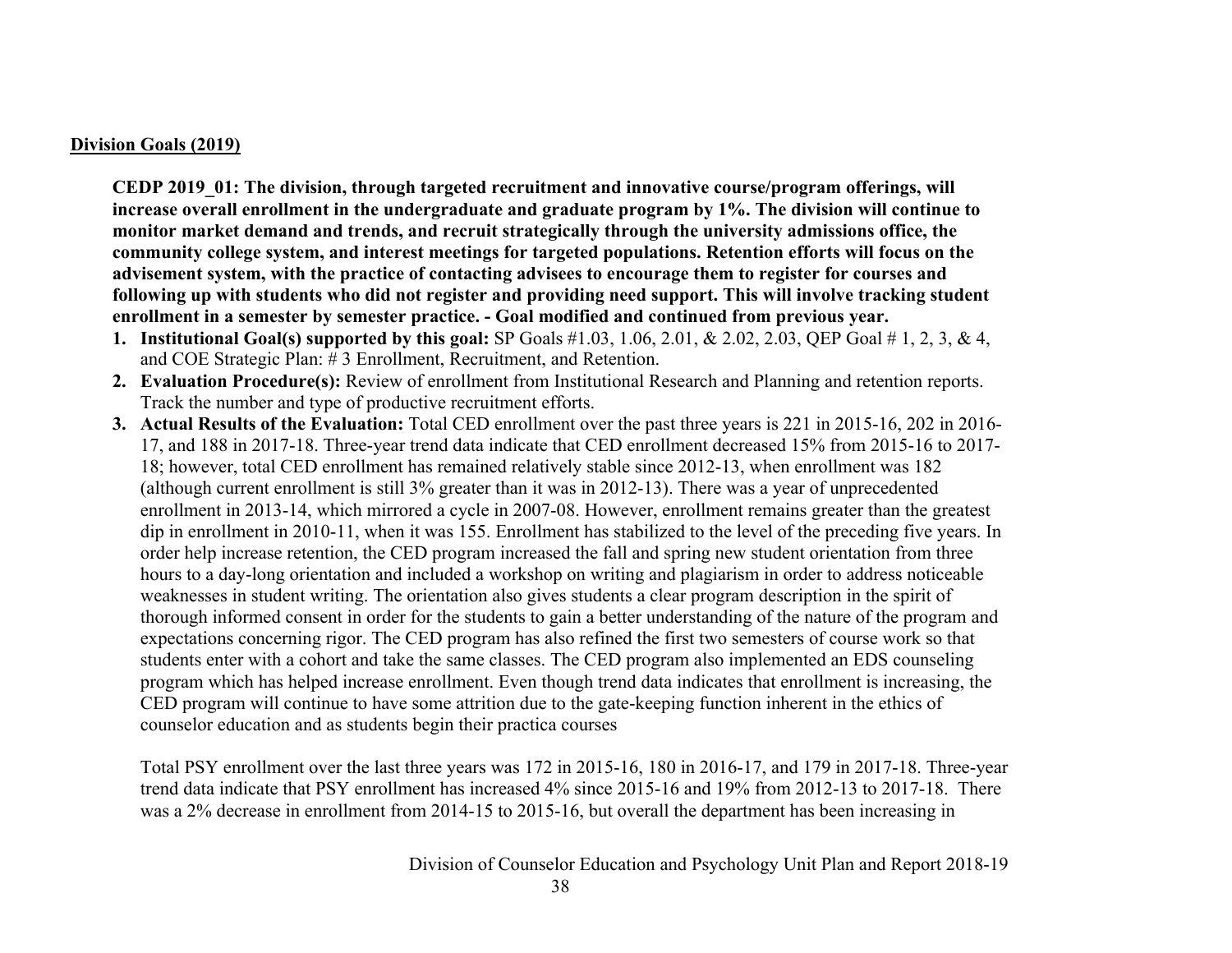enrollment. Because of a past decreasing enrollment trend, the division has engaged in more vigorous recruiting practices. In Fall 2012, the division continued an enrollment and retention plan developed by CEAC. This involves academic advisors personally contacting all advisees for early registration and then following up with advisees who do not sign up for advising. The practice is continued every semester. Additionally, the Psychology program created and submitted a proposal to develop a 2+2 Online Degree Program with Holmes Community College. The proposal was approved and implemented; however, no one has signed up for any courses to date. One core course will be online for Fall 2018, but no one has contacted the department from Holmes about enrollment. Also, faculty have been active at all recruitment fairs on and off campus. One past trend to note is that in years when there are larger numbers of graduates, the following years often see a temporary decline in enrollment. However, the Psychology program has had two of its largest graduation years, but numbers of enrolled students have remained relatively stable. In addition to recruiting efforts, faculty began examining curriculum in an effort to identify roadblocks to student success. Faculty have been looking at ways to make the curriculum more applied. A Certificate of Applied Industry has been added to help majors become more employable in the business field. The Psychology Department added a Sport Psychology minor and voted to reduce the number of credit hours for graduation to 120. Accomplishing the following goals will help increase enrollment by major: CEDP 2019\_01, CEDP 2019\_03, CEDP 2019\_04, CEDP 2019\_06, CEDP 2019\_07, and CEDP 2019\_08.

**4. Uses of Evaluation Results:** Results are used to evaluate effective methods of recruitment, course offerings, and additional program improvements in order strengthen the Counselor Education and Psychology Programs. The division works closely with the Graduate Office and Admissions to develop recruitment plans and develop retention plans through advisement and monitoring.

## **CEDP 2019 02: The Division will continue to implement the recommendations from the Division Data Integrity Committee concerning data integrity policy and process. In doing so, the division will be in compliance with the University's "Data Integrity" Policy. – Goal modified and continued from previous year.**

- **1. Institutional Goal(s) supported by this goal:** SP Goal # 4.10 and COE Strategic Plan: # 1 Quality.
- **2. Evaluation Procedure(s):** Maintain minutes from the Division Data Integrity Committee and agendas/sign-in sheets from training session.
- **3. Actual Results:** The division implemented a policy for managing sensitive data in accordance with the University's "Data Integrity" Policy and integrity in data collection, analysis, and use. The policy will be maintained each semester. According to the policy, student files are to be kept in a file cabinet in a room off the main office. Advisors are to keep files in the file cabinet.
- **4. Uses of Evaluation Results:** Division capacity will be increased through effective use of data to make data-driven decisions. The division has worked to maintain data security.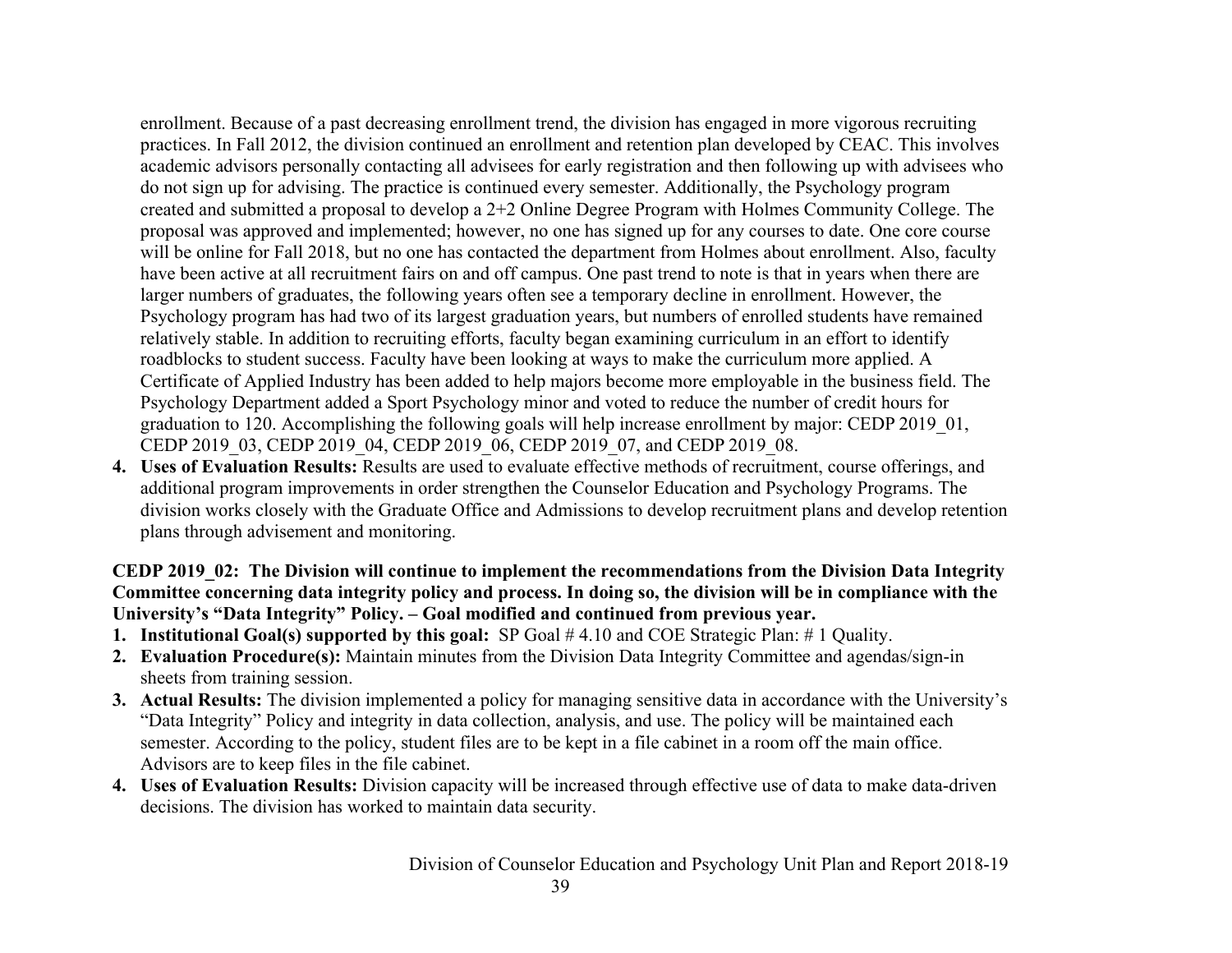**CEDP 2019\_03: Program faculty will continue to engage in regular discussions about current research and publication efforts including but not limited to: Journal article submissions and potential submissions, conference presentations, book chapters, and involvement of students in scholarly efforts. – Goal continued and modified from previous year.**

- **1. Institutional Goal(s):** SP Goal # 3.09, QEP Goals # 1 & 3, and COE Strategic Plan: # 1 Quality, # 2 Research, and # 5 Identity.
- **2. Evaluation Procedures:** Minutes of bi-weekly faculty meetings, presentations, and publication submissions.
- **3. Actual Results:** Faculty were involved in 55 publications and presentations. This is a 53% increase in research productivity over 2017-18.
- **4. Uses of Results:** The program will engage in the refinement of the support system in order to facilitate individual and collaborative scholarship efforts.

# **Counselor Education Program Goals (2019).**

**CEDP 2019\_04: Continue assessment and planning for ongoing CACREP and CAEP reaccreditation. Specifically, continue to implement and evaluate assessment plan submitted to CACREP after the Fall 2012 site visit.** 

- **1. Institutional Goal(s) supported by this goal:** SP Goals # 1.08 & 4.09, QEP Goals # 1 & 4, and COE Strategic Plan: # 1 Quality.
- **2. Evaluation Procedures:** Accreditation was certified by CACREP in Spring 2013. Clear concise means of selfstudy through and ongoing assessment plan for both the MEd Programs and the EdS program.
- **3. Actual Results:** The Self-Study was completed over the 2018-19 year. The website was updated to reflect new standards requiring the posting of certain program data, information, and program outcomes. The division employed the services of Brandon Wilde and submitted drafts to Brandon for feedback. The final draft was ready for mailing to CACREP on 5/28/2019.
- **4. Use of Evaluation Results:** Reports are available for program evaluation by program faculty, DSU administration, and outside stakeholders. Faculty continue to gather data and report in Supervision Assist, Canvas, and to the Program Coordinator and Division Chair.

# **CEDP 2019\_05: Program faculty matriculate students through the EDS in Counseling with school concentration. Program Enhancement and Evaluation.**

**1. Institutional Goal(s) supported by this goal:** SP Goals # 1.08, 2.01, & 2.04, QEP Goals # 1 & 4, and COE Strategic Plan: # 1 Quality and # 3 Enrollment, Recruitment, and Retention.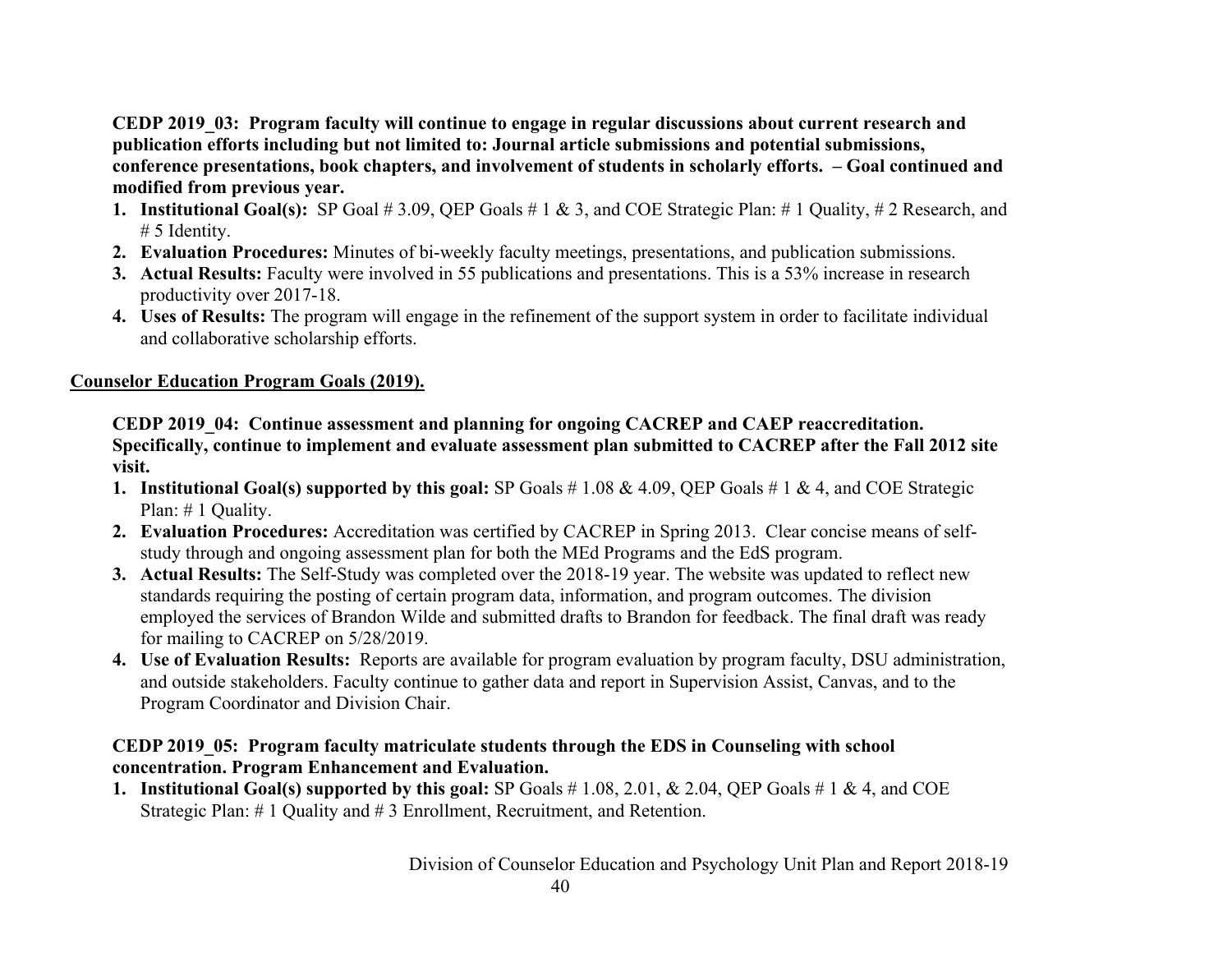- **2. Evaluation Procedure(s):** Course curriculum, admissions process, and enrollment
- **3. Actual Results:** The goal was to continue populating the EDS program with cohorts of 8-10 students taking the four core courses. In order to maximize faculty efforts, the decision was made to accept students only during fall enrollment. The Fall 2016 class had 10 students and was 150% larger than Fall 2014. Students were not accepted for a Fall 2017 cohort because of numbers. Eight students were admitted in Spring 2018. Eight students continued in coursework in Fall 2018. However, only three students were admitted in Spring 2019.
- **4. Uses of Results:** Faculty meeting minutes and data collected in databases, Canvas, and Supervision Assist reflect discussions to enhancement program enrollment. These discussions resulted in the change to admitting students once a year so that classes would be large enough to sustain the program. Program projects continue to show success in meeting learning objectives in transforming schools.

## **Psychology Program Goals (2019)**

## **PSY 2019\_06: Continue the process of assessing the psychology curriculum, research and applied courses.– Goal modified and continued from previous year.**

- **1. Institutional Goal(s) supported by this goal:** SP Goals # 1.08, 2.02, & 2.03, QEP Goals # 1 & 4, and COE Strategic Plan: # 1 Quality.
- **2. Evaluation Procedure(s):** Grade distributions of PSY 332 in fall 2015, spring 2016, fall 2016, spring 2017, fall 2017, and spring 2018 as compared to previous semesters.
- **3. Actual Results:** The PSY program recommended using Statistics at the beginning of the sequence. The redesign implemented in fall 2010 was recalibrated fall 2014. It was predicted that it would be a year and a half until representative comparative data are available. It would appear that this sequence will be the best for student success. The overall grades in the last course in the sequence (PSY 332) have increased and remained stable as low to mid 80%. The grades in PSY 331 have stopped the decline from 79% in 2013-14 to 69% in 2017-18. The grades in PSY 330 have increased in the 80% range over the past academic year.
- **4. Uses of Evaluation Results:** The Psychology Curriculum Committee is continuing to examine ways to improve performance in these classes since they are a required core to other courses.

## **CEDP 2019\_07: Hire, train, and support two new PSY faculty to replace faculty members departing after 2017- 18.**

1. **Institutional Goal(s) supported by this goal:** SP Goal # 3.01, QEP Goals # 1 & 4, and COE Strategic Plan: # 1 Quality.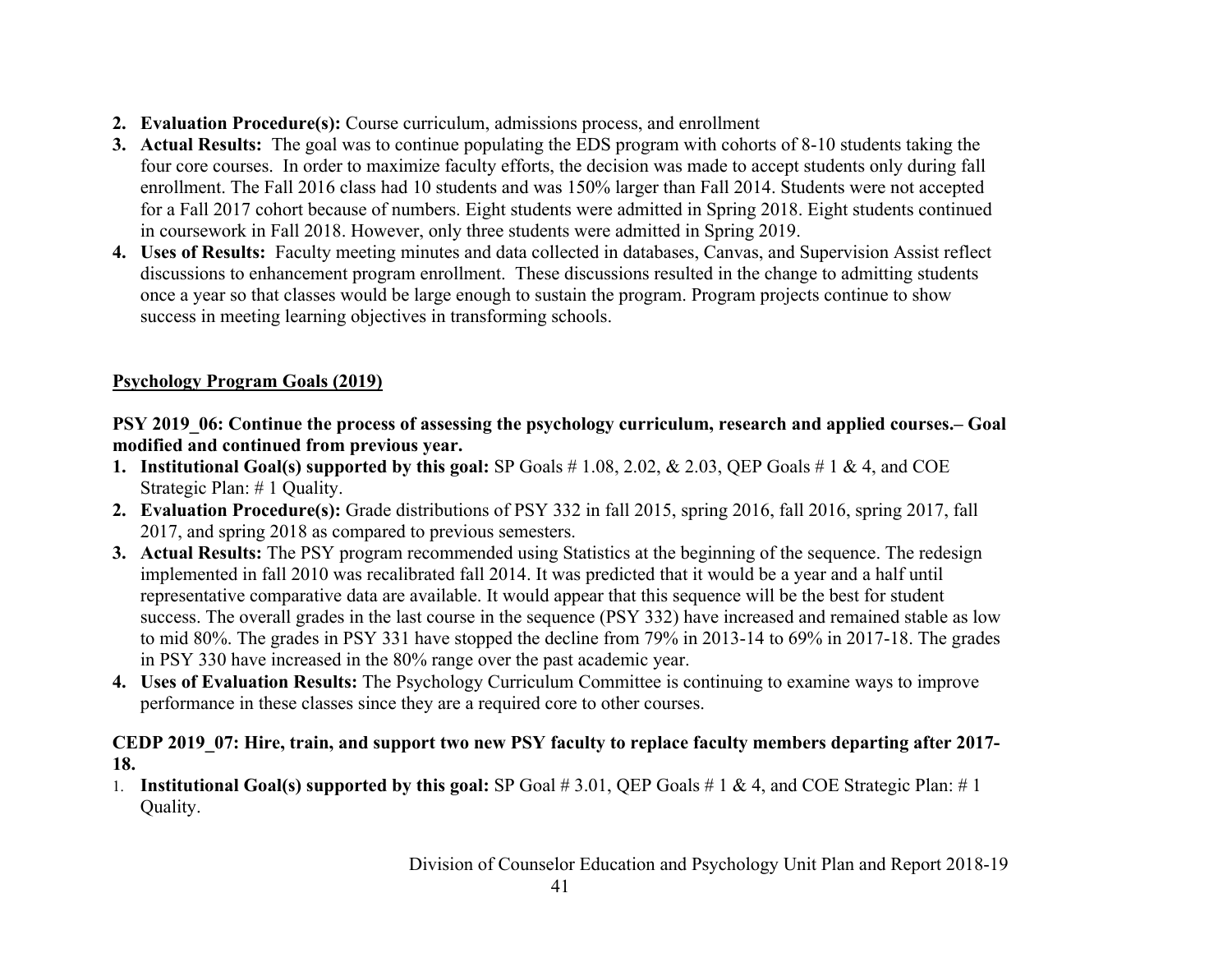- 2. **Evaluation Procedure(s):** Course evaluations, in-class chair observations, annual chair evaluations, weekly meetings with program coordinator, and mentorship meetings with division chair.
- 3. **Actual Results of the Evaluation:** Two new faculty members began in Fall 2018 and were fully integrated and supported member of the program faculty. Both had division mentors and are contributing to the success of the division.
- 4. **Use of Evaluation Results:** Continue to develop and strengthen the program faculty. Continue to improve all PSY faculty in teaching, scholarship, and service.

#### **CEDP 2019\_08: Continue assessment and planning for external review PSY visit. Specifically, prepare for and host a successful external review site visit.**

- **5. Institutional Goal(s) supported by this goal:** SP Goals # 1.08 & 4.09, QEP Goals # 1 & 4, and COE Strategic Plan: # 1 Quality.
- **6. Evaluation Procedures:** Clear concise means of self-study and external review through the self-study document and site visit.
- **7. Expected Results** A complete review of the PSY program that shows adequate data collection and analysis of available data toward an enhanced learning environment. Several recommendations were made: 1) Change title from Social Cognition to Social Psychology, 3) Discontinue the use of the MFT in Psychology for program evaluation, 4) Include APA program skills assessment in evaluation plan, 5) Maintain an active subject pool of participants, 6) Align curriculum with 5 pillars of psychology education instead of core courses, 7) Offer careers class more frequently, 8) Offer Honors Thesis as an alternative integrating experience in place of Senior Seminar, 9) Revise Senior Seminar so that it isn't preparation for the MFT, 10) develop more internship opportunities, 11) Move toward a two-semester sequence of statistics and research methods, 12) Offer a neuroscience concentration. However, it was noted that a judicious plan should be formalized without trying to accomplish everything in the report.
- **8. Uses of Evaluation Results:** The faculty submitted changes to Academic Council for immediate revision of program curriculum. The assessment plan is being revised based on new required courses.

**For Coming Year(s) (2020)**

## **Division Goals (2020)**

**CEDP 2020\_01: The division, through targeted recruitment and innovative course/program offerings, will increase overall enrollment in the undergraduate and graduate program by 1%. The division will continue to**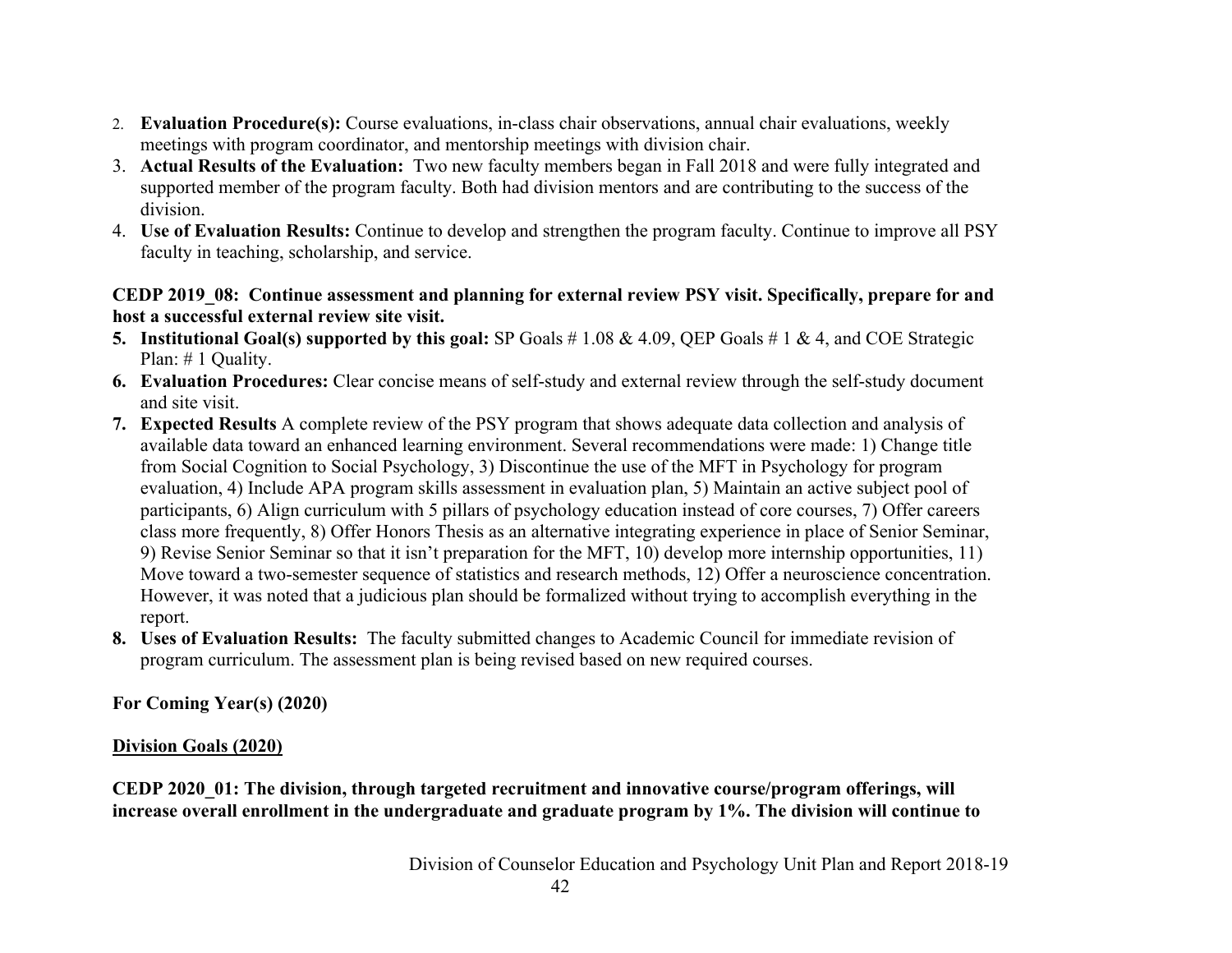**monitor market demand and trends, and recruit strategically through the university admissions office, the community college system, and interest meetings for targeted populations. Retention efforts will focus on the advisement system, with the practice of contacting advisees to encourage them to register for courses and following up with students who did not register and providing need support. This will involve tracking student enrollment in a semester by semester practice. - Goal continued from previous year.**

- **1. Institutional Goal(s) supported by this goal:** SP Goals #1.03, 1.06, 2.01, & 2.02, 2.03, QEP Goal # 1, 2, 3, & 4, and COE Strategic Plan: # 3 Enrollment, Recruitment, and Retention.
- **2. Evaluation Procedure(s):** Review of enrollment from Institutional Research and Planning and retention reports. Track the number and type of productive recruitment efforts.
- **3. Expected Results:** Enrollment and retention will increase.
- **4. Anticipated/Intended Uses of Evaluation Results:** Results will be used to evaluate effective methods of recruitment in order strengthen the Counselor Education and Psychology Programs. The division will work closely with the Graduate Office and Admissions to develop recruitment plans and develop retention plans through advisement and monitoring.

## **CEDP 2020\_02: The Division will continue to implement the recommendations from the Division Data Integrity Committee concerning data integrity policy and process. In doing so, the division will be in compliance with the University's "Data Integrity" Policy. – Goal continued from previous year.**

- **1. Institutional Goal(s) supported by this goal:** SP Goal # 4.10 and COE Strategic Plan: # 1 Quality.
- **2. Evaluation Procedure(s):** Maintain minutes from the Division Data Integrity Committee and agendas/sign-in sheets from training session.
- **3. Expected Results:** The division will be in compliance with the University's "Data Integrity" Policy and integrity in data collection, analysis, and use will increase and be maintained.
- **4. Anticipated/Intended Uses of Evaluation Results:** Division capacity will be increased through effective use of data to make date-driven decisions.

## **CEDP 2020\_03: Division faculty will continue to engage in regular discussions about current research and publication efforts including but not limited to: Journal article submissions and potential submissions, conference presentations, book chapters, and involvement of students in scholarly efforts. – Goal continued from previous year.**

- **1. Institutional Goal(s):** SP Goal # 3.09, QEP Goals # 1 & 3, and COE Strategic Plan: # 1 Quality, # 2 Research, and # 5 Identity.
- **2. Evaluation Procedures:** Minutes of bi-weekly faculty meetings, presentations, and publication submissions.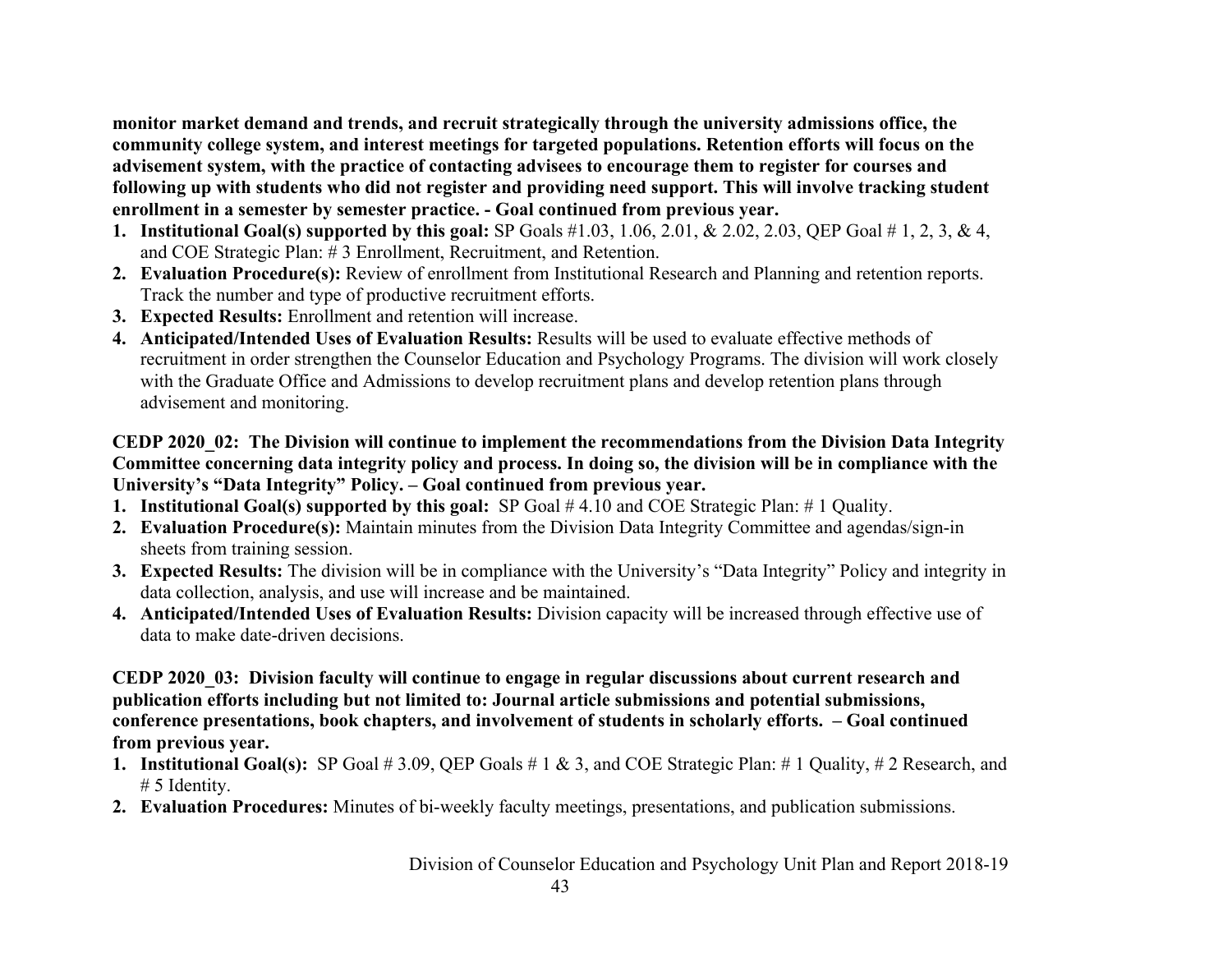- **3. Expected Results:** There will be an increase in submissions of journal articles and presentations. There will be evidence of student involvement in faculty scholarship.
- **4. Anticipated/Intended Uses of Results:** The program will engage in the refinement of the support system in order to facilitate individual and collaborative scholarship efforts.

## **Counselor Education Program Goals (2020).**

**CEDP 2020\_04: Continue assessment and planning for ongoing CACREP and CAEP reaccreditation. Specifically, prepare and submit the self-study in preparation for the 2020 site visit. – Goal modified and continued from previous year.**

- **1. Institutional Goal(s) supported by this goal:** SP Goals # 1.08 & 4.09, QEP Goals # 1 & 4, and COE Strategic Plan: # 1 Quality.
- **2. Evaluation Procedures:** Accreditation was certified by CACREP in spring 2013. Clear concise means of selfstudy through an ongoing assessment plan for both the MED Programs and the EDS program.
- **3. Expected Results** A complete review of syllabi and Supervision Assist that shows adequate data collection. Analysis of available data toward an enhanced learning environment. Supervision Assist is also a central repository for student work in addition to being a central repository for verification of field experiences.
- **4. Anticipated/Intended Use of Evaluation Results:** Reports are available for program evaluation by program faculty, DSU administration, and outside stakeholders. Faculty will continue to gather data and report in Supervision Assist, Canvas, and to the Program Coordinator and Division Chair.

## **CEDP 2020\_05: Program faculty matriculate students through the EDS in Counseling with school concentration. Program Enhancement and Evaluation.**

- **1. Institutional Goal(s) supported by this goal:** SP Goals # 1.08, 2.01, & 2.04, QEP Goals # 1 & 4, and COE Strategic Plan: # 1 Quality and # 3 Enrollment, Recruitment, and Retention.
- **2. Evaluation Procedure(s):** Course curriculum, admissions process, and enrollment
- **3. Expected Results:** The goal is to continue populating the EDS program with cohorts of 8 to 10 students taking the four core courses. Program faculty in concert with other counselor education faculty will evaluate program outcomes and teaching methods in order to enhance student learning and practicum experiences.
- **4. Anticipated/Intended Uses of Results:** Faculty meeting minutes and data collected in databases and on Canvas will reflect discussion to enhancement program enrollment. Program projects will continue to show success in meeting learning objectives in transforming schools.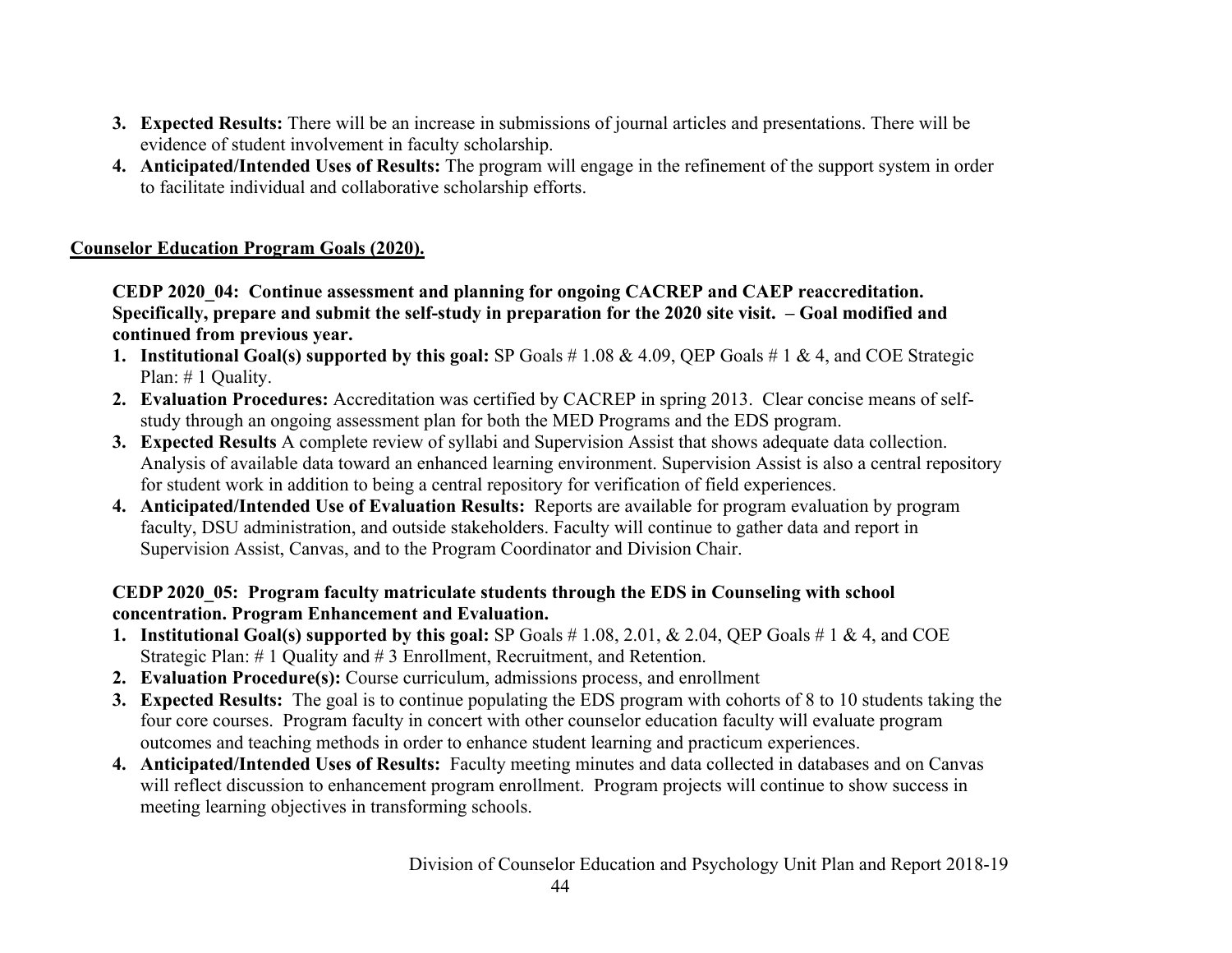#### **Psychology Program Goals (2020)**

#### **CEDP 2020\_06: Continue the process of assessing the psychology curriculum, research and applied courses.– Goal modified and continued from previous year.**

- **1. Institutional Goal(s) supported by this goal:** SP Goals # 1.08, 2.02, & 2.03, QEP Goals # 1 & 4, and COE Strategic Plan: # 1 Quality.
- **2. Evaluation Procedure(s):** Grade distributions of PSY 332 in fall 2016, spring 2017, fall 2017, spring 2018. fall 2018, and spring 2019 as compared to previous semesters. Scores on the MFT.
- **3. Expected Results:** The PSY program and curriculum will become stronger and more organized. Students will find it easier to matriculate through the curriculum.
- **4. Anticipated/Intended Uses of Evaluation Results:** Results will be used to modify the curriculum and psychology program in the future.

#### **CEDP 2019\_07: Continue implementation of changes recommends from external review PSY visit. Specifically, implement changes not addressed in 2018-19.**

- **9. Institutional Goal(s) supported by this goal:** SP Goals # 1.08 & 4.09, QEP Goals # 1 & 4, and COE Strategic Plan: # 1 Quality.
- **10. Evaluation Procedures:** Clear concise means of self-study and external review through the self-study document and site visit.
- **11. Expected Results** A complete review of the PSY program that shows adequate data collection and analysis of available data toward an enhanced learning environment.
- **12. Anticipated/ Intended Uses of Evaluation Results:** Reports available for program evaluation by program faculty, DSU administration, and outside stakeholders. Continued growth toward program enhancement and data to guide program improvements for enhanced student learning.

## **IV. Data and Information for Department:**

## **Brief Description and/or Narrative of programmatic scope:**

#### **Counselor Education Program**

The Counselor Education graduate program offers a Master of Education degree in Counseling with two tracks: School Counseling and Clinical Mental Health Counseling. An EDS. in Counseling with a School Counseling concentration and EDD degree in Professional Studies with an area of concentration in Counseling are also offered. The Counselor Education graduate program emphasizes excellence in instruction by providing a friendly environment, small classes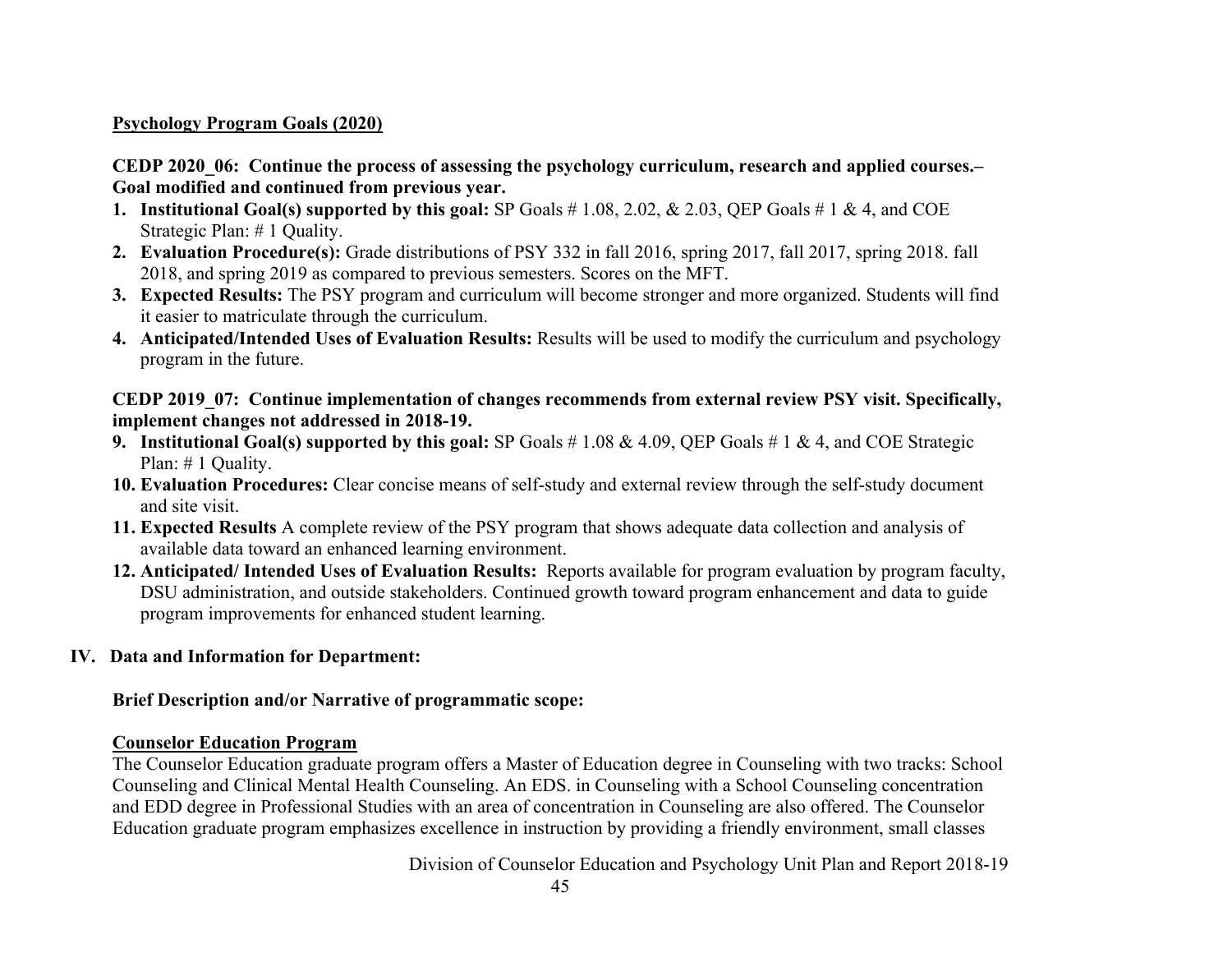and opportunities for students to develop intellectually, professionally and socially. Faculty provide a rich experiential base with an exposure to a wide variety of client populations and creative teaching environments. Students develop competence in all essential aspects of professional counseling and specialization in their particular fields of interest.

#### **Psychology Program**

The Psychology undergraduate program offers a Bachelor of Arts degree in Psychology. The Psychology undergraduate program consists of committed, knowledgeable, and engaging faculty who represent a diverse selection of the subfields of psychology. Through course work and one-on-one research opportunities with faculty, students have the opportunity to develop the skills and competence in psychology needed for graduate school or post baccalaureate employment.

**Comparative Data (enrollment, CHP, majors, graduation rates, etc.). Add all Strategic Plan indicators as applicable to your unit (identify them with SP goal numbers).**

|              |               | $2005 - 2006$ |               |               |           |               |
|--------------|---------------|---------------|---------------|---------------|-----------|---------------|
|              | <b>Summer</b> | Fall          | <b>Spring</b> |               |           |               |
| <b>CED</b>   | NA            | 120           | 120           |               |           |               |
| <b>PSY</b>   | <b>NA</b>     | 76            | 76            |               |           |               |
| <b>Total</b> | <b>NA</b>     | 196           | 196           |               |           |               |
|              |               | 2006-2007     |               |               | 2007-2008 |               |
|              | <b>Summer</b> | Fall          | <b>Spring</b> | <b>Summer</b> | Fall      | <b>Spring</b> |
| <b>CED</b>   | 78            | 125           | 120           | 60            | 101       | 101           |
| <b>PSY</b>   | 28            | 97            | 76            | 30            | 105       | 83            |
| <b>Total</b> | 106           | 222           | 196           | 90            | 206       | 184           |
|              |               | 2008-2009     |               | 2009-2010     |           |               |
|              | <b>Summer</b> | Fall          | <b>Spring</b> | <b>Summer</b> | Fall      | <b>Spring</b> |
| <b>CED</b>   | 55            | 82            | 80            | 46            | 64        | 61            |
| <b>PSY</b>   | 29            | 84            | 77            | 24            | 71        | 70            |
| <b>Total</b> | 84            | 166           | 157           | 70            | 135       | 131           |
|              |               | 2010-2011     |               | 2011-2012     |           |               |
|              | <b>Summer</b> | Fall          | <b>Spring</b> | <b>Summer</b> | Fall      | <b>Spring</b> |

#### **Comparison of Enrollment by Major**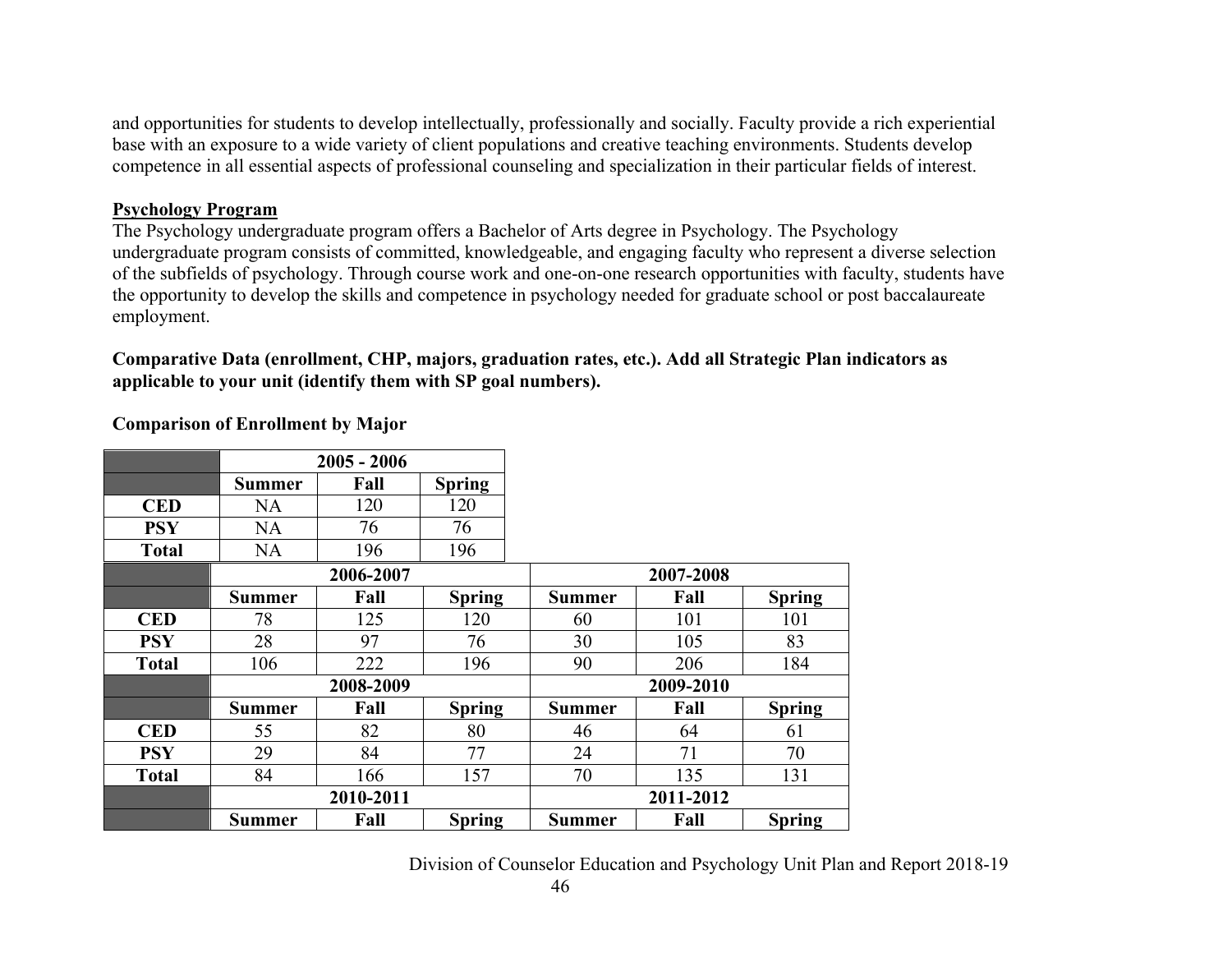| <b>CED</b>   | 33            | 64        | 58            | 29            | 75        | 66            |  |
|--------------|---------------|-----------|---------------|---------------|-----------|---------------|--|
| <b>PSY</b>   | 29            | 92        | 83            | 34            | 83        | 75            |  |
| <b>Total</b> | 62            | 156       | 141           | 63            | 158       | 141           |  |
|              |               | 2012-2013 |               |               | 2013-2014 |               |  |
|              | <b>Summer</b> | Fall      | <b>Spring</b> | <b>Summer</b> | Fall      | <b>Spring</b> |  |
| <b>CED</b>   | 41            | 67        | 74            | 62            | 92        | 106           |  |
| <b>PSY</b>   | 31            | 69        | 51            | 18            | 79        | 76            |  |
| <b>Total</b> | 72            | 136       | 125           | 80            | 171       | 182           |  |
|              |               | 2014-2015 |               |               | 2015-2016 |               |  |
|              | <b>Summer</b> | Fall      | <b>Spring</b> | <b>Summer</b> | Fall      | <b>Spring</b> |  |
| <b>CED</b>   | 63            | 92        | 92            | 56            | 82        | 83            |  |
| <b>PSY</b>   | 15            | 80        | 76            | 22            | 74        | 76            |  |
| <b>Total</b> | 78            | 172       | 168           | 78            | 156       | 159           |  |
|              |               |           |               |               |           |               |  |
|              |               | 2016-2017 |               |               | 2017-2018 |               |  |
|              | <b>Summer</b> | Fall      | <b>Spring</b> | <b>Summer</b> | Fall      | <b>Spring</b> |  |
| <b>CED</b>   | 50            | 79        | 73            | 56            | 63        | 69            |  |
| <b>PSY</b>   | 16            | 89        | 77            | 19            | 83        | 80            |  |
| <b>Total</b> | 66            | 168       | 150           | 75            | 146       | 149           |  |

Note—Total CED enrollment over the past three years was 247 in 2014-15, 221 in 2015-16, 202 in 2016-17, and 188 in 2017-18. Three-year and one-year trend data indicate that CED enrollment decreased 24% from 2014-15 to 2017-18 and decreased 7% by from 2016-17 to 2017-18. However, the present enrollment represents a 3% increase from 2012- 13. Although the present trend is a slow decrease over the past five years, it is an increase over the 2010-2011 enrollment when enrollment was at a record low of 155. In order help increase retention, the CED program increased the fall and spring new student orientation from three hours to a day-long orientation and included a workshop on writing and plagiarism in order to address noticeable weaknesses in student writing. The orientation also gives students a clear program description in the spirit of thorough informed consent in order for the students to gain a better understanding of the nature of the program and expectations concerning rigor. The CED program also implemented an EDS school counseling program which initially helped increase enrollment. CED program faculty changed to a cohort design for the master's and EDS so that first-year students take the same classes. This helps create a cohort atmosphere among students, makes the semester schedule more predictable for faculty and administration, and has helped with retention.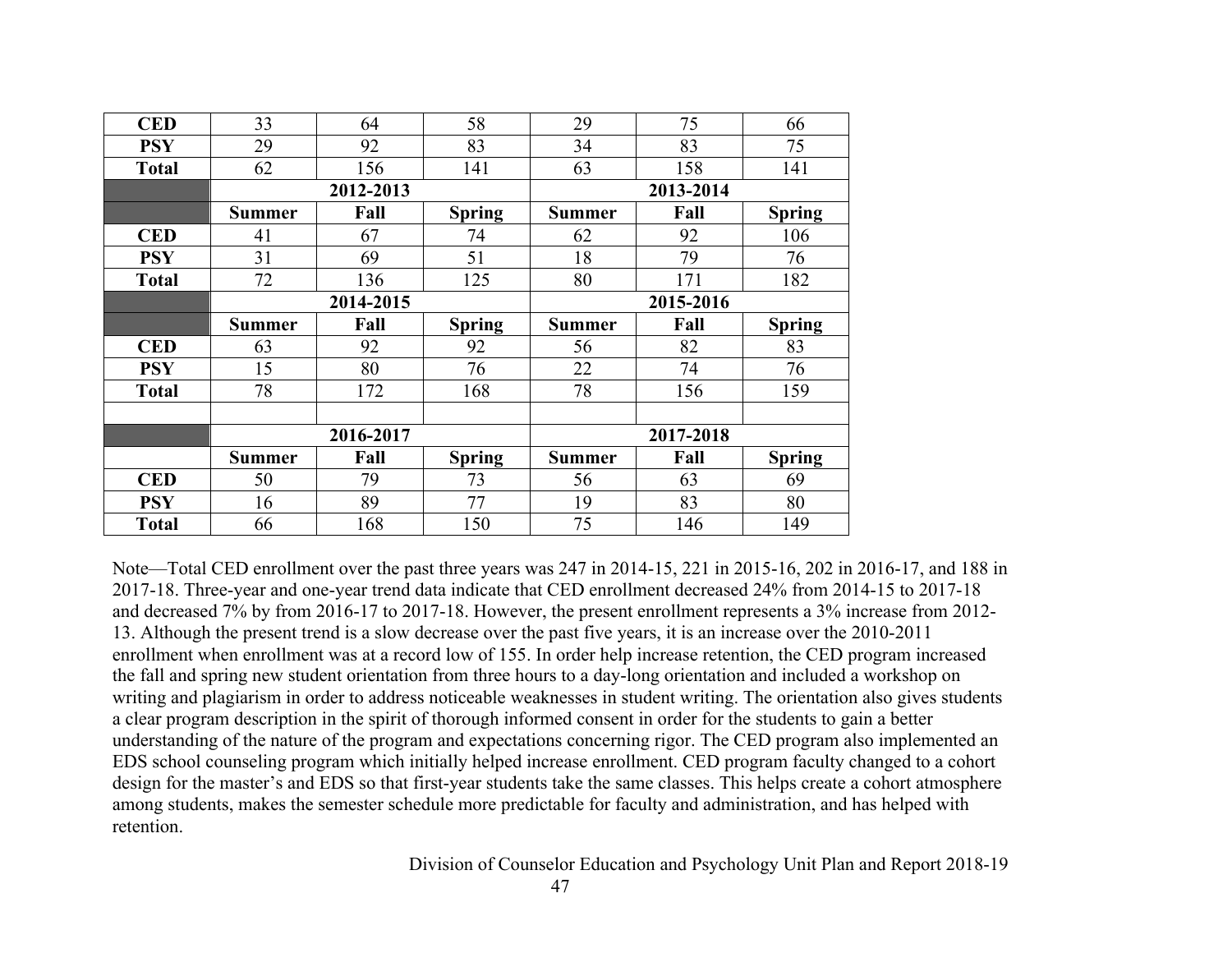The CED program will continue to have some attrition due to the gate-keeping function inherent in the ethics of counselor education. The program began using personal interviews in the admissions process, and this change has led to fewer students enrolling who were not serious about a career as a licensed professional counselor. Therefore, while overall enrollment has dropped, the students who enroll are more likely to persist to graduation. The numbers of students dropping out of the program has decreased since 2012-13.

Note—Total PSY enrollment over the last three years was 171 in 2014-15, 172 in 2015-16, 182 in 2016-17, and 182 in 2017-18. Three-year and five-year trend data indicate that PSY enrollment has steadily increased. There is a 6% increase from 2014-15 to 2017-18, a 21% increase from 2012-13 to 2017-18. In Fall 2012, the division implemented an enrollment and retention plan developed by CEAC. This involves academic advisors personally contacting all advisees for early registration and then following up with advisees who do not sign up for advising. The practice is continued every semester. Additionally, the Psychology program created and submitted a proposal to develop a 2+2 Online Degree Program with Holmes Community College. The proposal was approved and implemented; however, no one has signed up for any courses to date. One core psychology course will go online in 2018-19 Also, faculty have been active at all recruitment fairs on and off campus. Faculty reviewed the curriculum for possible roadblocks in student progress as well as updating it to include applied courses. Faculty created a certificate in Applied Psychology of Industry and a sport psychology minor. One past trend to note is that in years when there are larger numbers of graduates, the following years often see a temporary decline in enrollment. However, this has not happened over the past two academic years. Accomplishing the following goals will help increase enrollment by major: CEDP 2019\_01, CEDP 2019 03, CEDP 2019 04, , CEDP 2019 05, CEDP 2019 06, CEDP 2019 07, and CEDP 2019 08.

|                   | Summer 2007        |          | <b>Fall 2007</b> |          | Spring 2008        |          |
|-------------------|--------------------|----------|------------------|----------|--------------------|----------|
| <b>Discipline</b> | Undergrad          | Graduate | Undergrad        | Graduate | Undergrad          | Graduate |
| <b>CED</b>        | 72                 | 375      | 177              | 570      | 156                | 567      |
| <b>PSY</b>        | 264                |          | 1407             | 9        | 1422               | $\bf{0}$ |
| <b>EPY</b>        | 72                 | 150      | 204              | 153      | 246                | 138      |
| <b>Total</b>      | 408                | 528      | 1788             | 732      | 1824               | 705      |
|                   | <b>Summer 2008</b> |          | <b>Fall 2008</b> |          | <b>Spring 2009</b> |          |
| <b>Discipline</b> | Undergrad          | Graduate | Undergrad        | Graduate | Undergrad          | Graduate |
| <b>CED</b>        | 75                 | 378      | 135              | 537      | 135                | 594      |
| <b>PSY</b>        | 261                |          | 1578             | 0        | 1422               | $\theta$ |

#### **Credit Hour Production (CHP) by Discipline**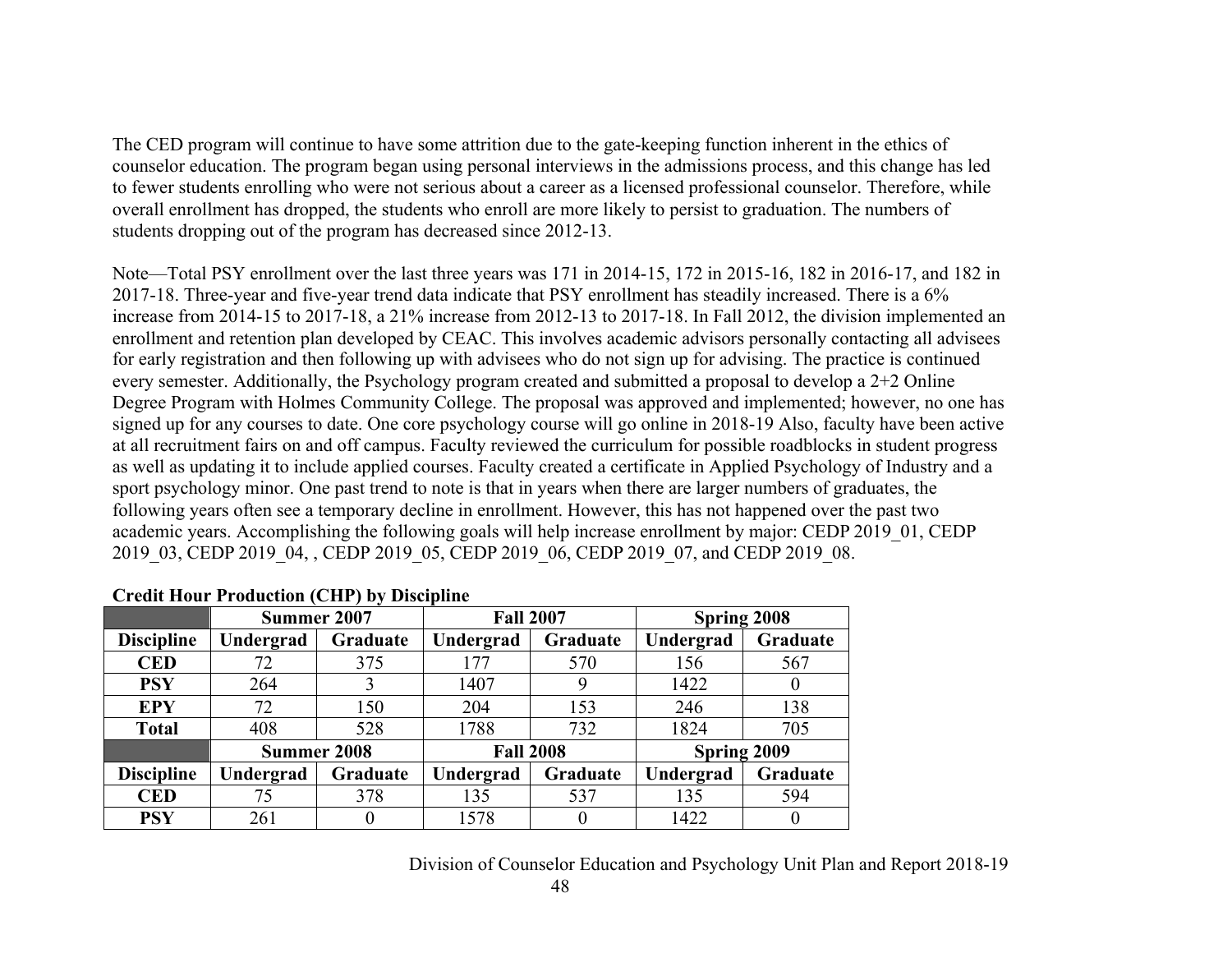| <b>EPY</b>        | 45                 | 78               | 228              | 93               | 210           | 276              |
|-------------------|--------------------|------------------|------------------|------------------|---------------|------------------|
| <b>Total</b>      | 381                | 456              | 1941             | 630              | 1767          | 870              |
|                   | <b>Summer 2009</b> |                  | <b>Fall 2009</b> |                  |               | Spring 2010      |
| <b>Discipline</b> | Undergrad          | Graduate         | Undergrad        | Graduate         | Undergrad     | Graduate         |
| <b>CED</b>        | 69                 | 330              | 213              | 522              | 153           | 450              |
| <b>PSY</b>        | 261                | $\overline{0}$   | 1476             | $\theta$         | 1245          | $\overline{0}$   |
| <b>EPY</b>        | 36                 | 198              | 156              | 165              | 249           | 180              |
| <b>Total</b>      | 366                | 528              | 1845             | 687              | 1647          | 630              |
|                   | Summer 2010        |                  | <b>Fall 2010</b> |                  | Spring 2011   |                  |
| <b>Discipline</b> | Undergrad          | Graduate         | Undergrad        | <b>Graduate</b>  | Undergrad     | Graduate         |
| <b>CED</b>        | 84                 | 315              | 159              | 402              | 120           | 354              |
| <b>PSY</b>        | 273                | $\theta$         | 1443             | $\theta$         | 1155          | $\theta$         |
| <b>EPY</b>        | 54                 | 189              | 234              | 228              | 276           | 126              |
| <b>Total</b>      | 411                | 504              | 1836             | 630              | 1551          | 480              |
|                   | Summer 2011        |                  | <b>Fall 2011</b> |                  | Spring $2012$ |                  |
| <b>Discipline</b> | Undergrad          | Graduate         | Undergrad        | Graduate         | Undergrad     | Graduate         |
| <b>CED</b>        | 87                 | 249              | 135              | 522              | 93            | 465              |
| <b>PSY</b>        | 222                | $\overline{0}$   | 1317             | $\overline{0}$   | 1188          | $\boldsymbol{0}$ |
| <b>EPY</b>        | 30                 | 174              | 243              | 183              | 273           | 111              |
| <b>Total</b>      | 339                | 423              | 1695             | 705              | 1554          | 576              |
|                   | <b>Summer 2012</b> |                  | <b>Fall 2012</b> |                  | Spring 2013   |                  |
| <b>Discipline</b> | Undergrad          | Graduate         | Undergrad        | <b>Graduate</b>  | Undergrad     | Graduate         |
| <b>CED</b>        | 99                 | 387              | 162              | 429              | 132           | 585              |
| <b>PSY</b>        | 141                | $\theta$         | 1281             | $\mathbf{0}$     | 1071          | $\overline{0}$   |
| <b>EPY</b>        | 81                 | 138              | 192              | 150              | 177           | 96               |
| <b>Total</b>      | 321                | 525              | 1635             | 579              | 1380          | 681              |
|                   | Summer 2013        |                  | <b>Fall 2013</b> |                  |               | Spring 2014      |
| <b>Discipline</b> | Undergrad          | Graduate         | Undergrad        | Graduate         | Undergrad     | Graduate         |
| <b>CED</b>        | 93                 | 540              | 204              | 705              | 168           | 801              |
| <b>PSY</b>        | 138                | $\boldsymbol{0}$ | 1272             | $\boldsymbol{0}$ | 1174          | $\boldsymbol{0}$ |
| <b>EPY</b>        | 36                 | 186              | 201              | 60               | 174           | 84               |
| <b>Total</b>      | 267                | 726              | 1677             | 765              | 1516          | 885              |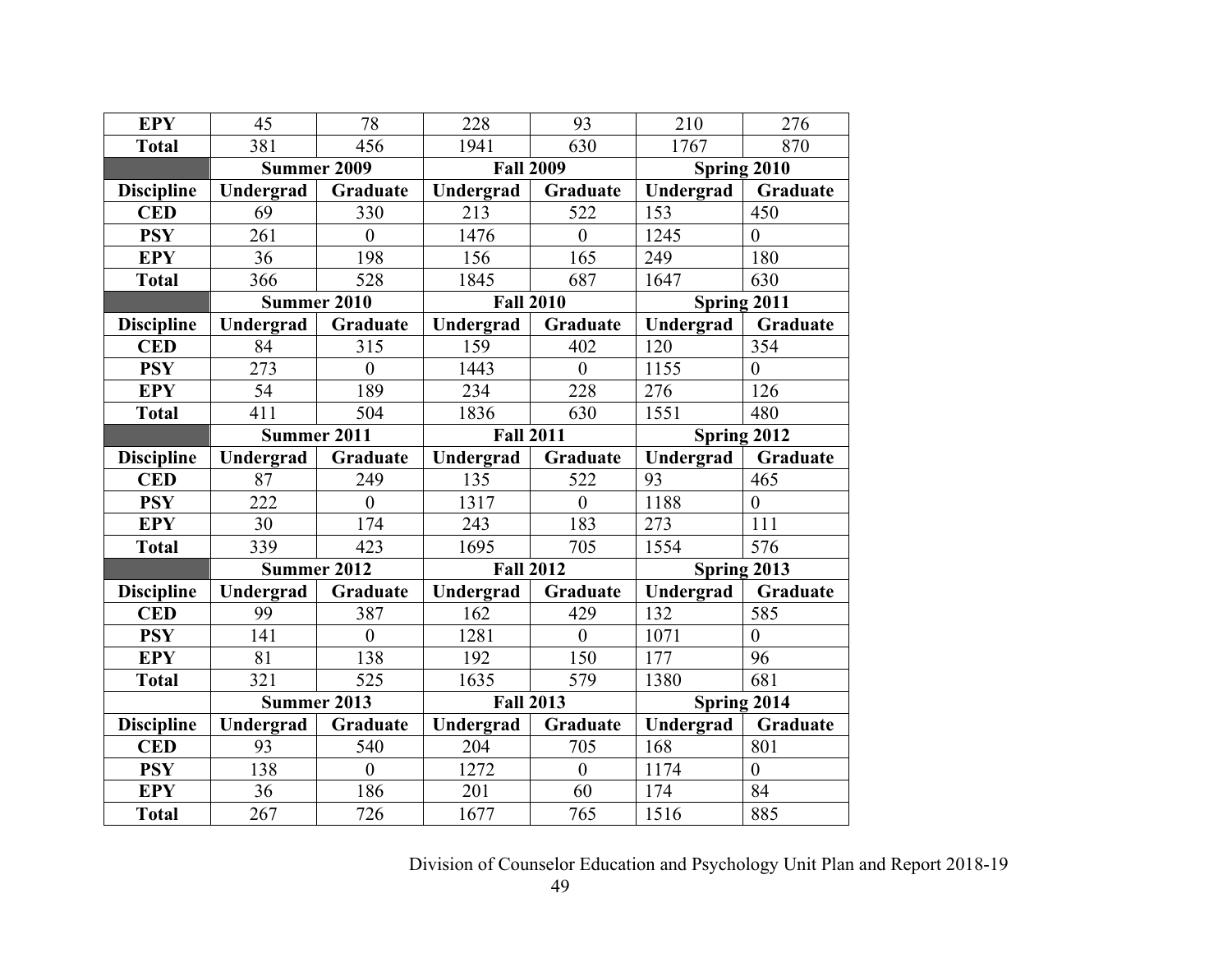|                   |               | <b>Summer 2014</b> |                  | <b>Fall 2014</b> | Spring 2015   |                |
|-------------------|---------------|--------------------|------------------|------------------|---------------|----------------|
| <b>Discipline</b> | Undergrad     | Graduate           | Undergrad        | Graduate         | Undergrad     | Graduate       |
| <b>CED</b>        | $69*$         | 477                | $141*$           | 630              | 108*          | 669            |
| <b>PSY</b>        | 69            | $\theta$           | 1398             | $\theta$         | 1245          | $\overline{0}$ |
| <b>EPY</b>        | 42            | 84                 | 204              | 114              | 219           | 78             |
| <b>Total</b>      | 180           | 561                | 1743             | 744              | 1572          | 747            |
|                   | <b>Summer</b> | 2015               | <b>Fall 2015</b> |                  | <b>Spring</b> | 2016           |
| <b>Discipline</b> | Undergrad     | Graduate           | Undergrad        | Graduate         | Undergrad     | Graduate       |
| <b>CED</b>        | $72*$         | 483                | $150*$           | 618              | $102*$        | 609            |
| <b>PSY</b>        | 147           | $\overline{0}$     | 1171             | $\mathbf{0}$     | 1139          | $\overline{0}$ |
| <b>EPY</b>        | 72            | 90                 | 180              | 72               | 180           | 48             |
| <b>Total</b>      | 291           | 573                | 1501             | 690              | 1421          | 657            |
|                   | <b>Summer</b> | 2016               | Fall             | 2016             | <b>Spring</b> | 2017           |
| <b>Discipline</b> | Undergrad     | Graduate           | Undergrad        | Graduate         | Undergrad     | Graduate       |
| <b>CED</b>        | $45*$         | 444                | $156*$           | 552              | 99*           | 546            |
| <b>PSY</b>        | 108           | 21                 | 1233             | $\theta$         | 1165          | $\overline{0}$ |
| <b>EPY</b>        | 39            | 57                 | 156              | 36               | 153           | 30             |
| <b>Total</b>      | 192           | 552                | 1545             | 588              | 1417          | 576            |
|                   |               | <b>Summer 2017</b> | <b>Fall 2017</b> |                  | Spring 2018   |                |
| <b>Discipline</b> | Undergrad     | Graduate           | Undergrad        | Graduate         | Undergrad     | Graduate       |
| <b>CED</b>        | $36*$         | 489                | $141*$           | 498              | $132*$        | 624            |
| <b>PSY</b>        | 78            | 27                 | 1135             | $\theta$         | 1101          | 25             |
| <b>EPY</b>        | 51            | 147                | 204              | 78               | 204           | 51             |
| <b>Total</b>      | 165           | 663                | 1480             | 576              | 1437          | 700            |

\*Data associated with remedial course CED 098/099 Academic Support Labs, CED 400 Introduction to the Counseling Profession, and CED 481 Bereavement in Children and Adolescents.

Note—CED CHP three-year trend data indicate a decrease (8%) from 2014-15 (1776) to 2017-18 (1920); one-year trend data indicate a 4% increase from 2016-17 (1842) to 2017-18 (1920). CED CHP is influenced by enrollment in CED 098/099 that is not part of the division, and CED undergraduate CHP has decreased 10% from 2016-17. The division began offering CED 400 Introduction to the Counseling Profession, paid for by the HRSA Behavioral Health grant, which has steadily increased CHP. PSY CHP trend data indicated a decrease of 13% from 2014-15 (2712) to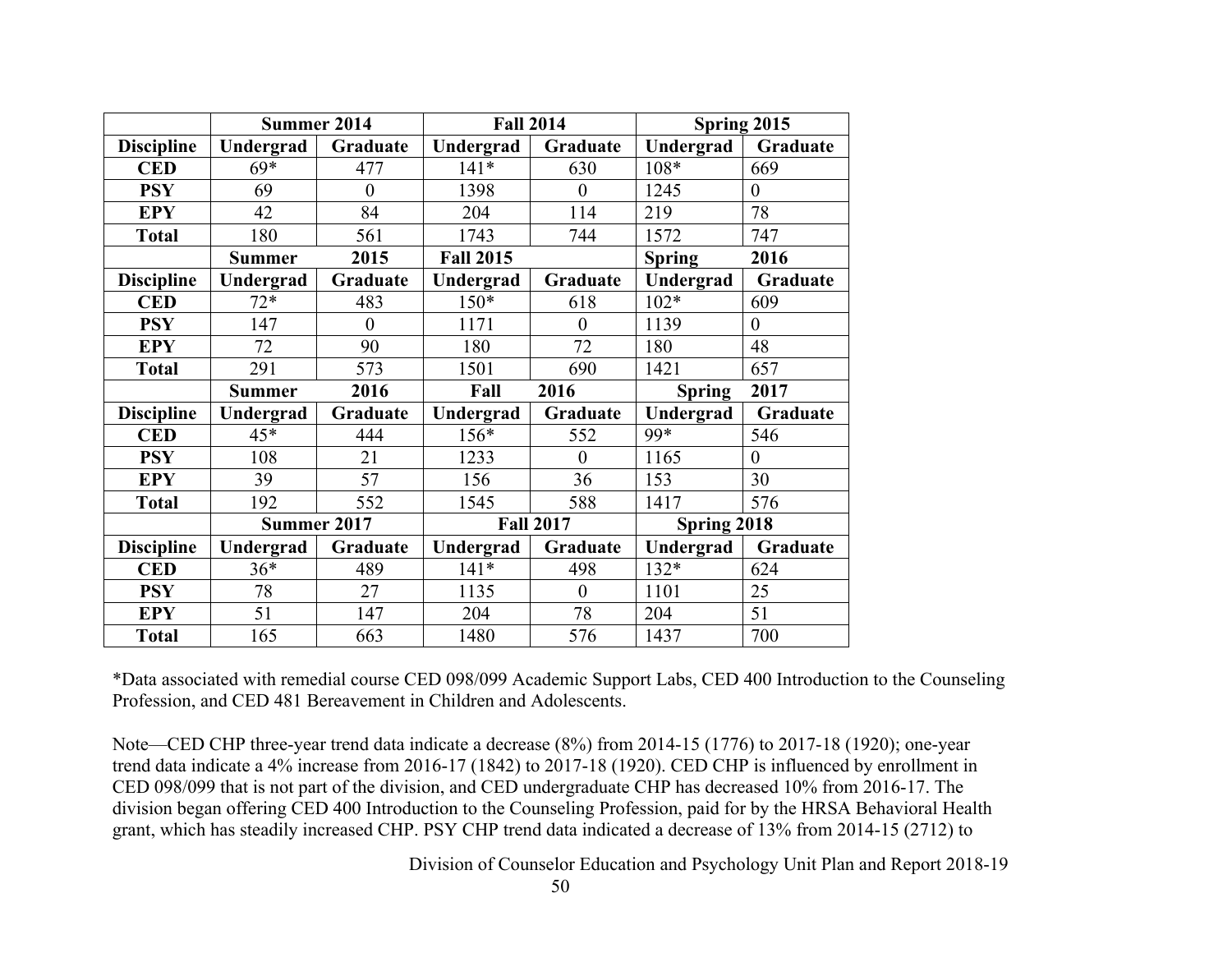2017-18 (2366); however, as predicted, the elimination of PSY 101 General Psychology as a required course has meant a decline in PSY CHP. There are also more students entering DSU with Dual Credit in Psychology, so they do not enroll in PSY 101. Finally, shortly after the beginning of 2017-18, one faculty member left the division and was not replaced, and therefore, fewer PSY 101 sections were offered. The one-year trend data indicate a decrease of 6% from 2016-17 (2527) to 2017-18 (2366). The PSY three-year trend data reflects relatively stable CHP, where the reduction in general education requirements and required PSY 101 General Psychology is offset by an increase in PSY course offerings and the creation of PSY 592 Psychology of Blues and HipHop for the Blues Certificate program and PSY 592 Sport Psychology. The increase in PSY CHP has been handled with increased reliance on adjunct professors and overloads. In 2012-13, the Division lost a tenure-track line which was not filled when a Division professor and chair took a job out of state. Having fewer tenure-track lines has impeded the Division's ability to offer the same number of PSY 101 sections and psychology electives. EPY CHP three-year trend data indicate a 1% decrease from 2013-14 (741) to 2017-18 (735); this enrollment is subject to the fluctuations in enrollment in graduate and undergraduate education courses. One-year trend data indicate a 56% increase from 2016-17 (471) to 2017-18 (735). EPY trend data are related to enrollment in undergraduate and graduate programs outside of the Division since these are service courses for other programs. As a result of previous PSY decreasing CHP trend, the division engaged in more vigorous recruiting practices. In fall 2012, the division implemented an enrollment and retention plan developed by CEAC that has been continued every semester. The division added a new certificate for psychology majors (CEDP2016 11), has added a sport psychology minor (CEDP 2017–08), and continues to look for ways to increase applied courses for students. Accomplishing the following goals will help increase enrollment by major: CEDP 2018 01, CEDP 2018 03, CEDP 2018\_04, CEDP 2016\_06, CEDP 2018\_07, and CEDP 2018\_08.

|            | $2005 -$ | 2006- | 2007- | 2008- | 2009- | $2010 -$ | $2011 -$ | $2012 -$ | $2013 -$ | 2014-   | $2015 -$ | 2016-   | $2017 -$ |
|------------|----------|-------|-------|-------|-------|----------|----------|----------|----------|---------|----------|---------|----------|
|            | 2006     | 2007  | 2008  | 2009  | 2010  | 2011     | 2012     | 2013     | 2014     | 2015    | 2016     | 2017    | 18       |
| <b>CED</b> | 26       | 30    | 22    | 26    | 24    | 16       | 12       | 20(12)   | 29 (18)  | 31 (15) | 33 (25)  | 21 (25) | 27(21)   |
|            |          |       |       |       |       |          |          | MED,     | MED,     | MED,    | MED,     | MED, 3  | MED,     |
|            |          |       |       |       |       |          |          |          |          | 16      |          | EDS)    | 6        |
|            |          |       |       |       |       |          |          | EDS)     | EDS)     | EDS)    | EDS)     |         | EDS)     |
| <b>PSY</b> | 18       | 23    | 26    | 16    | 22    | 13       | 17       | 18       | 10       | 15      | 16       | 18      | 24       |
| Total      | 44       | 53    | 48    | 42    | 46    | 29       | 29       | 38       | 39       | 46      | 49       | 42      | 51       |

#### **Division Graduates by Major**

Note – Overall division graduation numbers increased from 2016-17 (42) to 2017-18 (51). This is an overall 21% increase in one year and an 11% increase over three years . There were more EDS graduates, which is most likely due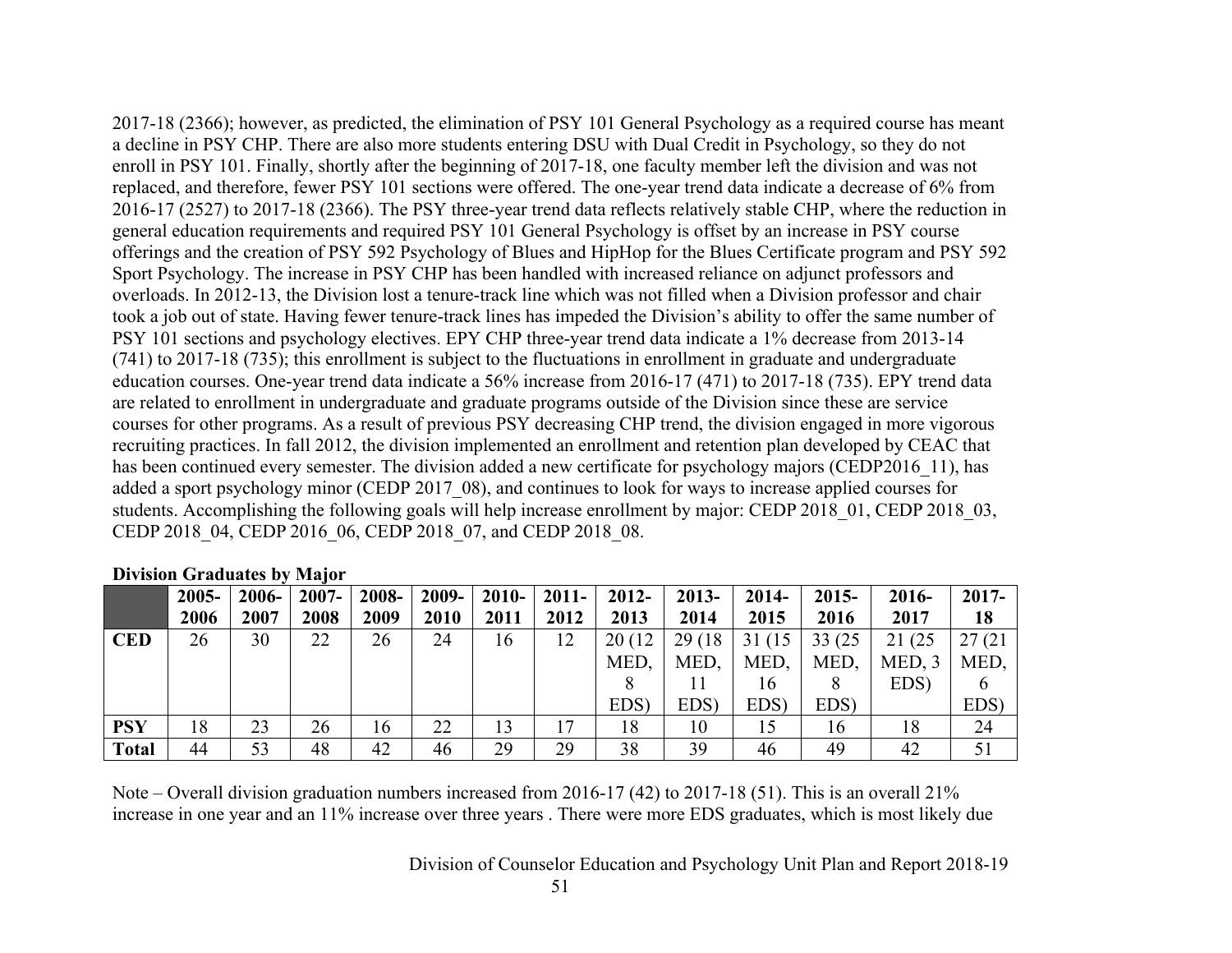to the cohort effect. EDS graduates increased by 3 (100%) in 2017-18 but decreased by 63% since 2014-15. CED graduates increased from 21 to 27 (29%) while PSY increased from 18 to 24 (33.3%). CED three-year trend data indicate a 13% decrease from 2014-15 (31) to 2017-18 (27). PSY three-year trend data indicate a 60% increase from 2014-15 (15) to 2017-18 (24). Trend data indicate that since 2013-14, graduate numbers are remaining somewhat stable despite the fact that the division experiences a significant amount of attrition due to the rigor of the psychology and counselor education programs. In order to help increase retention, the CED program increased the fall and spring new student orientation from three hours to a day-long orientation and included a discussion on writing and plagiarism in order to address noticeable weaknesses in student writing. The orientation also gives students a clear program description in the spirit of thorough informed consent in order for the students to gain a better understanding of the nature of the program and expectations concerning rigor. The program has also moved to a cohort format for the first year. However, the CED program will continue to have some attrition due to the gate-keeping function inherent in the ethics of counselor education. The PSY program also continues to address noticeable student writing weaknesses and began a psychology lab to address student weaknesses in writing and statistics. Also, efforts to redesign the curriculum to address roadblocks to success and an increased focus on applied aspects of psychology may help increase graduation rates in the future. A certificate of Applied Psychology of Industry was added to increase applied options for students, and a new sport psychology minor was implemented. Accomplishing the following goals will help increase enrollment by major: CEDP 2020 01, CEDP 2020 03, CEDP 2020 04, CEDP 2020 06, and CEDP 2020 07.

## **Diversity Compliance Initiatives and Progress:**

Both the Counselor Education and Psychology programs continue to infuse diversity and a multicultural orientation within its students throughout the curriculum. Students have rich experiences in practicum, internship and service coursework to incorporate principles learned within didactic portions of their programs. The division has been intentional about developing diversity within the faculty. The division actively recruited candidates from diverse backgrounds. Two female minority candidates accepted positions in CED. Dr. Natasha Barnes (African American female) and Dr. Catherine Vincent (white Hispanic female) were hired in 2017-18. Dr. Andres Garcia-Penagos (Hispanic male) was hired 2018-19. CACREP standards dictate that the Counselor Education program continue to adequately and comprehensively address diversity issues throughout the curriculum.

#### **Economic Development Initiatives and/or Impact:**

The Division of Counselor Education and Psychology is involved in economic development as it prepares students for careers in the helping professions and further graduate training. Currently, informal partnerships exist between Region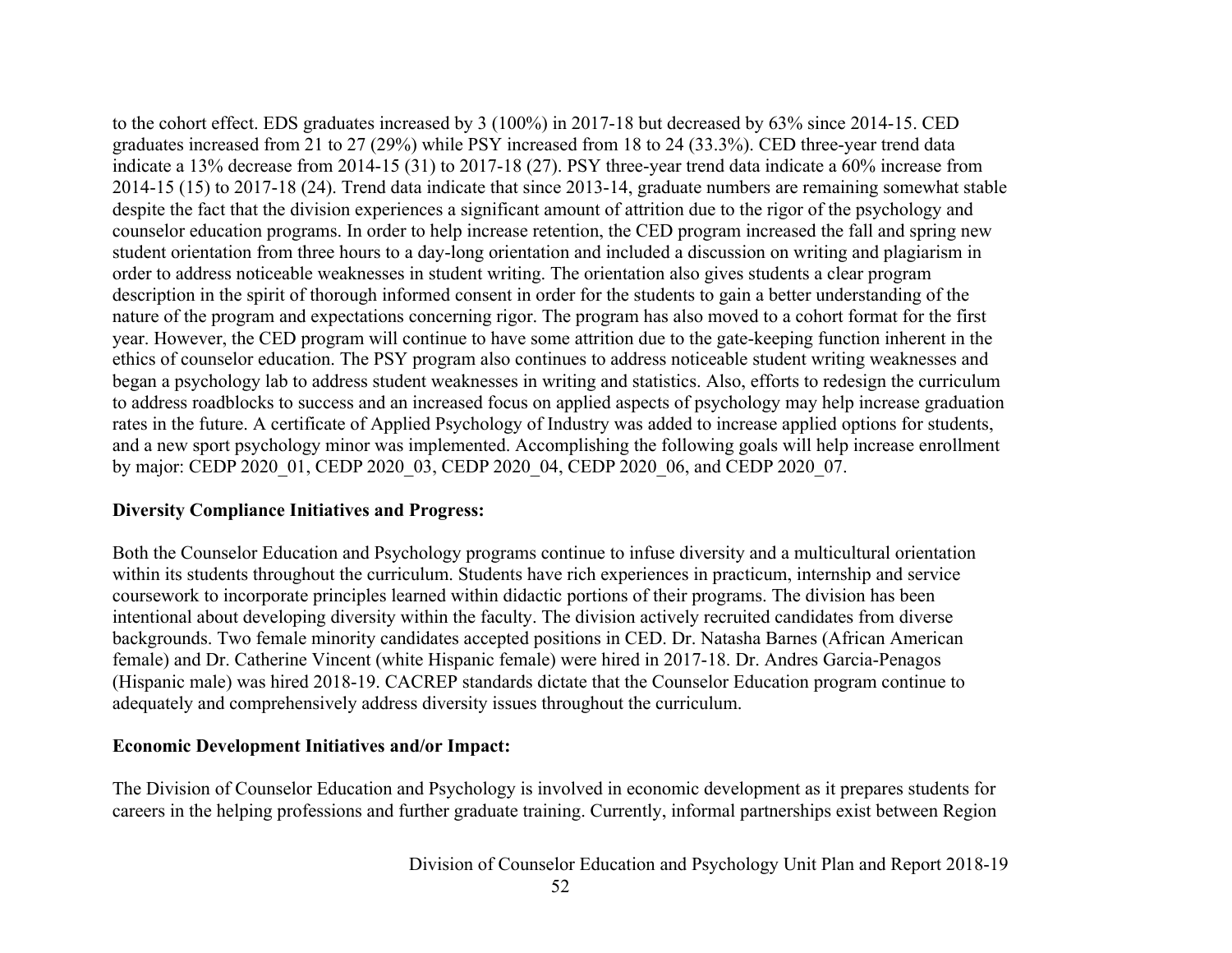I, Region V, and Region VI Community Mental Health Centers and the CED graduate program to offer advanced training for bachelor's level mental health workers within these agencies. As of last year, the majority of employed professionals within these Mental Health Centers are DSU Counselor Education program graduates. Anecdotal reports indicate that agency administration boast of the program being high quality. Master's level clinicians have substantial salary increases and with licensure, which is typically obtained by CED graduates two years beyond their degree (LPC – Licensed Professional Counselor), are able to remain competitive with other mental health professionals in the state. Assessments of employers of program graduates indicate that employers are extremely favorable toward the quality of graduates from this program.

School and Clinical Mental Health Counselor Education interns provide an invaluable contribution though their service in numerous K-12 schools (as school counseling interns) and mental health agencies (as clinical mental health counseling interns) as counselors as they practice skills and procedures learned during their formal training. Often, interns are hired into positions right out of their internship experiences. This service has a direct economic impact on the region because of the labor (largely at no cost) provided to school and agency recipients and for the value added to these institutions from well-trained employees.

The doctoral track in Counselor Education has been operational for several years; however, it has not admitted new students because of low numbers of applicants. Currently, there are two students who are post-comps. One student graduated last year.

Both the Counselor Education and Psychology programs greatly enhance the literacy and communication skills of students in the written and spoken forms of communication. Critical thinking through rigorous research practices is also a skill and disposition students possess when exiting CED and PSY programs.

#### **Grants, Contracts, Partnerships and Other Accomplishments:**

#### **Awarded Grants**

Pickens, B., & Beals, G. (October 2015). HRSA Behavioral Health Workforce Grant. Year Two. \$1.3 Million over three year period. Pickens served as PI on grant proposal and grant manager for Year One. Beals took over as PI January 2016. The grant completed its final year and carry-over.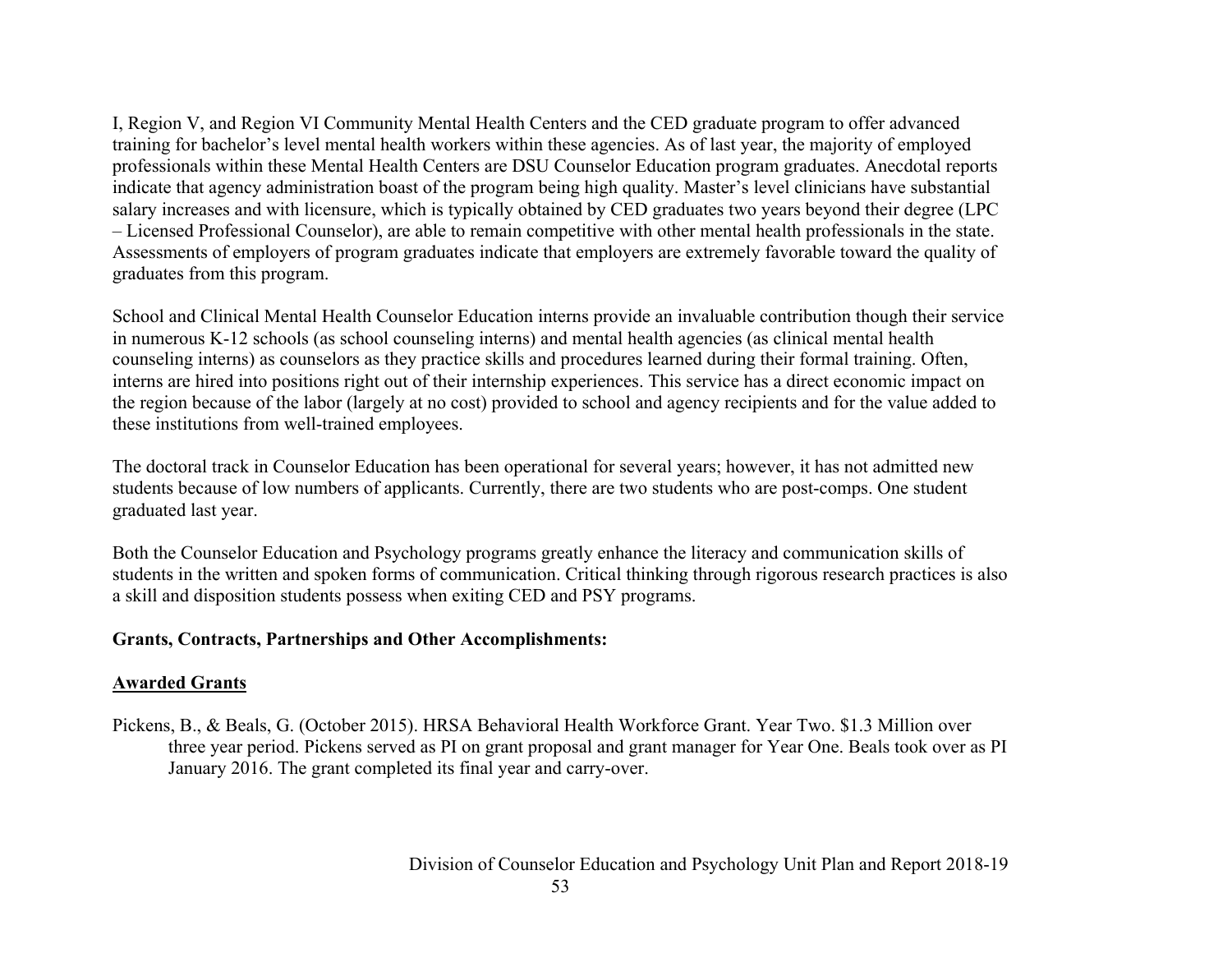## **Service Learning Data (list projects, number of students involved, total service learning hours, accomplishments, etc.):**

- Internships Counselor Education Program Faculty
	- o 31 CED students served at least 13,000 hours as interns in clinical mental health and school settings in 2018-19.
- The 38<sup>th</sup> Annual F.E. Woodall Spring Conference for the Helping Professionals was held at DSU. The keynote speaker was Dr. Franc Hudspeth.
	- o Over 300 counselors, social workers, teachers attended. There were 38 sessions.
	- o 25 students participated in presentations.
	- $\circ$  Approximately 50 graduate student volunteers X average of 6 hours = 300+ total hours
	- o Student volunteer job duties
		- Conference preparation committee (create booklets  $\&$  bags), set-up committee members, conference greeters, session moderators, post conference clean up committee, solicitors for door prizes, decorating committee, registration table workers, CSI sales workers, and banquet hosts
- DSU Helping Professions Training Series
	- o Funded by HRSA grant.

Two workshops with 125 participants with 882 CE hours provided

# **Strategic Plan Data (see Appendix C of the Guidelines)**

| Division-Relevant DSU Strategic Plan Goal Indicators     | <b>Division Tracking Status</b>                            |
|----------------------------------------------------------|------------------------------------------------------------|
| 1.1 Senior-level competency measures                     | Currently doing – Section II – MFT PSY                     |
|                                                          | Currently doing – Section II – CPCE and NCE                |
| 1.4b Service learning                                    | Currently doing – Section IV Service Learning Data         |
| 1.5 Percentage of academic programs measuring QEP        | Currently doing – Section III, although the present QEP is |
| goals                                                    | being redesigned to include fewer courses.                 |
| 2.1 Increase enrollment                                  | Currently doing – Section III & IV                         |
| 2.2 Increase year to year retention                      | Currently doing but need to track better                   |
| 2.4 Increase grad rate                                   | Currently doing – Section III & IV                         |
| 3.11 Number of professional development activities by FT | Currently doing - Section IV Personnel                     |
| faculty                                                  |                                                            |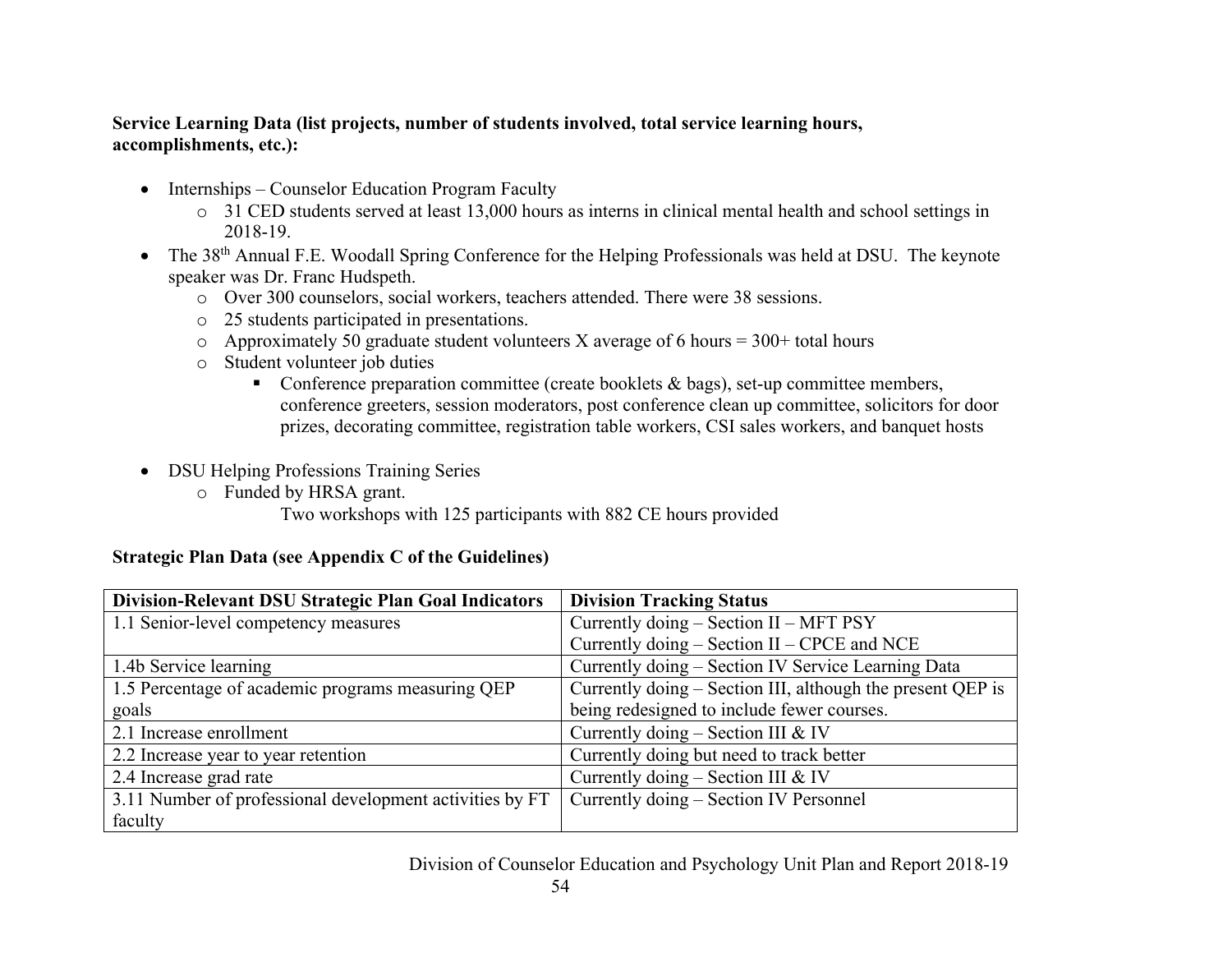| 3.12 Number of scholarly contributions by FT faculty     | Currently doing $-$ Section V      |
|----------------------------------------------------------|------------------------------------|
| 3.13 Number of service activities by FT faculty          | Currently doing $-$ Section V      |
| 4.4 Grants submitted                                     | Currently doing - Section IV       |
| 4.5 Grants received                                      | Currently doing $-$ Section IV     |
| 4.11 Use of website (measured by hits down to the second | Would like to track in the future. |
| or third tier)                                           |                                    |
| 5.1 Online course offerings $(\#)$                       | Currently doing $-$ Section III    |

## **Committees Reporting to the Unit (Committee records archived in program coordinators' computers and shared drive):**

There are a few standing committees that regularly report to the division chair and are accountable to academic programs. These committees include the *Counselor Education Curriculum Committee* and the *Psychology Curriculum Committee* which review curricula, render decisions regarding course content and pedagogy, and submit course changes for program, division chair, CEAC and Academic Council review and ratification. The *Counselor Education Retention Committee* is convened in cases where students may not be progressing in an acceptable manner or demonstrate that dispositions are not in harmony with the values of the counseling profession. The *Spring Conference Planning Committee* is convened each year for the purpose of planning and executing the spring conference and meets in conjunction with faculty meetings which are held at least twice monthly. Chi Sigma Iota and Psi Chi, both student honor societies and advised by respective program faculty, each have student governed committees that oversee their work. All committees except the student honor committees keep minutes of their meetings which can be found in the division office and are housed electronically within the program coordinators' computers and a shared drive.

#### **V. Personnel:**

- Current full-time division faculty and staff Dr. Natasha Barnes, Counselor Education Dr. George Beals, Counselor Education Dr. Stephanie Bell, Counselor Education
- Dr. Mary Bess Pannel, Counselor Education
- Dr. Cat Vincent, Counselor Education
- Dr. Jacqueline Goldman, Psychology
- Dr. Andres Garcia Penagos, Psychology
- Dr. Jon Westfall, Psychology
- Dr. Sally Zengaro, Psychology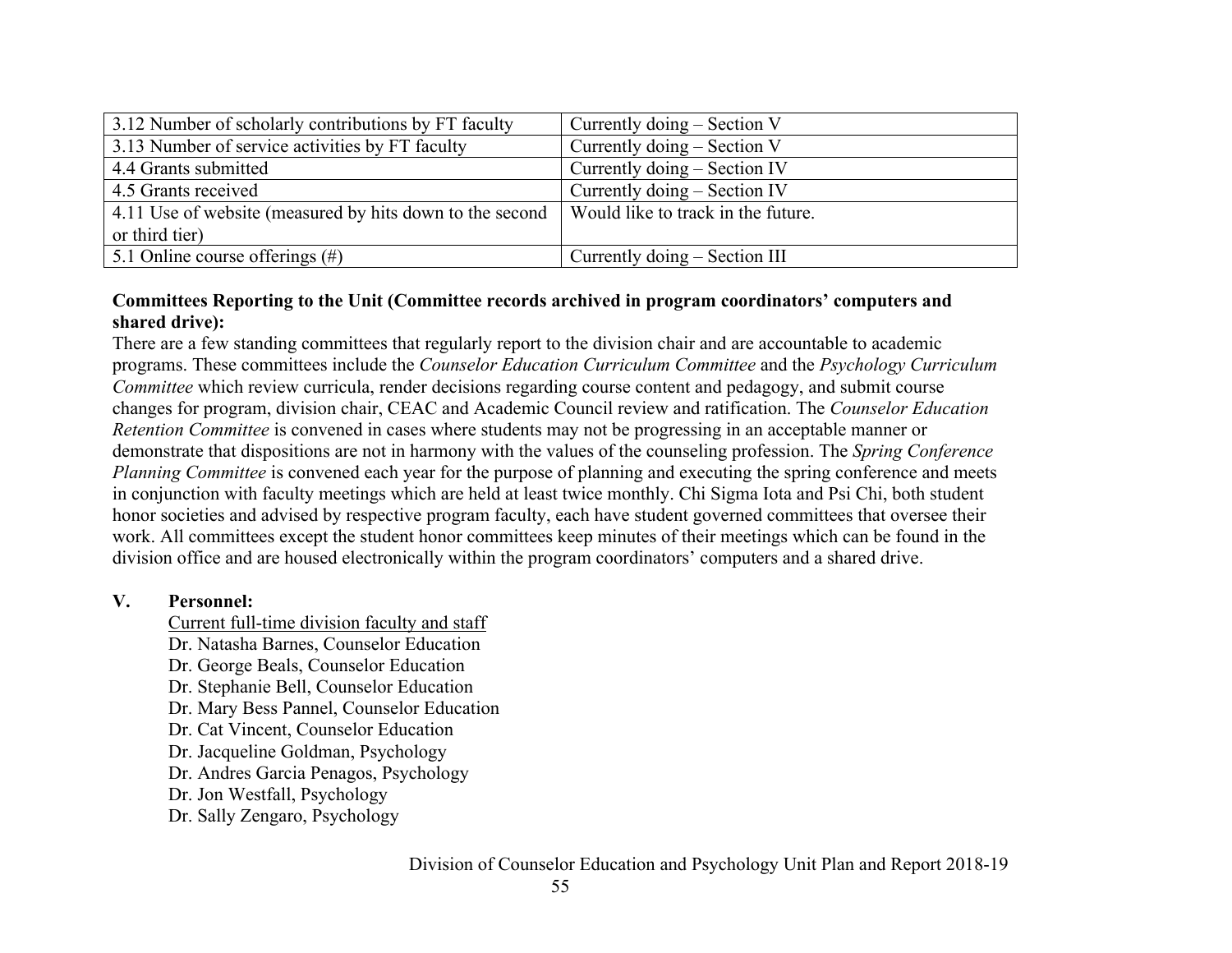Ms. Charlotte Brunetti-McClain, Counseling Lab Director Mrs. Becky Steed, Senior Secretary

## **Noteworthy Activities and Accomplishments (administrators, faculty, staff)**:

The Division of Counselor Education and Psychology has continued to make progress in strengthening existing pedagogy and developing resourceful approaches to teaching, research and scholarship, and service. Division faculty and staff are professionally active and dedicated to serving students and colleagues. The following presents highlights of division accomplishments and activities for the year:

# **Counselor Education:**

- Internships Counselor Education Program Faculty
	- o 36 CED students served at least 13,000 hours as interns in clinical mental health and school settings in 2018-19.
- The 38<sup>th</sup> Annual F.E. Woodall Spring Conference for the Helping Professionals was held at DSU. The keynote speaker was Dr. Edward Hudspeth.
	- o Over 300 counselors, social workers, teachers attended. There were 38 sessions.
	- o 25 students participated in presentations.
	- o Approximately 50 graduate student volunteers X average of 6 hours =  $300+$  total hours
	- o Student volunteer job duties
		- Conference preparation committee (create booklets & bags), set-up committee members, conference greeters, session moderators, post conference clean up committee, solicitors for door prizes, decorating committee, registration table workers, CSI sales workers, and banquet hosts
- DSU Helping Professions Training Series
	- o Funded by HRSA grant.
		- Two workshops with 134 participants with 882 CE hours provided
- **Dr. Natasha Barnes – Counselor Education Faculty**

# **RESEARCH / PUBLICATIONS**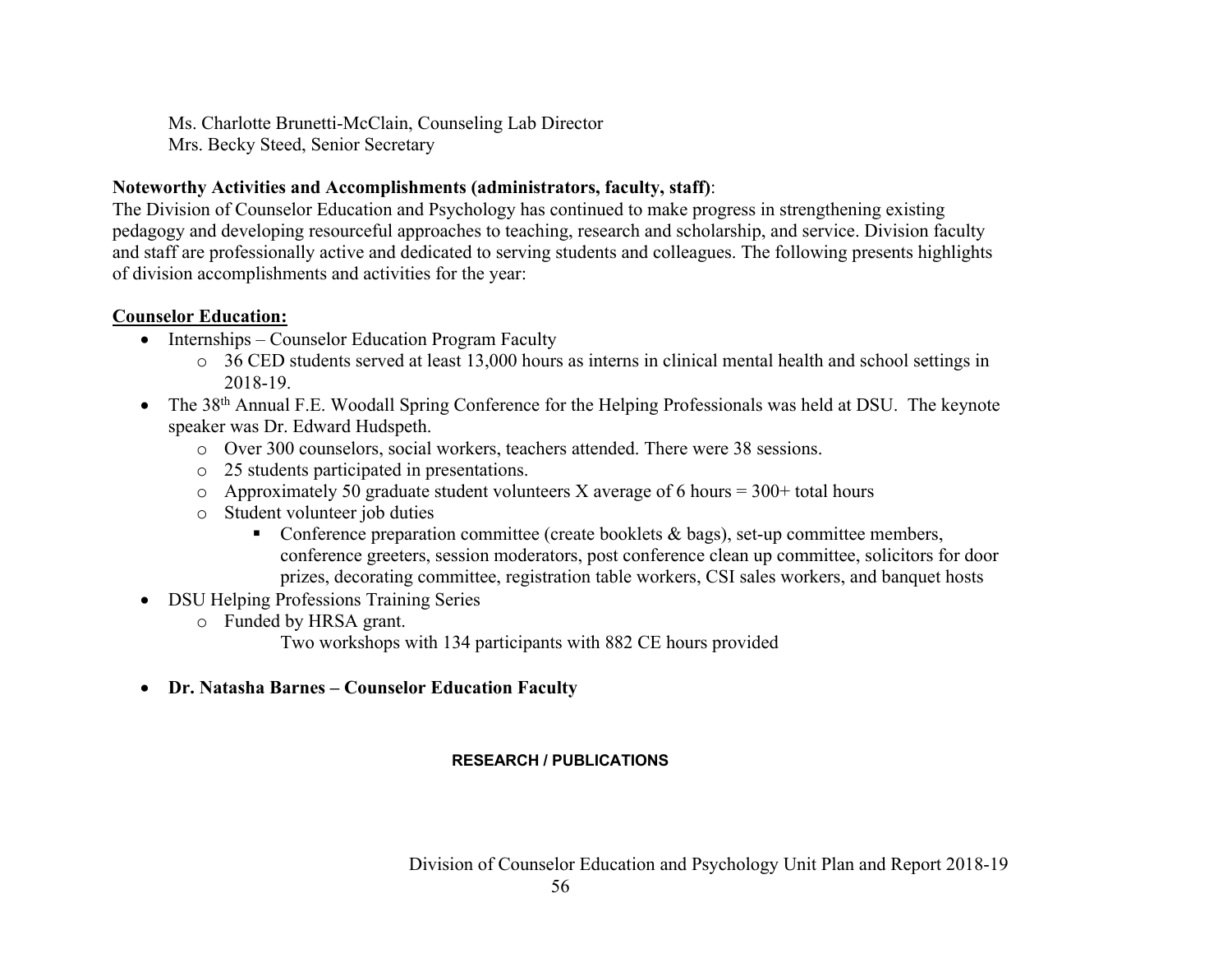**Barnes, N.**, & Adika S. (2018). *Using the structural family counseling theory to resolve depression in military families*. Military & Government Counseling Association (under review)

**Barnes, N.** (2018). Put Your Career Counseling Hat On. NCDA Career Convergence Web Magazine (under review)

**Barnes, N**. (2019). Inspirations to Aspirations: Innovative Strategies for Working with Youth in Low-Income Communities. National Career Development Association. Houston, TX (accepted)

**Barnes, N. (2019).** Promoting wellness in the treatment of military spouses using the Indivisible Self Model of Wellness. International Association of Marriage and Family Counseling. New Orleans, LA (accepted)

**Barnes, N. (2019).** Effective practices for managing mental health issues in military families. American Counseling Association. New Orleans, LA (accepted)

Vincent C. & **Barnes, N. (2018).** Is wellness part of your counselor identity. Mississippi Counseling Association. New Orleans, LA

**Barnes, N. (2018).** *Career development in adolescents: Illustrating activism through metaphor*. Southern Association of Counselor Education & Supervision. Myrtle Beach, SC (accepted)

**Barnes, N**. (2018). Brats' lives matter: Activism for mental health issues of children in military families. Southern Association of Counselor Education & Supervision. Myrtle Beach, SC (accepted)

#### o **Other Noteworthy Activities and Accomplishments**

#### Award

## • **DSU's Excellence in Diversity and Inclusion Award (2/21/2019)**

Program Committee Membership

- Woodall Spring Conference for the Helping Professions Planning Committee
- CACREP Self-Study and Re-Accreditation Committee
- Counselor Education Curriculum Committee

University Committees Membership

- Academic Advising Committee
- Centennial Fund Committee (Member)
- CAEP committee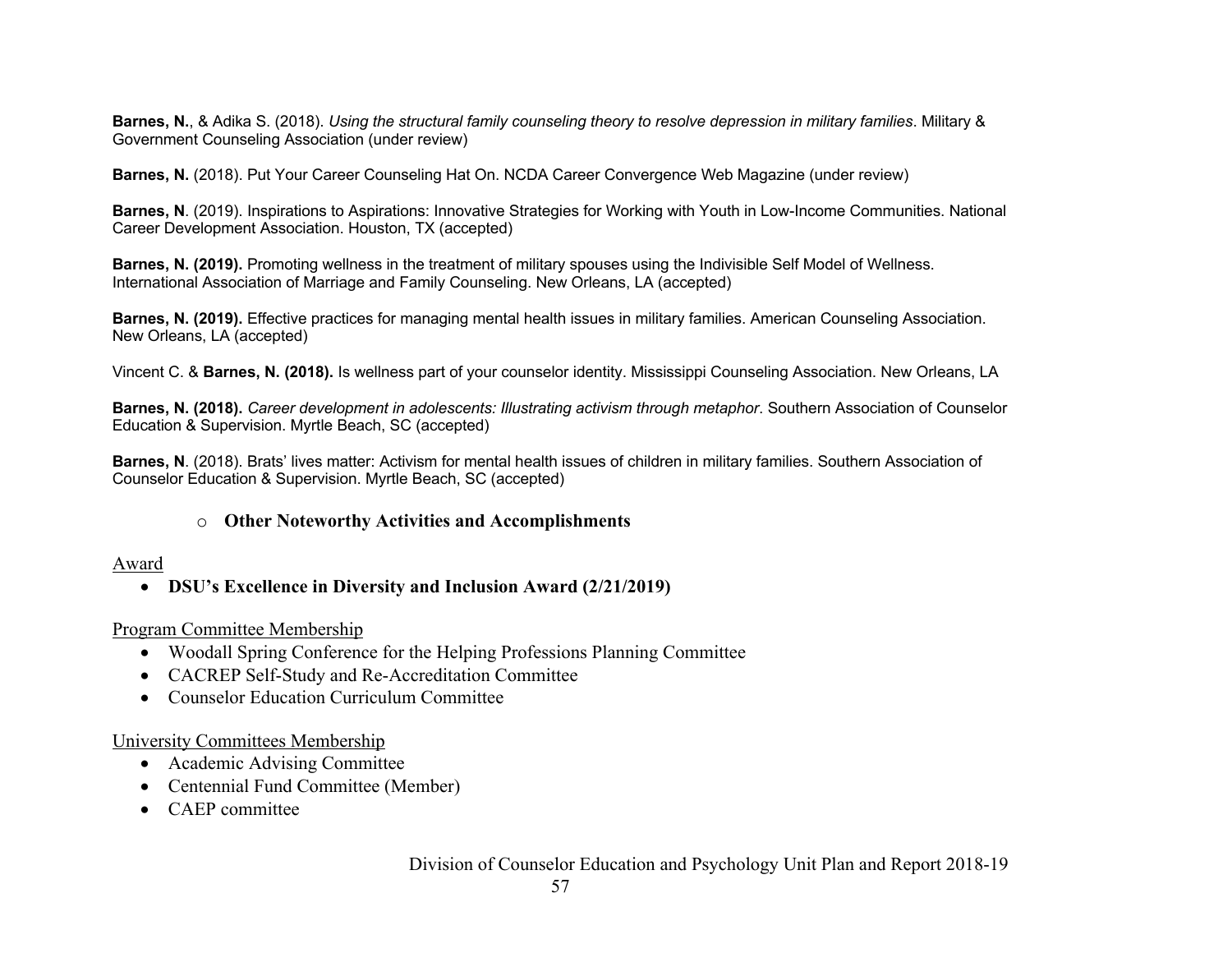- Winning the Race Committee
- Academic Advising Committee

## Professional Affiliations (Current)

- Mississippi Counseling Association o MCA Delta Region President
- MGCA Secretary weekly duties

# Hosted/Co-Sponsored Trainings/Workshops

- Co-Hosted at Woodall
- Co-Hosted at HRSA Workshop

# Other

- Supervisor: Clinical Supervision of students enrolled in CED 604.
- Reviewer: 2018 Woodall Spring Conference for the Helping Professions Program Proposals.
- Mentor: McNair Research Scholars mentor: Mentor for 2 Counselor Education
- Participant: Participated in multiple career/high school fairs on the DSU campus.
- Coordination of MCA's Counselors' Day at the Capitol for DSU Counselor Education Students
- Coordination of Chi-Sigma Iota Homecoming Parade Admission
- Coordination of tokens of appreciation to DSU student veterans for Christmas

# • **Dr. George Beals – Counselor Education Faculty**

o **Professional Presentations**

Bell, S. & Beals, G. (October, 2018). *Exploring the benefits and challenges of implementing a developmental cohort model.* Southern Association of Counselor Education and Supervision. Myrtle Beach, SC.

Beals, G. (June, 2018). *Discovering the Enneagram: Finding your numbers for counselors.* For the Delta State University's Helping Professions Training Series. Cleveland, MS. All day session.

Beals, G. & Kelly, R. (March, 2018). *The Interior Scavenger Hunt: An introduction to the Enneagram for ourselves and our clients.* F.E. Woodhall Conference for the Helping Professions. Cleveland, MS.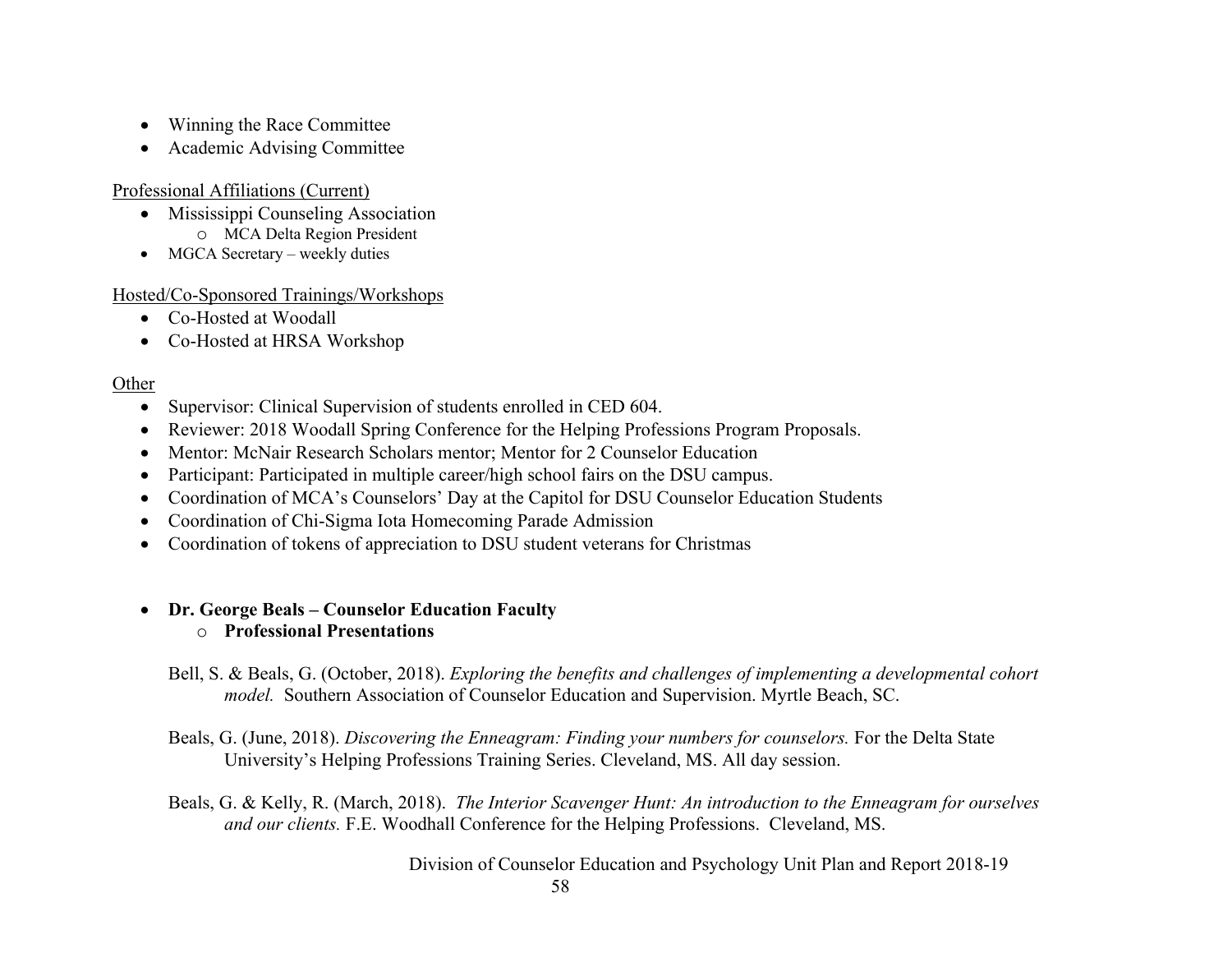- Beals, G. (March, 2018). *Aspirational ethics in the age of technology*. F.E. Woodhall Conference for the Helping Professions. Cleveland, MS.
	- o **Other Noteworthy Activities and Accomplishments**
		- Graduate Program Coordinator and Director of Assessment
		- Faculty Senate member
		- § Member, Counselor Education Curriculum Program Committee
		- Member, CACREP Self-Study and Re-Accreditation Committee
		- Member, F. E. Woodall Spring Conference Committee
		- Member, Diversity Committee
		- Member, Graduate Program Task Force Committee
		- Member, Grievance Committee
		- Member, DSU Institutional Review Board
		- Member, three dissertation committees, chairing two
		- Member, DSU Research Committee
		- Member, Chi Sigma Iota
		- Member, Mississippi Counseling Association and Divisions
			- Licensed Professional Counselors
			- Spiritual, Ethical, and Religious Values in Counseling
			- Current President, Counselor Education and Supervision
			- Delta Region Counseling
		- Member, American Counseling Association and Divisions
			- Association for Counselor Education and Supervision
			- Association for Gay, Lesbian, Bisexual Issues in Counseling
			- Association for Spiritual, Ethical, and Religious Values in Counseling
			- Association for Specialist in Group Work
			- Counselors for Social Justice
			- Association for Assessment in Counseling and Education
		- § Academic Advisor
		- Safe Space Training for faculty and staff
		- Provided Workshops to Nutrition and Dietetics Students on reducing test anxiety
		- Presentation to Student Success Services on relaxation techniques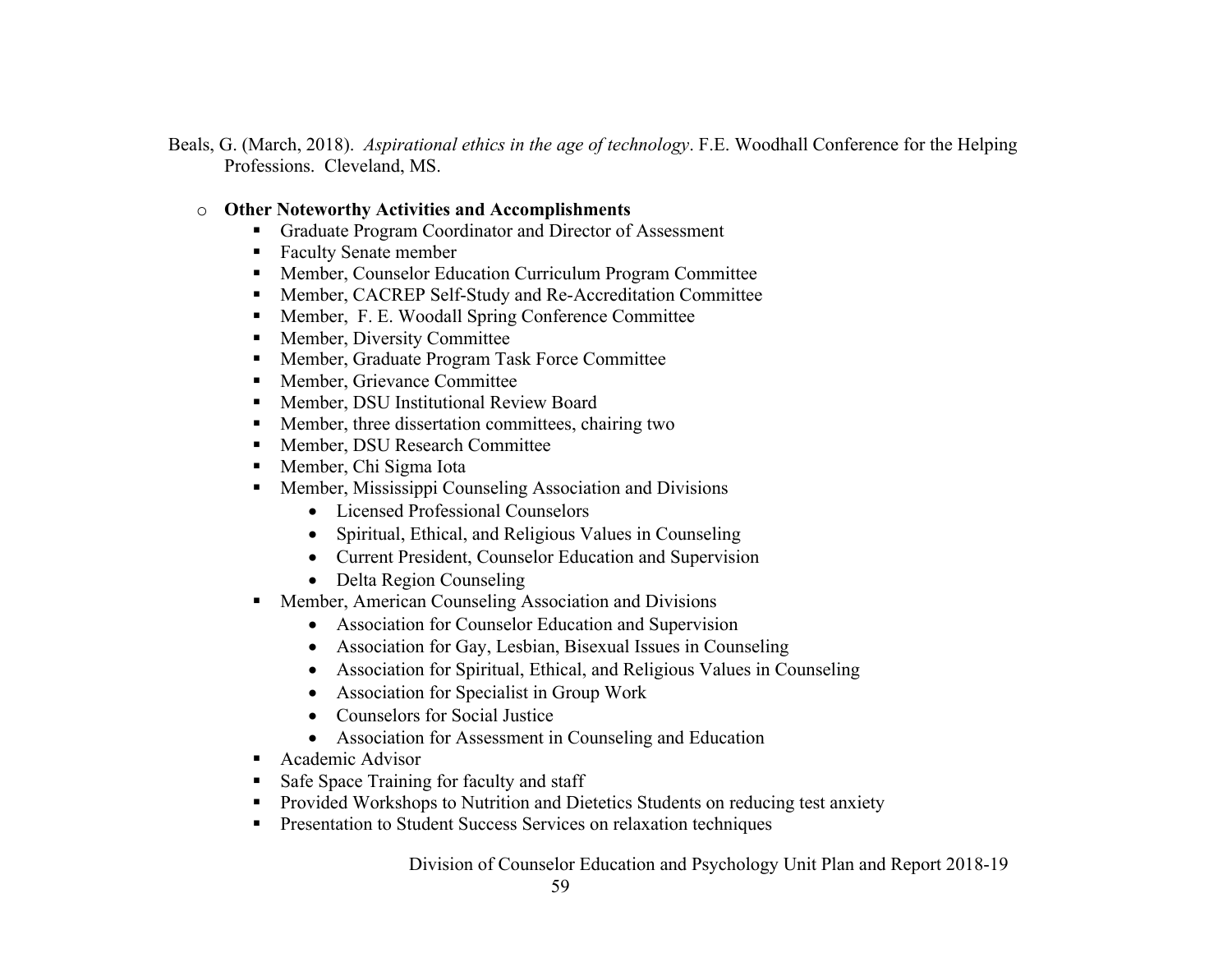- Site reviewer for CACREP
- University naming committee 1 meeting
- Graduate Programs Task Force 8 meetings including subcommittee work
- Counselor Education Curriculum Committee
- CACREP Self-study
- CACREP Liaison
- National Board of Certified Counselors Liaison
- 10 students received a \$10,000 stipend remaining from the HRSA grant. Two HRSA workshops were coordinated with 125 in attendance.
- **Dr. Stephanie Bell – Counselor Education Faculty**

# **Publication:**

- Pickens, B, Mckinney, R., & **Bell, S.C.** (in-press). A hierarchal model of coping in the college student population. *Journal of Interdisciplinary Studies.*
- Stoltz, K. B., **Bell, S. C.,** & Mazahreh, L. G. (in press). Selecting and Understanding Career Assessments. In K. B. Stoltz, & S. R. Barclay (Eds.). *A comprehensive guide to career assessment* (7th ed.). Broken Arrow, OK: National Career Development Association.
- Stoltz, K. B., **Bell, S. C.,** & Eckhardt, A. (2020). Professional and career development for counselor education: Strategies for an effective job search. In Adekson, M. O. *Handbook of counseling and counselor education.* New York, NY: Routledge Publishing

# **Peer Reviewed Presentations:**

- **Bell, S. C.,** & Beals, G. R. (2018, October). *Exploring the Benefits and Challenges of Implementing a Developmental Cohort Model.* Presented at The Southern Association for Counselor Educators and Supervisors Conference, Myrtle Beach, SC.
- **Bell, S. C.,** & Stoltz, K., B. (2018, October). *A Model of Credibility & Consistency in Qualitative Assessments for Counselor Education and Practice.* Presented at The Southern Association for Counselor Educators and Supervisors Conference, Myrtle Beach, SC

## **DSU Presentation:**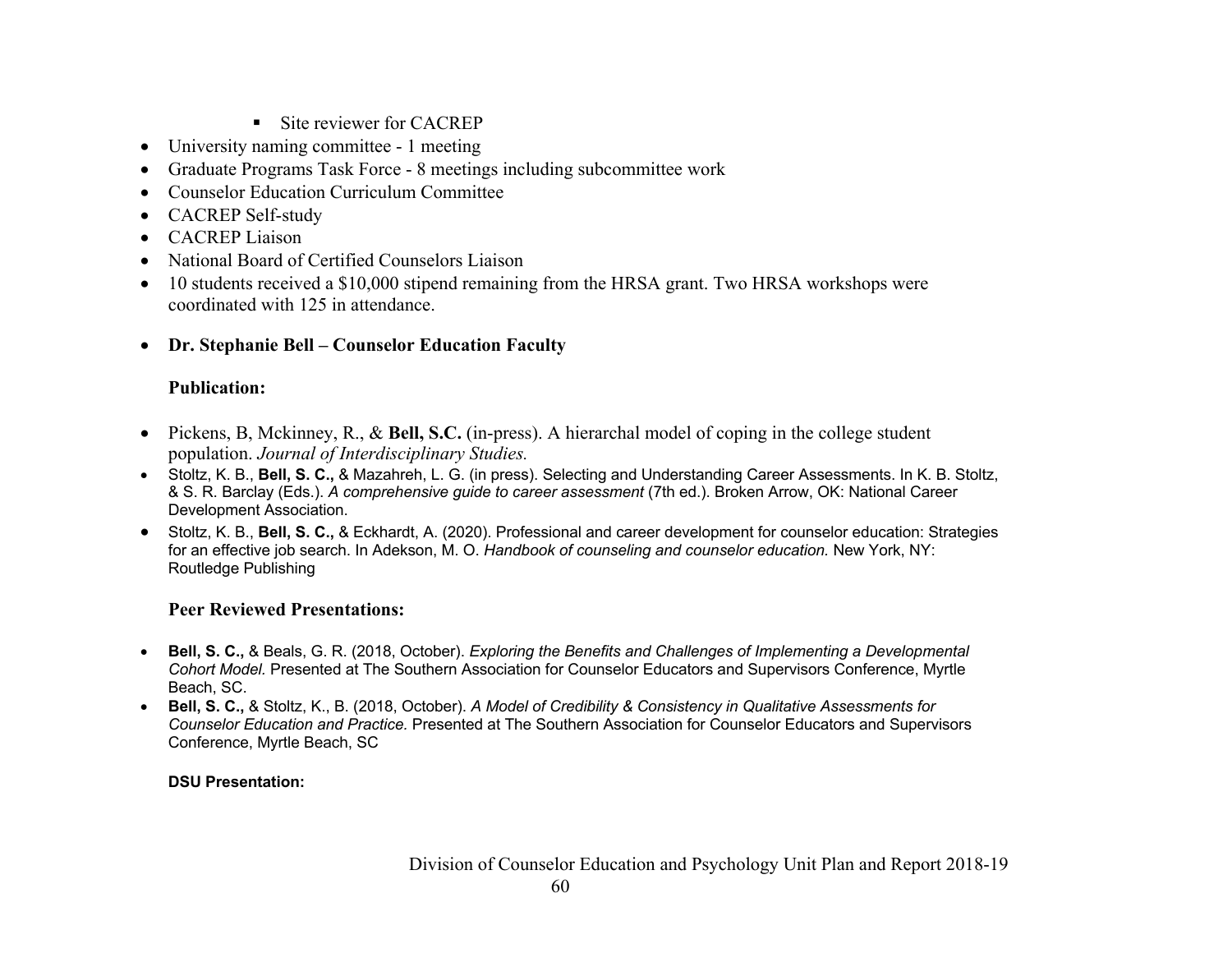• **Bell, S.C.,** & Beals, G.R. (2018). *Intervening with Distressed Students.* Presentation to the opening session for College of Education and Human Sciences Faculty at Delta State University.

#### o **Other Noteworthy Activities and Accomplishments**

- Reviewer for proposals for the Woodall Conference for the Helping Professions.
- Reviewer for proposals for the Association for Counselor Education and Supervision (ACES) conference
- Member, Counselor Education Curriculum Program Committee
- Member, CACREP Self-Study and Re-Accreditation Committee
- Member, F. E. Woodall Spring Conference Committee
- Methodologist, three dissertation committees
- Gender Studies Group member
- DSU Graduate Council member
- Chair COEHS Research and Grant Funds Review Committee
- Served as a new faculty mentor in the division.
- Served as a reviewer for Springer publications textbook.
- **Dr. Mary Bess Pannel – Counselor Education Faculty**
	- o **Presentations**

## **Student Research Collaboration – Peer Reviewed presentations**

**Pannel, M.** & CED 619 School Counseling internship students. (April, 2018). Life skills, career, and college readiness: Exposure through a developmental lens. Annual F.E. Woodall Conference for the Helping Professions, Cleveland, MS.

Slay, J., & **Pannel, M.B.** (2018). Promoting the Impact of School Counselors: Addressing Student ACT Scores. DSU Academic Research Showcase, February, 2018

## **Peer Reviewed presentations**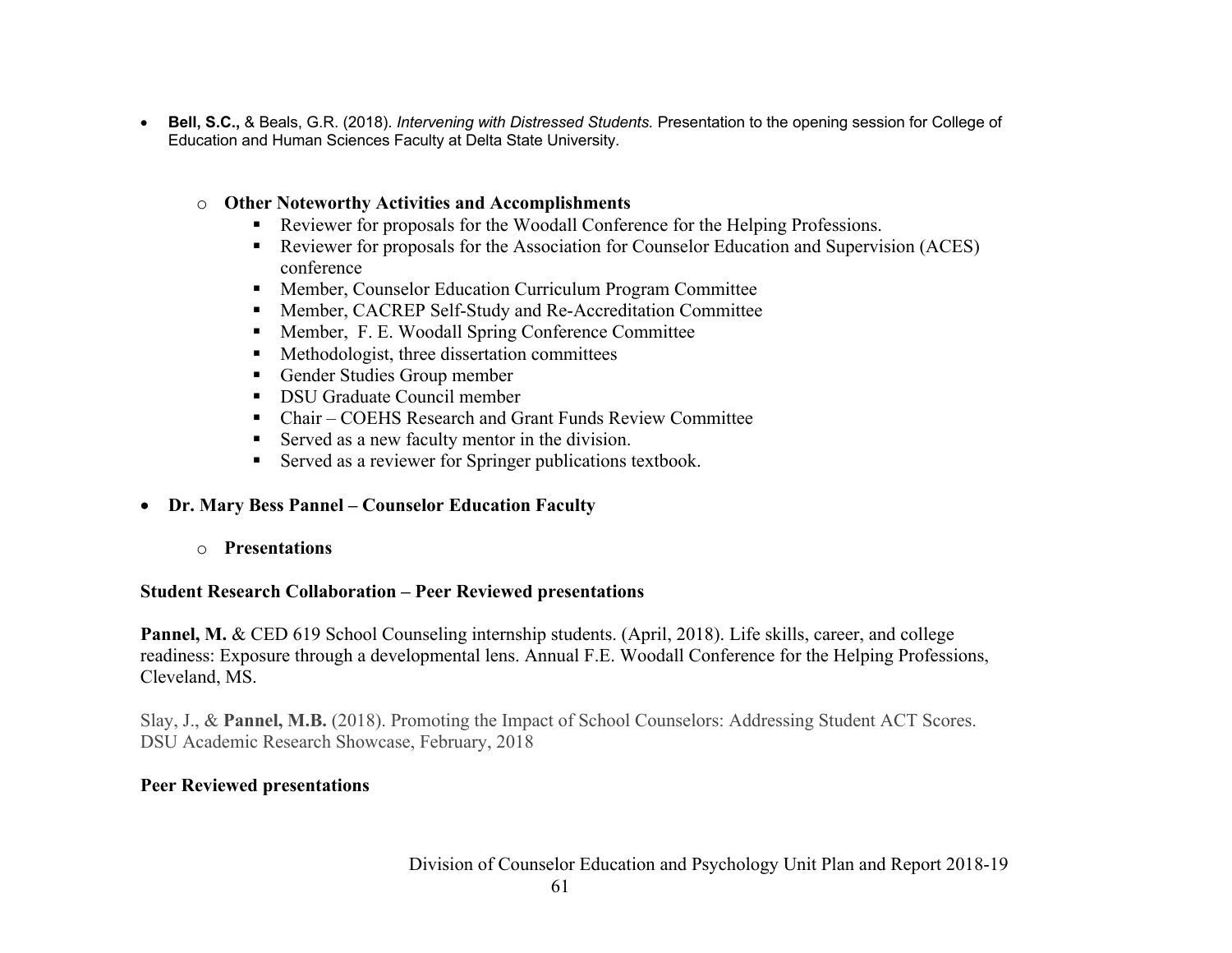**Pannel, M.** (November, 2018). Creative strategies for advocating and marketing data-driven school counseling practices. Mississippi Counseling Association annual conference, Biloxi, MS.

Myrolie, R., Marsh, A., & **Pannel, M.** (September, 2018). Understanding and advocating for the connection between mental health and nutrition. Association for Creativity in Counseling National Conference, Clearwater, FL.

**Pannel, M.,** Myrolie, R., & Marsh, A (September, 2018). Collaboration between school counselors and school personnel in understanding the impact of health and wellness for student academic achievement. Association for Creativity in Counseling National Conference, Clearwater, FL.

Whitaker, R., Cory, J., **Pannel, M.,** & Proctor, J. (April, 2018). Building Allies & Understanding: TGNC Competencies and Alliances in K-12 Settings. Annual F. E. Woodall Conference for the Helping Professions, Cleveland, MS.

Myrolie, R., **Pannel, M.,** & Whitaker, R. (April, 2018). Professional school personnel's understanding of school nutrition and the connection with social and emotional wellness of their K-12 environment. Annual F. E. Woodall Conference for the Helping Professions, Cleveland, MS.

#### **Speaking Engagement Initiations**

**Pannel, M.** (April, 2018). *What's your passion?* Psychology Club, Delta State University, Cleveland, MS. **Pannel, M.** (March, 2018). *All is love, even math.* Professional Development Teacher Workshop. Indianola Academy, Indianola, MS.

#### **2018 Association of Creativity in Counseling Professional Grant**

- I am currently working with other school counselor educators on research targeting and promoting the role of school counselors in making the connection of nutrition, mental health, and academic success. We received a grant from the Association of Creativity in Counseling to assist with the development and implementation of the research project.

#### o **Other Noteworthy Activities and Accomplishments**

- Represented the department at the Career Discovery Day
- Represented the department at the Bolivar County College Fair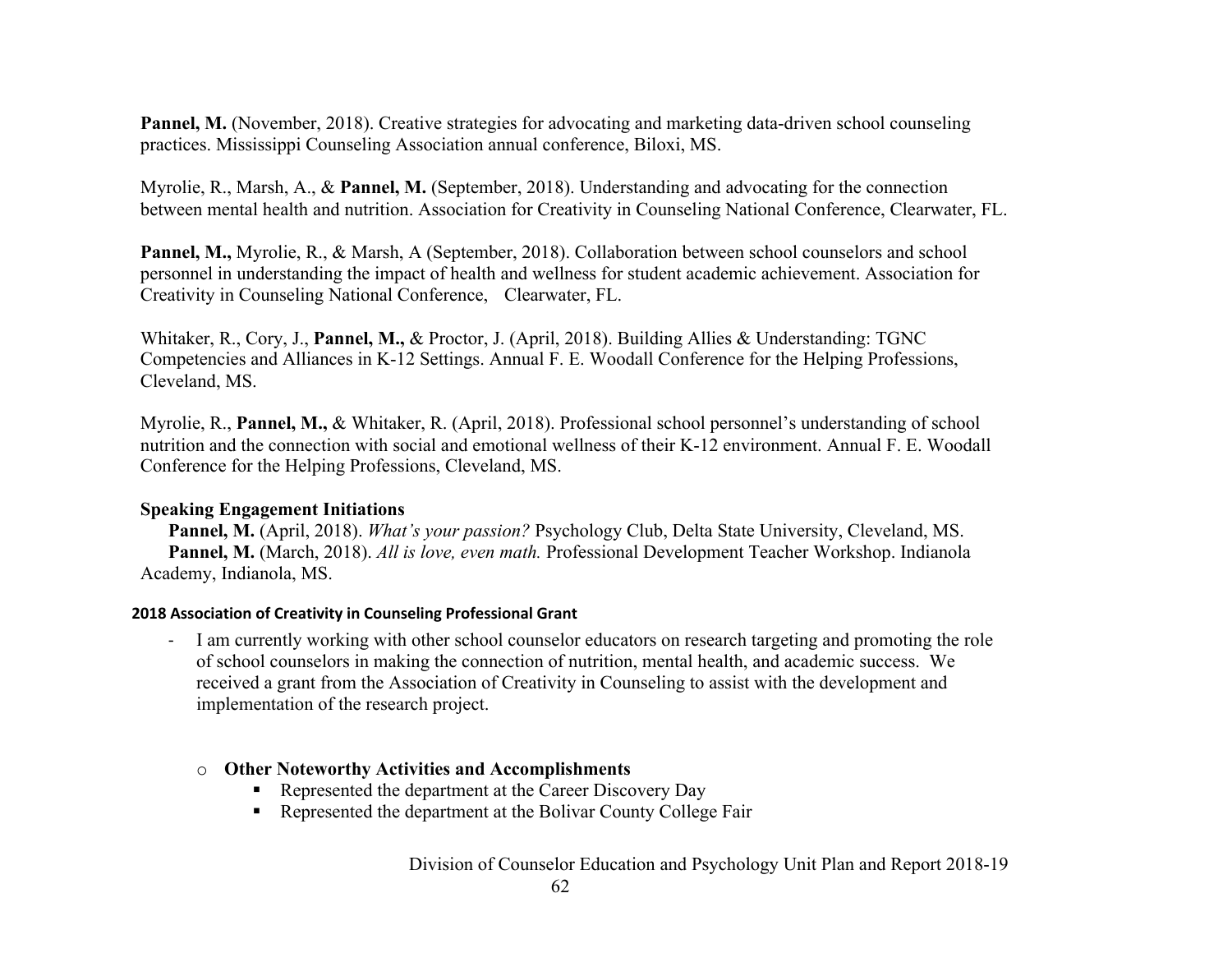- Member, Counselor Education Curriculum Program Committee
- Member, CACREP Self-Study and Re-Accreditation Committee
- Member, F. E. Woodall Spring Conference Committee
- Faculty Advisor, Chi Sigma Iota Honor Society
- Doctoral Dissertation Committee Member (2 committees)
- Mississippi Counselor Association
	- Social Media, Chair, 2016-present
	- Delta Region Past-President, 2018
	- Delta Region President, 2016-2017
- **Mississippi Association of Counselor Educators and Supervisors** 
	- President, 2018
- Chapter Faculty Advisor, Chi Sigma Iota, Delta State University, 2016-present.
	- Assisted CSI members in organizing a university outreach project of volunteering at Indianola Health and Rehabilitation Center
	- Organized toy drive for children in the Mississippi Children's Hospital
	- Organized and conducted the Chi Sigma Iota (CSI) honor society induction ceremony (December 2018) as Chapter Faculty Advisor
	- Coordinated weekly CSI meetings
- Delta State University Okra Scholars Mentor, Spring 2017 present, competitive selection.
- Chair, Counselor Education Assistant Professor Search Committee, Fall 2017.
- Proxy, Faculty Senate, 2017-present, elected position.
- Member, Environment & Safety Committee, 2017-present.
- Member, Distance Education Committee, 2017-present, elected position.
- Counseling Laboratory Supervisor, 2015-present
- **Dr. Cat Vincent - Counselor Education Faculty**

# **Presentations:**

o Vincent, C. (March 2019). *Teacher Self-Care and Wellness*. Invited presentation for American Association of University Women.Delta State University chapter in Cleveland, MS.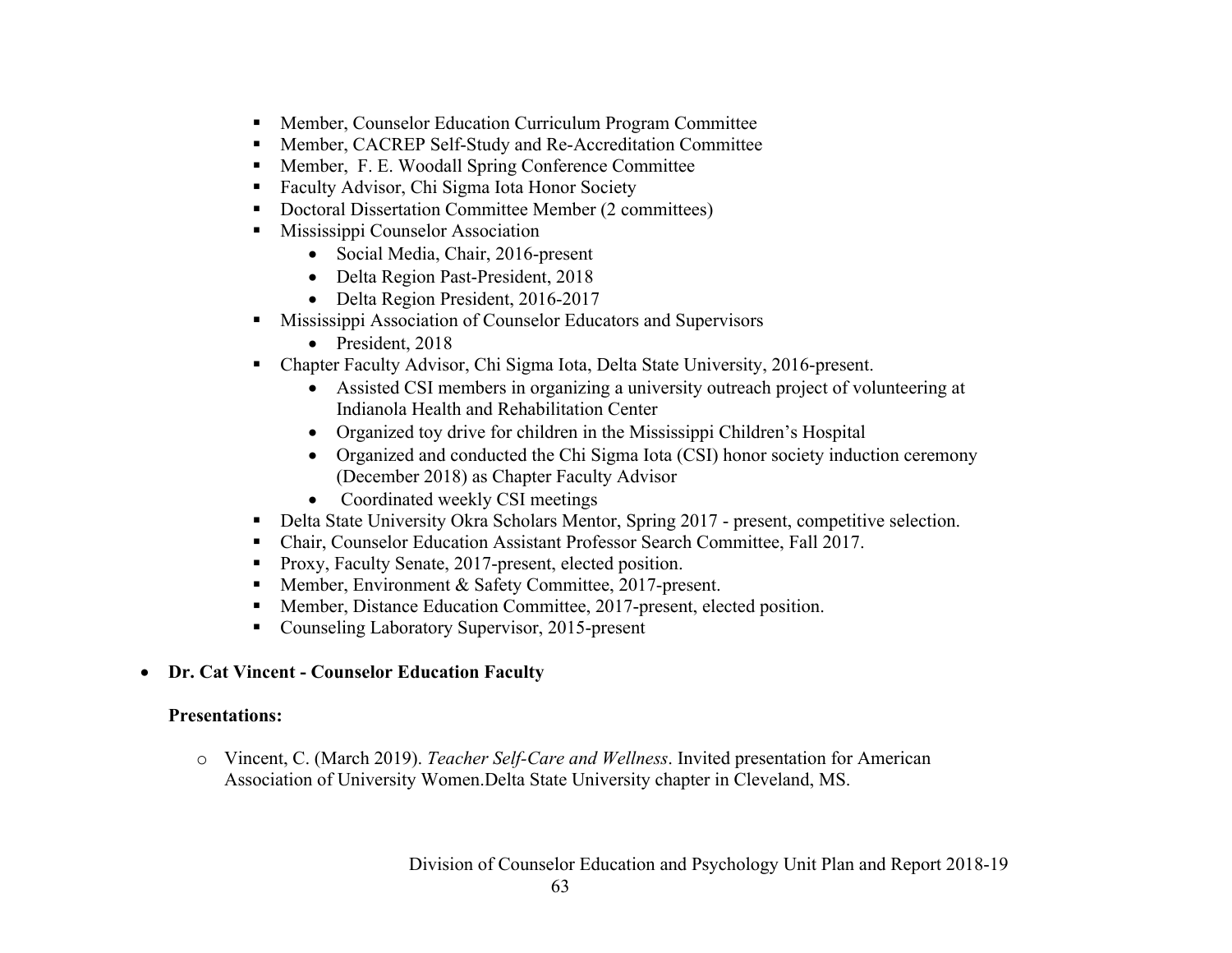- o Vincent, C. (February 2019). *The art of counselor self-care.* Invited presentation for Mississippi Delta Community College's Counselor's Day in Moorhead, MS.
- o Vincent, C. (February 2019). *Women's issues: Wellness and lifestyle.* Invited presentation for the Indianola DAR in Indianola, MS.
- o Vincent, C. (January 2019). *Roles and models of supervision.* Invited workshop for the Mississippi Licensed Professional Counseling Association at Mississippi College.
- o Vincent, C. (December 2018). *Coping with grief and loss in the holidays.* Invited presentation for St. Stephen's Episcopal Church in Indianola, MS.

#### **Peer-Reviewed Presentations:**

- o Vincent, C., Barnes, N., & Hendrix, T. (November 2018). *Is wellness part of your counselor identity?* Peer reviewed content session for the Mississippi Counseling Association in Biloxi, MS.
- o Vincent, C. (October 2018). *Wellness in rural counselor education and supervision*. Peer reviewed content session for Southeastern Association for Counselor Educators and Supervisors (SACES) 2018 Conference in Myrtle Beach, SC.
- o Vincent, C. & Vincent, J. (September 2018). *Photo in therapy: Improve your process.* Peer reviewed roundtable session for the Association for Creativity in Counseling's 2017 Conference in Clearwater, FL.
- o Smith, W. D. & Vincent, C. (September 2018). *From twerk to work: A millennial's guide to creative counseling*. Peer reviewed conference session for the Association for Creativity in Counseling's 2017 Conference in Clearwater, FL.
- o Vincent, C., Dickerson, K., Marshall, T., Jones, A., Williams, H., Marques, J., Hancock, M., Kwan, R., Potter, D., and Adika, S. (April 2018). *Flashtalks - creativity in therapy.* Peer reviewed presentation for the F. E. Woodall Spring Conference for the Helping Professions in Cleveland, MS.
- o **Other Noteworthy Activities and Accomplishments**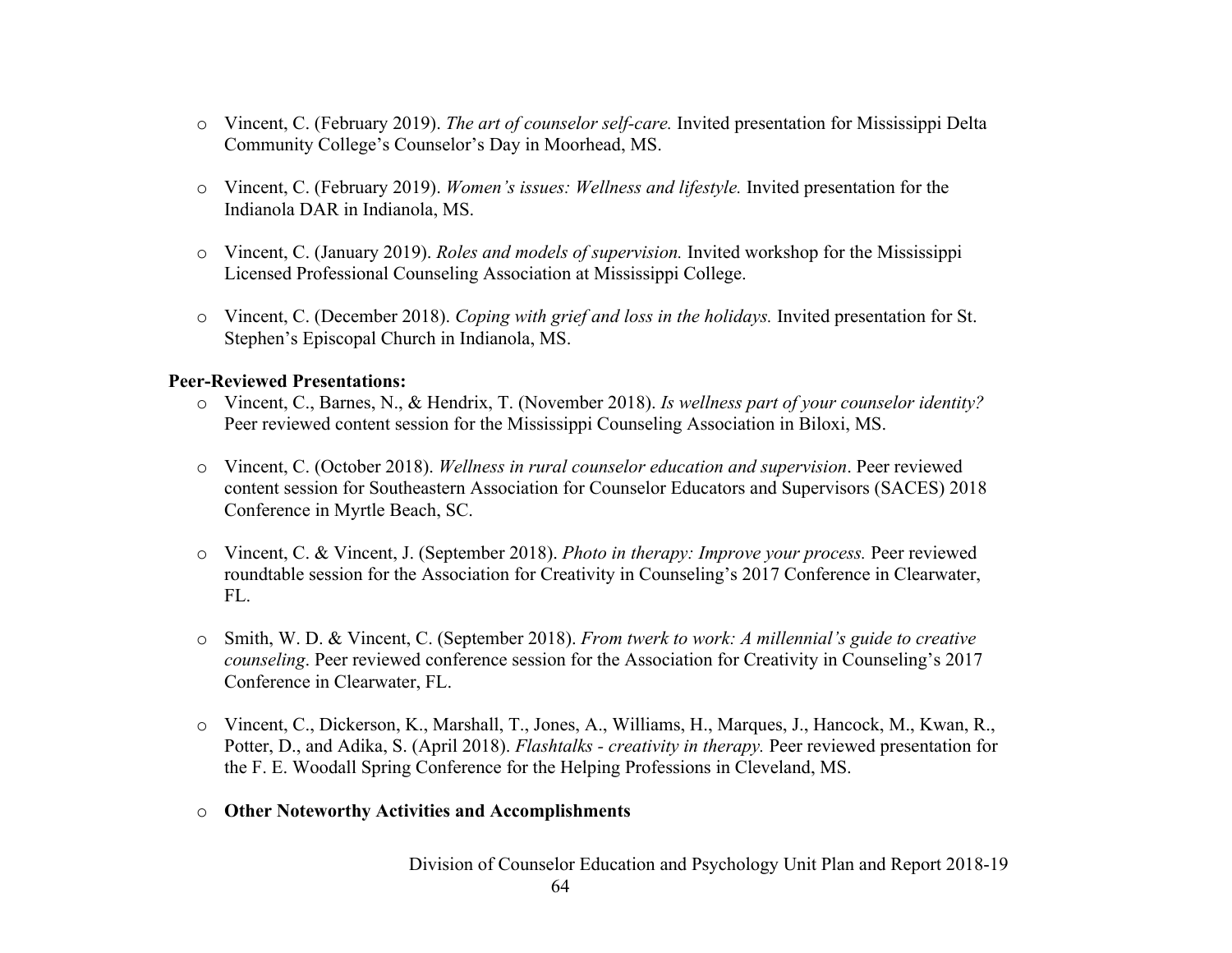- Member, Counselor Education Curriculum Committee
- Member, Winning the Race Executive Committee
- Co-chair, Winning the Race Faculty Engagement Sub-Committee
- Woodall Conference Committee member
- § Graduate Appeals Committee: no meetings needed yet.
- DSU Summer Taskforce

# **Psychology:**

- Faculty continue to develop and teach selected coursework in an online and hybrid format.
- Division Chair and Psychology faculty conducted a psychology major orientation in Fall 2018.
- Program faculty continue to develop and maintain collaborative undergraduate research experiences with students.
- Psi Chi and the Psychology Club continue to be viable and important component of program efforts to develop students.
- *Faculty / Student Research* Program faculty involved numerous students in research projects. Five students registered for PSY 493 Independent Research. Faculty had 20 research-based publications and presentations.
- **Dr. Andres Garcia-Penagos - Psychology Faculty**

Garcia Penagos, A. (2019, May). Shared attention in a three-alternative choice task. Paper presented at the Annual Meeting of the Association for Behavioral Analysis International. Chicago, IL.

# o **Other Noteworthy Activities and Accomplishments**

- Chair, Library Committee
- Member, Research Committee
- Member, International Faculty and Staff Association
- Member, Psychology Program Textbook Committee
- Member, Psychology Program Curriculum Committee
- Academic Advisor
- **Dr. Jacqueline Goldman - Psychology Faculty**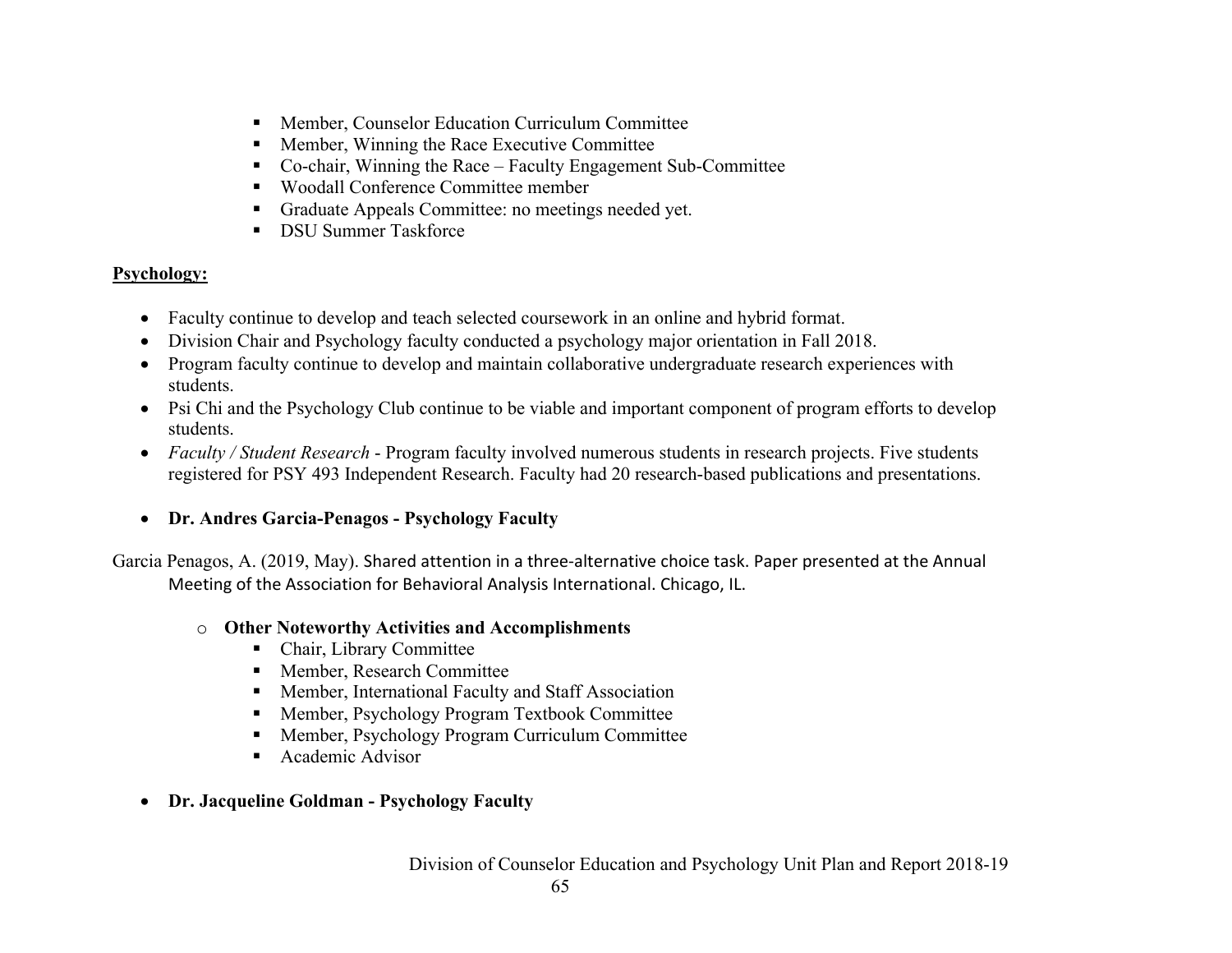## **Publications:**

- Heddy, B. C., Nelson, K. G., Husman, J., Cheng, K. C., **Goldman, J. A**. & Chancey, J. B. (in press). Exploring the predictive relationship between perceived instrumentality, interest, and transformative experiences in online engineering courses. *Educational Psychology*.
- **Goldman, J. A.,** Laird, S., & Heddy, B.C. (2018). Motivation in response to monetized education: A new conception of Dewey and Self-Determination Theory. *Education and Culture, 34* (2), 35-40.
- Beers, C. D., **Goldman, J. A.** (2018). Launching motivation for mindfulness: Introducing mindfulness to early childhood preservice teachers. *Early Child Development and Care, 188,* 1512-1518.

## **Presentations:**

- **Goldman, J. A.,** & Heddy, B. C. (January, 2019). *Teaching for transformative experience in psychology*. Session presented at the annual meeting of the National Institute on the Teaching of Psychology. St. Pete Beach, FL.
- Hamilton, N. J., Heddy, B. C., **Goldman, J. A.,** & Chancey, J. B. (January, 2019). *Transforming the online experience.* Poster presented at the annual meeting of Hawaii International Conference on Education, Honolulu, HI.
- **Goldman, J. A.,** Heddy, B. C., Pugh, K. J., Wilson, L., & Cavazos, J. (April, 2018). *Examining firstgeneration college students' emotions and values in response to transformative experience.* Paper presented at the annual meeting of the American Educational Research Association, New York City, NY.
- **Goldman, J. A.,** Laird, S., & Heddy, B.C. (April, 2018). *A Dialogue between Dewey and selfdetermination theory: Motivation in response to monetized education.* Paper presented at the annual meeting of the American Educational Research Association, New York City, NY.
- **Goldman, J. A.,** Heddy, B. C., Chancey, J. B., & Ge, X. (April, 2018)*. Using SEM to explore the predictive relationship between transformative experience, interest, and emotions in middle school engineering*. Paper presented at the annual meeting of the National Consortium for Instruction and Cognition, New York City, NY.
- Heddy, B. C., **Goldman, J.** A., Ge, X., & Chancey, J. (April, 2018). *Exploring the relationships between transformative experience, emotions, and interest in middle school engineering courses.* Paper presented at the annual meeting of the National Consortium for Instruction and Cognition, New York City, NY.
	- o **Other Noteworthy Activities and Accomplishments**
		- Psychology Program Curriculum Committee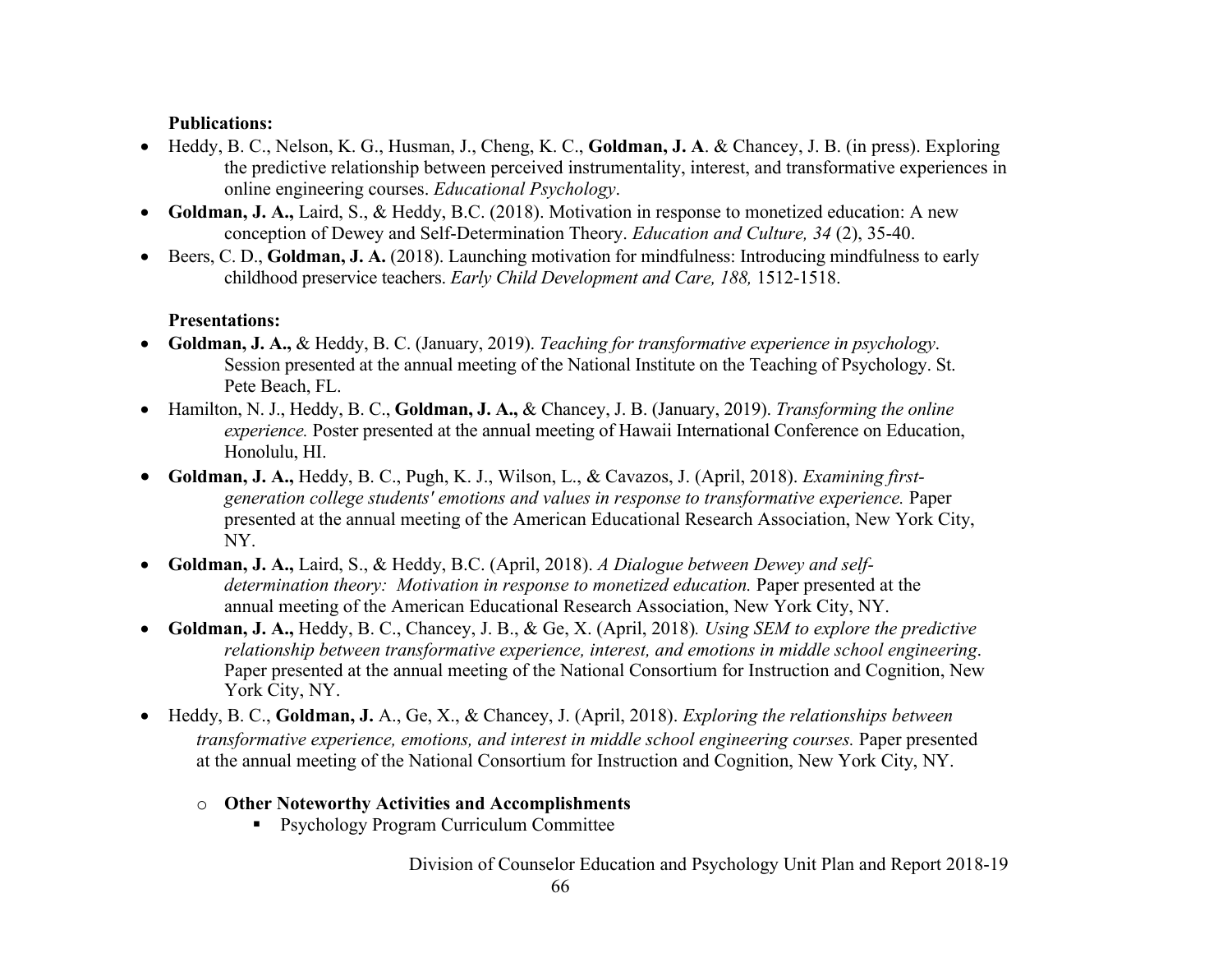- Member, Writing Across the Curriculum Committee
- Member, Psychology Program Textbook Committee
- Member, Okra Out Front Committee
- Advisor, Psychology Club
- Reviewer, APA Conference Proposals
- Methodologist, Dissertation Committee
- Academic Advisor
- **Dr. Jon Westfall – Psychology Faculty**
	- o **Publications**
- § Altman, W. S., Stein, L. & **Westfall, J. E.** (2018). *Essays from E-xcellence in Teaching* (Vol. 18). Retrieved from the Society for the Teaching of Psychology Web site: http://teachpsych.org/ebooks/eit2018/index.php. ISBN: 978-1-941804-53-7
- § **Westfall, J. E**. & Hudgins, H. R. (2018). Calling You Out: Confrontation and Punishment of Social Norm Violations in the Deep South. Presented at the 39th Annual Meeting of the Society for Judgment and Decision Making, New Orleans, LA. November 2018.
- § **Westfall, J. E**. & Hudgins, H. R. (2018). Predicting Academic Performance by Student's Study Skills in Rural Mississippi. Presented at the 8th National Russian Conference on Environmental Psychology. September, 2018.
- § Vandenbroucke, L., Weeda, W., Lee, N. C., Baeyens, D., **Westfall, J. E**., Figner, B., & Huizinga, M. (2018). Heterogeneity in cognitive and socio-emotional functioning in adolescents with on-track and delayed school progression. *Front. Psychol.* 9:1572. doi: 10.3389/fpsyg.2018.01572
- § **Westfall, J. E.,** & Hudgins, H. R. (2018). Predicting Academic Performance by Student's Study Skills in Rural Mississippi. *Psychology and Education, 55(2),* 15-23.
	- o **Other Noteworthy Activities and Accomplishments**.
	- o **DSU HEADWAE faculty honoree recognized at MS State Capitol**
		- Internet Editor for the Society for the Teaching of Psychology (STP)
		- § Developed and evaluated an online training component for CRM Advise, allowing faculty to self-train on the system at their own pace.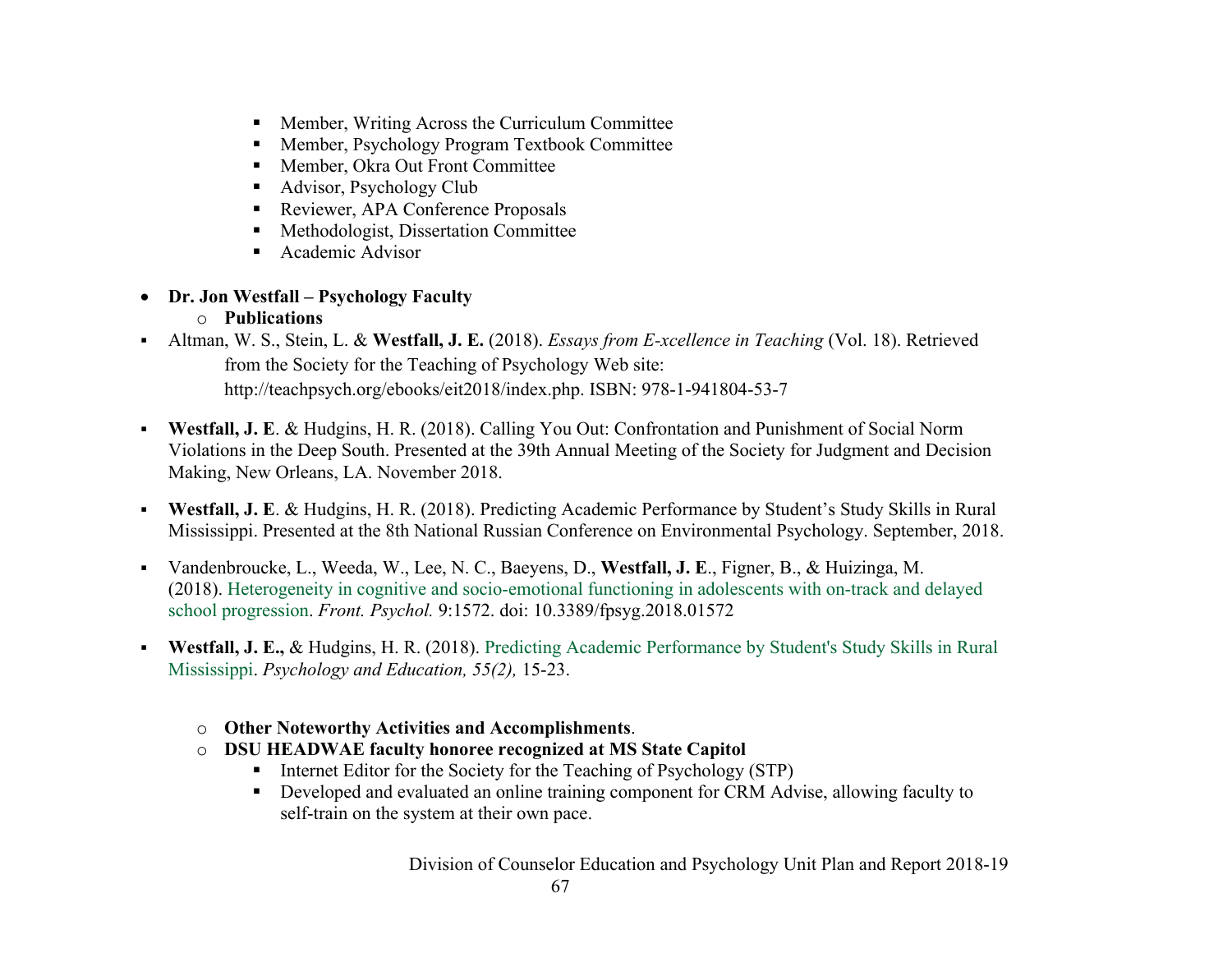- Chair, Psychology Curriculum Committee
- Chair, Safety & Environment Committee
- Chair, Attendance & Grade Grievance Committee
- Member, Academic Advising Committee
- Member, Search committees for positions within the Okra Scholars unit
- Chair, Search committee Counselor Education & Psychology division
- Chair, College of Education and Human Sciences Centennial Fund Committee
- Attended 4 recruiting events.
- Attended all freshman orientation sessions in Summer 2017
- Advised transfer students at 3 transfer orientations in Summer 2017
- Served as the Web Administrator for the Division of Counselor Education and Psychology, and the Division of Family & Consumer Sciences
- **Dr. Sally Zengaro - Psychology Faculty**

#### o **Publications**

**Zengaro, S.,** Iran-Nejad, A., Schumacker, R., & Zengaro, F. (2017). Understanding adolescent attitudes toward sports aggression: An integrated perspective. *Research in the Schools, 24*(2), 11-22.

- The above article was in press all of last year, so it was not considered with publications for 2017-18. It was published Nov. 2018, even though the date of the publication is 2017.
- Zengaro, F., & **Zengaro, S.** (2019). Sports as intuitive experiences: A biofunctional embodied sports performance. *MAHPERD Journal 6*(1), 21-26.
- Zengaro, F., Zengaro, S., & Mohamed, A. (In review). Social isolation and technology: Implications for psychosocial development: A theoretical paper. Submitted to the *Journal of Research Initiatives.*

## o **Presentations:**

- Zengaro, S., & Zengaro, F. (2018, November). *Moral development and sports participation in adolescents: A crosssectional study.* Paper presented at the meeting of the Mid-South Educational Research Association, Pensacola, FL.
- Zengaro, S., & Zengaro, F. (2018, March). *Moral development and sports participation in university athletes.* Paper presented at the meeting of the Southeastern Psychological Association, Charleston, SC.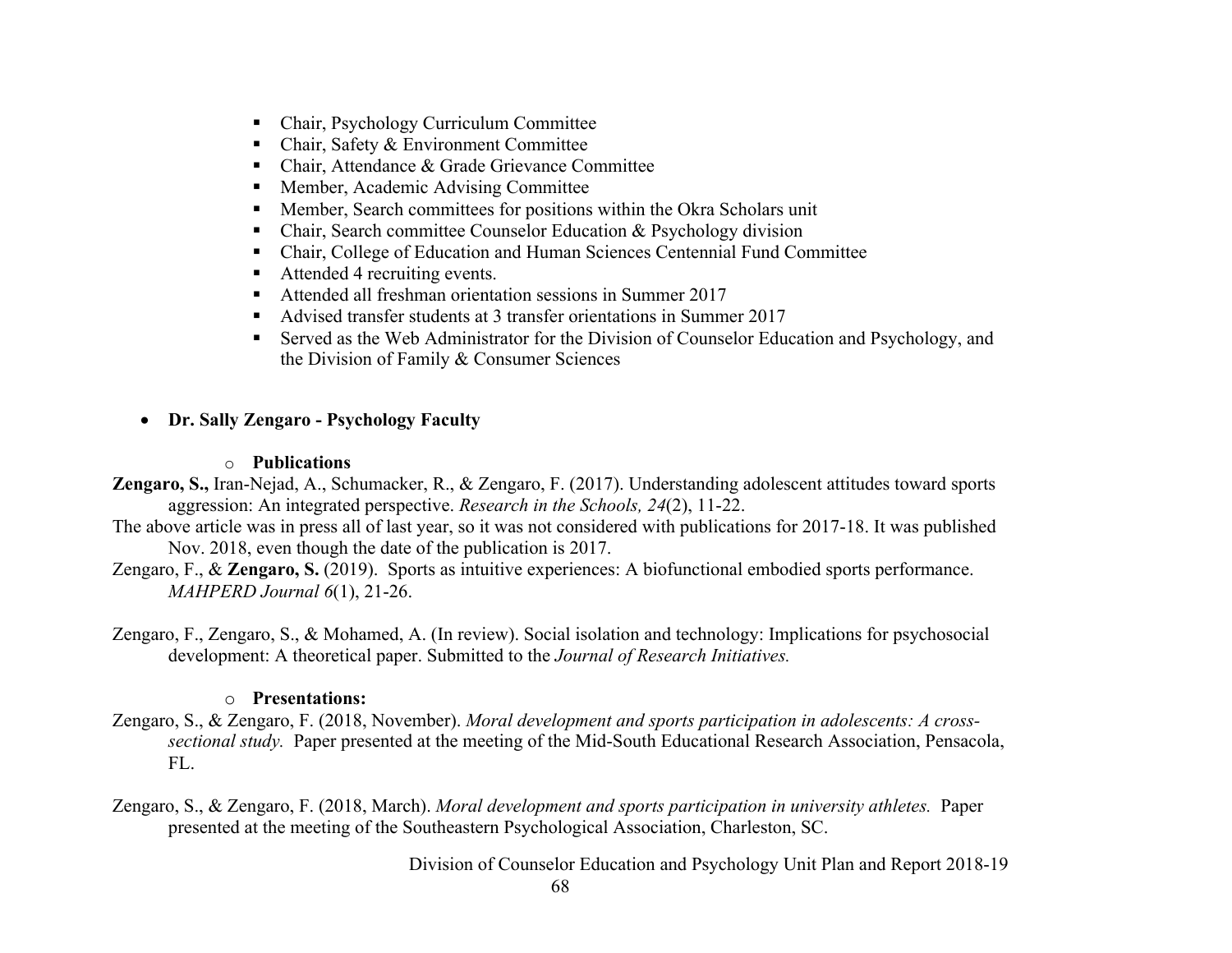- o **Other Noteworthy Activities and Accomplishments**
	- Methodologist, Dissertation Committee Annette Riddle
	- Member, College of Education Administrative Council
	- Member, DSU Honors Program Faculty Advisory Committee
	- Reviewer, Proposals for annual meeting of MSERA (Mid-South Educational Research Association) and SEPA (Southeast Psychological Association)
	- Reviewer, International Journal of Educational Psychology
	- Reviewer, Frontiers in Psychology (journal)
	- Member, Mid-South Education Research Association
	- Member, American Psychological Association
		- o Member, Division 15 (Educational Psychology) APA
		- o Member, Division 2 (Society for the Teaching of Psychology) APA
	- Member, DSU Research Committee
	- Member, Writing Across the Curriculum Committee
	- Member, Library Committee
	- Member, CTL Advisory Committee
	- Member, Student Hall of Fame Committee
	- Member, Psychology Program Textbook Committee
	- Member, Psychology Program Curriculum Committee
	- Division Recruiter at all campus fairs
	- Academic Advisor, 20 students primary advisor, secondary advisor to 220 students in Psychology and Family and Consumer Sciences

# • **Becky Steed – Senior Secretary**

- o **Noteworthy Activities and Accomplishments**
	- Supervised work-study students, graduate assistants, and tutors in the psychology lab.
	- Helped prepare for the annual F. E. Woodall Spring Conference
	- Helped conduct orientations for work-study and GAs
	- Worked in secretarial support for the HRSA grant
- **Mrs. Charlotte Brunetti-McClain – Counseling Laboratory Director**
	- o **Noteworthy Activities and Accomplishments**
		- Member, Counselor Education Curriculum Program Committee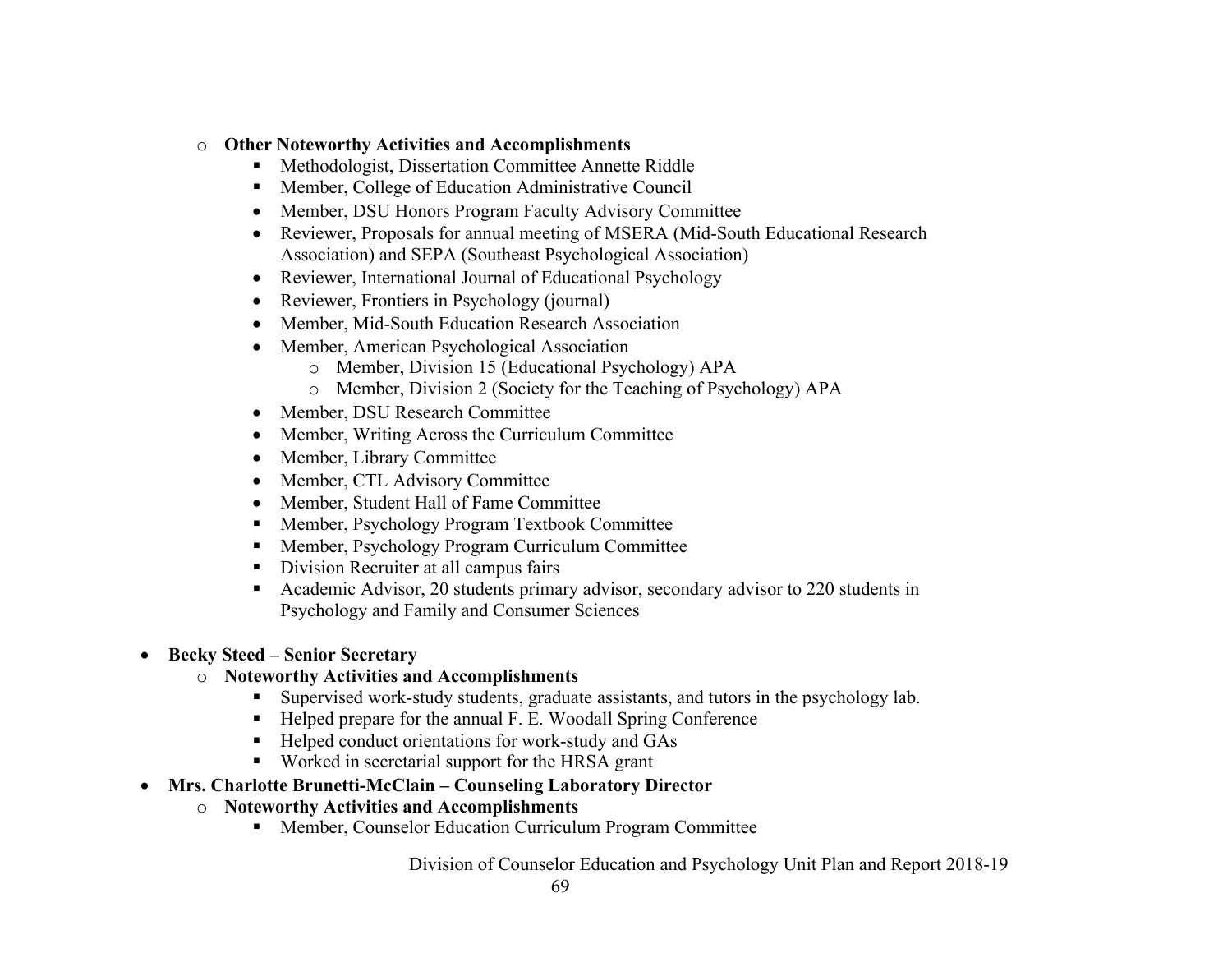- Member, Mississippi Counseling Association
- Member, Mississippi Association for Counselor Education and Supervision

#### **Recommended Change(s) of Status:**

Duane Shuttlesworth received status change to Professor Emeritus.

## **IV. Degree Program Addition/Deletions and/or Major Curriculum Changes:**

#### **Changes Made in the Past Year:**

Faculty in both Counselor Education and Psychology programs continue to review and refine course curriculum. Psychology Program and curriculum changes continue to occur with the efforts to emphasize the applied nature of psychology and eliminate roadblocks to graduation. These changes continue to evolve and will continue to maintain high standards of teaching and research for the program.

Specific changes were:

## • **Counselor Education Program**

- Admissions requirements were changed to include an interview, three letters of recommendation, and essay.
- Change the MED in counseling to reflect that students must pass CED 609, CED 610, and CED 619 with a "B" or higher.
- Change CED 600 Introduction to Counseling to Introduction to Counseling and Professional Ethics.
- Remove prerequisites and co-requisites from CED 630 Counseling Skills.
- Remove prerequisites from CED 609 Counseling Practicum.
- § Change CED 735 from Advanced Counseling Research Methods to School Counseling Program Evaluation.
- **Psychology Program**
	- Change PSY 142 to PSY 342 Ethics and Professional Issues.
	- Require PSY 342 Ethics and Professional Issues.